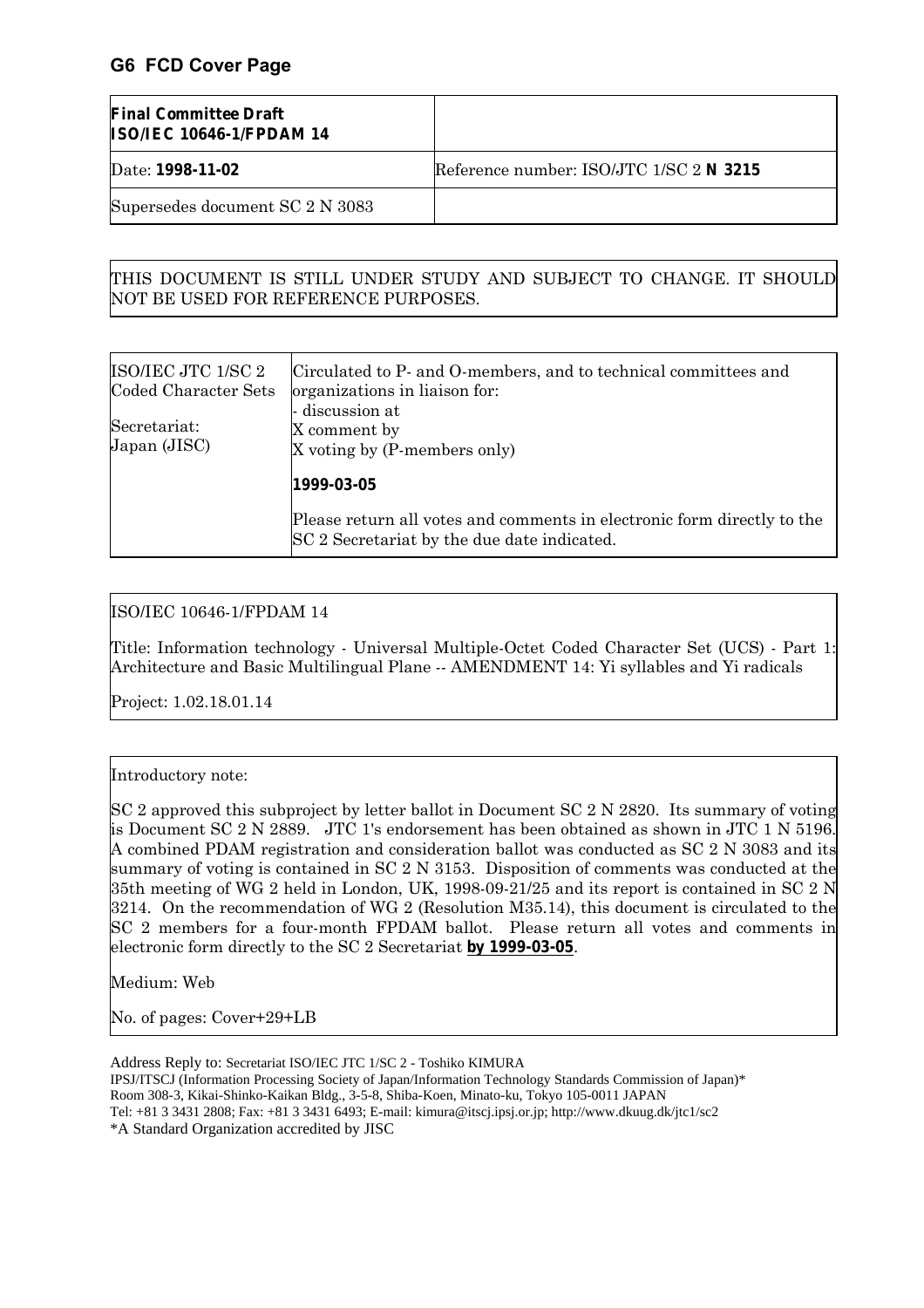## **Information technology — Universal Multiple-Octet Coded Character Set (UCS) —**

## **Part 1:**

# Architecture and Basic Multilingual Plane AMENDMENT 14: Yi syllables and Yi radicals

### **Page 11, Clause 19**

In the list of Block names, after the entry HANGUL JAMO, insert new entries as follows:

YI SYLLABLES A000-A48F

YI RADICALS A490-A4CF

### **Page 15, Clause 25, Figure 4 (see Amendment 5)**

In Figure 4, in the cross-hatched row starting at row A0, insert a new row A0-A4, containing the text:

## Yi Syllables

centred on a white background.

In the lower right-hand part of this new row show a separate small area containing the text:

## Yi Radicals

**After page 129**

Add the following new tables titled:

| Table 222 - Row A0: YI SYLLABLES                        |
|---------------------------------------------------------|
| Table 223 - Row A0: YI SYLLABLES                        |
| Table 224 - Row A1: YI SYLLABLES                        |
| Table 225 - Row A1: YI SYLLABLES                        |
| Table 226 - Row A2: YI SYLLABLES                        |
| Table 227 - Row A2: YI SYLLABLES                        |
| Table 228 - Row A3: YI SYLLABLES                        |
| Table 229 - Row A3: YI SYLLABLES                        |
| Table 230 - Row A4: YI SYLLABLES                        |
| and:                                                    |
| Table 231 - Row A4: YI SYLLABLES, YI<br><b>RADICALS</b> |
|                                                         |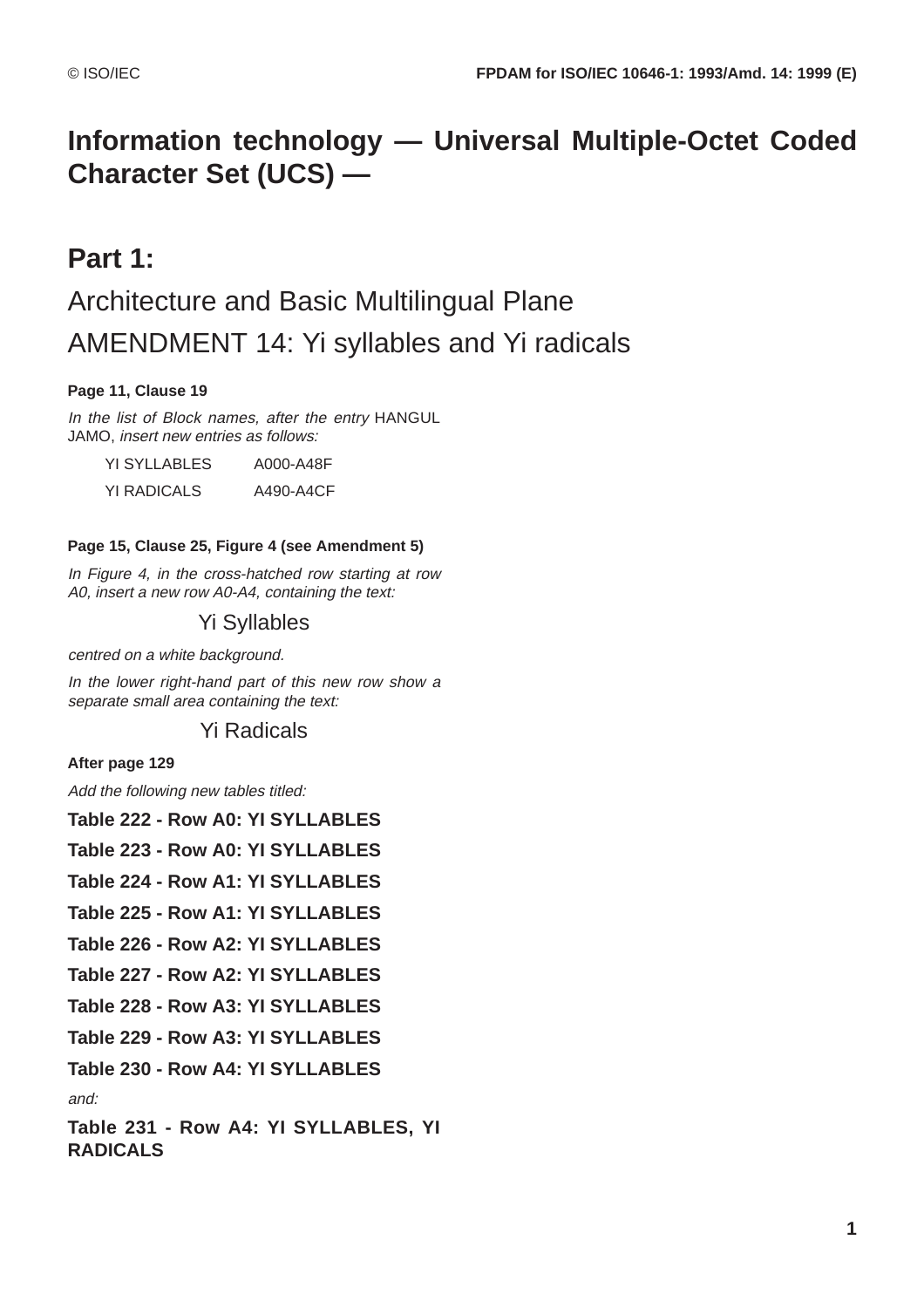|                           | A00                                                      | A01                               | A02                                                  | A03                                           | A04                                 | A05                                                             | A06                                                                                                                                                                                        | A07                                         |
|---------------------------|----------------------------------------------------------|-----------------------------------|------------------------------------------------------|-----------------------------------------------|-------------------------------------|-----------------------------------------------------------------|--------------------------------------------------------------------------------------------------------------------------------------------------------------------------------------------|---------------------------------------------|
| $\boldsymbol{0}$          | 000                                                      | $\prod_{i=1}^n$<br>016            | Н<br>W<br>$rac{6}{032}$                              | 048                                           | 064                                 | 080                                                             | 096                                                                                                                                                                                        | ∩ิ<br>112                                   |
| $\mathbf{1}$              | 001                                                      | 017                               | $\frac{1}{\frac{033}{2}}$                            | 049                                           | 065                                 | 081                                                             | $\underline{\underline{\mathsf{U}}}$<br>097                                                                                                                                                | G<br>113                                    |
| $\sqrt{2}$                | 002                                                      | 018                               | $\hat{\mathcal{I}}$<br>$\frac{0.34}{0}$              | 050                                           | 066                                 | 082                                                             | $\bar{\mathbf{N}}$<br>098                                                                                                                                                                  | $\sum$<br>114                               |
| $\ensuremath{\mathsf{3}}$ | ℣<br>$\frac{003}{}$                                      | 019                               | $\boxed{\text{H}}$                                   | $\frac{1}{2}$                                 | 067                                 | $\sum_{\circ\text{ss}}$                                         | 099                                                                                                                                                                                        | $\overline{\mathcal{P}}$<br>$\frac{1}{115}$ |
| $\overline{4}$            | Ç                                                        | 020                               | 036                                                  | 052                                           | 帀<br>068                            | 084                                                             | 100                                                                                                                                                                                        | 116                                         |
| $\,$ 5 $\,$               | $\frac{1}{\sqrt{2}}$<br>005                              | W<br>021                          | 037                                                  | 053                                           | 069                                 | 085                                                             | 101                                                                                                                                                                                        | $\sum_{117}$                                |
| 6                         | $\overline{\varphi}$<br>006                              | $\chi$<br>022                     | 038                                                  | 0<br>054                                      | $\frac{1}{\sqrt{2}}$                | $\bigoplus_{\circ\circ\circ}$                                   | $\frac{1}{102}$                                                                                                                                                                            | $\overline{\mathbb{H}}$                     |
| $\overline{7}$            | $\mathfrak{J}_{\!\!\scriptscriptstyle\mathrm{I}}$<br>007 | 023                               | 039                                                  | ℍ<br>055                                      | $\overline{071}$                    | 087                                                             | 103                                                                                                                                                                                        | 119                                         |
| 8                         | 008                                                      | 024                               |                                                      | 056                                           | $\bigvee$<br>072                    | 088                                                             | $\bigoplus_{104}$                                                                                                                                                                          | 120                                         |
| $\boldsymbol{9}$          | 009                                                      | $\breve{\in}$<br>025              | $\frac{1}{\sqrt{1-\frac{1}{2}}}\sqrt{1-\frac{1}{2}}$ | 057                                           | 073                                 | 089                                                             | $\frac{1}{105}$ II $\sqrt{2}$                                                                                                                                                              | 干<br>$121$                                  |
| A                         | $\overline{\mathcal{N}}$<br>$\frac{1}{\frac{010}{}}$     | $\bigoplus_{\underline{0\geq 6}}$ |                                                      | 058                                           |                                     |                                                                 |                                                                                                                                                                                            | 千<br>122                                    |
| $\sf B$                   |                                                          | 027                               | 043                                                  | $\frac{\sum_{\text{obs}}}{\sum_{\text{obs}}}$ | $rac{075}{1}$                       | $\frac{1}{2-\frac{1}{2}}\left(\frac{1}{2}\right)^{\frac{1}{2}}$ |                                                                                                                                                                                            | $\bigoplus_{123}$                           |
| $\mathsf{C}$              | $\frac{1}{\sqrt{2}}$                                     | 028                               | $\frac{1}{\sqrt{1}}$                                 | 060                                           | 076                                 | $\frac{1}{\sqrt{2}}$                                            |                                                                                                                                                                                            | 124                                         |
| D                         | $\frac{1}{1}$<br>013                                     | 029                               | 045                                                  | 061                                           | $\sum_{0.71}$                       | 大                                                               | $\mathsf{Z}\mathsf{Z}^{\parallel\frac{\omega}{2}}\xrightarrow{\mathsf{Z}}\mathsf{Z}\xrightarrow{\mathsf{Z}}\mathsf{Z}\xrightarrow{\mathsf{Z}}\mathsf{Z}\xrightarrow{\mathsf{Z}}\mathsf{Z}$ |                                             |
| E                         | 99                                                       | $\sum_{\text{odd}}$               |                                                      | $Q_{\frac{062}{}}$                            | $\widehat{\bigoplus_{\text{oris}}}$ | $\sum_{\circ\circ\circ}$                                        | $\frac{1}{\sqrt{1}}$                                                                                                                                                                       | $\sum_{126}$                                |
| $\mathsf F$               | $\begin{array}{c}\n\hline\n014 \\ \hline\n\end{array}$   | $\frac{1}{\prod_{031}}$           | $rac{046}{\sqrt{C}}$                                 | 063                                           | (∙)µ<br>079                         | 095                                                             | $\frac{1}{1}$<br>111                                                                                                                                                                       | $127$                                       |

### TABLE 222 - Row A0: YI SYLLABLES

 $G = 00$  $P = 00$ 

 $\overline{2}$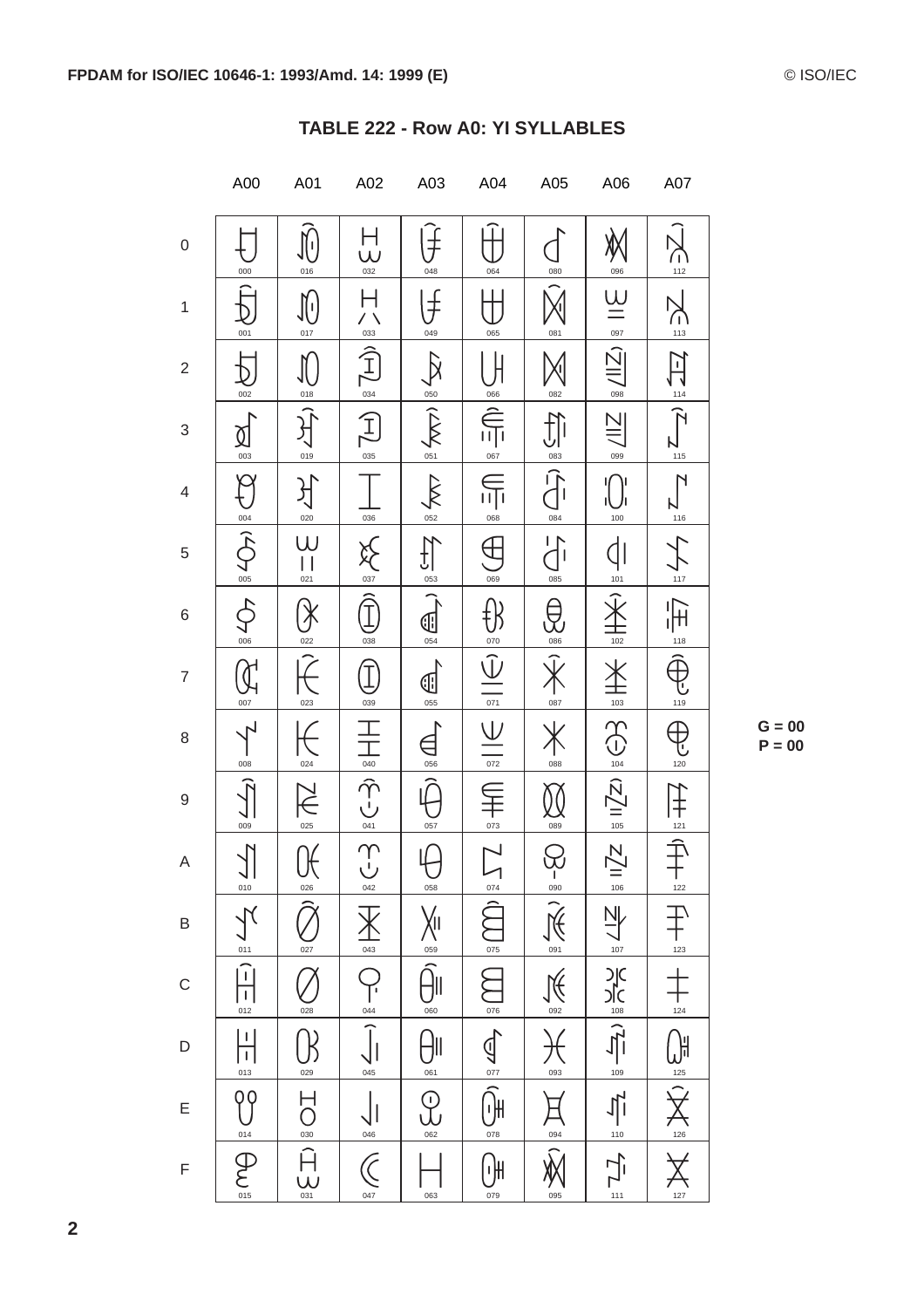## **TABLE 222 - Row A0: YI SYLLABLES**

| dec                                                                                                                                                                                                                                                                                                                                                                                                                                                                                                                                                                                                                                         | hex                                                                                                                                                                                                                                                                                                                                                                                                                                                                                                                                                | Name                                                                                                                                                                                                                                                                                                                                                                                                                                                                                                                                                                                                                                                                                                                                                                                                                                                                                                                                                                                                                                                                                                                                                                                                                                                                                                                                                                                                                                                                                                                                                                                                                                                                                                                                   | dec                                                                                                                                                                                                                                                                           | hex                                                                                                                                                                                                                                    | Name                                                                                                                                                                                                                                                                                                                                                                                                                                                                                                                                                                                                                                                                                                                                                                                                      |
|---------------------------------------------------------------------------------------------------------------------------------------------------------------------------------------------------------------------------------------------------------------------------------------------------------------------------------------------------------------------------------------------------------------------------------------------------------------------------------------------------------------------------------------------------------------------------------------------------------------------------------------------|----------------------------------------------------------------------------------------------------------------------------------------------------------------------------------------------------------------------------------------------------------------------------------------------------------------------------------------------------------------------------------------------------------------------------------------------------------------------------------------------------------------------------------------------------|----------------------------------------------------------------------------------------------------------------------------------------------------------------------------------------------------------------------------------------------------------------------------------------------------------------------------------------------------------------------------------------------------------------------------------------------------------------------------------------------------------------------------------------------------------------------------------------------------------------------------------------------------------------------------------------------------------------------------------------------------------------------------------------------------------------------------------------------------------------------------------------------------------------------------------------------------------------------------------------------------------------------------------------------------------------------------------------------------------------------------------------------------------------------------------------------------------------------------------------------------------------------------------------------------------------------------------------------------------------------------------------------------------------------------------------------------------------------------------------------------------------------------------------------------------------------------------------------------------------------------------------------------------------------------------------------------------------------------------------|-------------------------------------------------------------------------------------------------------------------------------------------------------------------------------------------------------------------------------------------------------------------------------|----------------------------------------------------------------------------------------------------------------------------------------------------------------------------------------------------------------------------------------|-----------------------------------------------------------------------------------------------------------------------------------------------------------------------------------------------------------------------------------------------------------------------------------------------------------------------------------------------------------------------------------------------------------------------------------------------------------------------------------------------------------------------------------------------------------------------------------------------------------------------------------------------------------------------------------------------------------------------------------------------------------------------------------------------------------|
| 000<br>001<br>002<br>003<br>004<br>005<br>006<br>007<br>008<br>009<br>010<br>011<br>012<br>013<br>014<br>015<br>016<br>017<br>018<br>019<br>020<br>021<br>022<br>023<br>024<br>025<br>026<br>027<br>028<br>029<br>030<br>031<br>032<br>033<br>034<br>035<br>036<br>037<br>038<br>039<br>040<br>041<br>042<br>043<br>044<br>045<br>046<br>047<br>048<br>049<br>050<br>051<br>052<br>053<br>054<br>055<br>056<br>057<br>058<br>059<br>060<br>061<br>062<br>063<br>064<br>065<br>066<br>067<br>068<br>069<br>070<br>071<br>072<br>073<br>074<br>075<br>076<br>077<br>078<br>079<br>080<br>081<br>082<br>083<br>084<br>085<br>086<br>087<br>088 | 00<br>01<br>02<br>03<br>04<br>05<br>06<br>07<br>08<br>09<br>0A<br>0Β<br>0C<br>0D<br>0E<br>0F<br>10<br>11<br>12<br>13<br>14<br>15<br>16<br>17<br>18<br>19<br>1A<br>1B<br>1C<br>1D<br>1E<br>1F<br>20<br>21<br>22<br>23<br>24<br>25<br>26<br>27<br>28<br>29<br>2A<br>2B<br>2C<br>2D<br>2E<br>2F<br>30<br>31<br>32<br>33<br>34<br>35<br>36<br>37<br>38<br>39<br>3A<br>ЗB<br>ЗC<br>3D<br>3E<br>3F<br>40<br>41<br>42<br>43<br>44<br>45<br>46<br>47<br>48<br>49<br>4A<br>4B<br>4C<br>4D<br>4E<br>4F<br>50<br>51<br>52<br>53<br>54<br>55<br>56<br>57<br>58 | YI SYLLABLE IT<br>YI SYLLABLE IX<br>YI SYLLABLE I<br>YI SYLLABLE IP<br>YI SYLLABLE IET<br>YI SYLLABLE IEX<br>YI SYLLABLE IE<br>YI SYLLABLE IEP<br>YI SYLLABLE AT<br>YI SYLLABLE AX<br>YI SYLLABLE A<br>YI SYLLABLE AP<br>YI SYLLABLE UOX<br>YI SYLLABLE UO<br>YI SYLLABLE UOP<br>YI SYLLABLE OT<br>YI SYLLABLE OX<br>YI SYLLABLE O<br>YI SYLLABLE OP<br>YI SYLLABLE EX<br>YI SYLLABLE E<br>YI SYLLABLE WU<br>YI SYLLABLE BIT<br>YI SYLLABLE BIX<br>YI SYLLABLE BI<br>YI SYLLABLE BIP<br>YI SYLLABLE BIET<br>YI SYLLABLE BIEX<br>YI SYLLABLE BIE<br>YI SYLLABLE BIEP<br>YI SYLLABLE BAT<br>YI SYLLABLE BAX<br>YI SYLLABLE BA<br>YI SYLLABLE BAP<br>YI SYLLABLE BUOX<br>YI SYLLABLE BUO<br>YI SYLLABLE BUOP<br>YI SYLLABLE BOT<br>YI SYLLABLE BOX<br>YI SYLLABLE BO<br>YI SYLLABLE BOP<br>YI SYLLABLE BEX<br>YI SYLLABLE BE<br>YI SYLLABLE BEP<br>YI SYLLABLE BUT<br>YI SYLLABLE BUX<br>YI SYLLABLE BU<br>YI SYLLABLE BUP<br>YI SYLLABLE BURX<br>YI SYLLABLE BUR<br>YI SYLLABLE BYT<br>YI SYLLABLE BYX<br>YI SYLLABLE BY<br>YI SYLLABLE BYP<br>YI SYLLABLE BYRX<br>YI SYLLABLE BYR<br>YI SYLLABLE PIT<br>YI SYLLABLE PIX<br>YI SYLLABLE PI<br>YI SYLLABLE PIP<br>YI SYLLABLE PIEX<br>YI SYLLABLE PIE<br>YI SYLLABLE PIEP<br>YI SYLLABLE PAT<br>YI SYLLABLE PAX<br>YI SYLLABLE PA<br>YI SYLLABLE PAP<br>YI SYLLABLE PUOX<br>YI SYLLABLE PUO<br>YI SYLLABLE PUOP<br>YI SYLLABLE POT<br>YI SYLLABLE POX<br>YI SYLLABLE PO<br>YI SYLLABLE POP<br>YI SYLLABLE PUT<br>YI SYLLABLE PUX<br>YI SYLLABLE PU<br>YI SYLLABLE PUP<br>YI SYLLABLE PURX<br>YI SYLLABLE PUR<br>YI SYLLABLE PYT<br>YI SYLLABLE PYX<br>YI SYLLABLE PY<br>YI SYLLABLE PYP<br>YI SYLLABLE PYRX<br>YI SYLLABLE PYR<br>YI SYLLABLE BBIT<br>YI SYLLABLE BBIX<br>YI SYLLABLE BBI | 089<br>090<br>091<br>092<br>093<br>094<br>095<br>096<br>097<br>098<br>099<br>100<br>101<br>102<br>103<br>104<br>105<br>106<br>107<br>108<br>109<br>110<br>111<br>112<br>113<br>114<br>115<br>116<br>117<br>118<br>119<br>120<br>121<br>122<br>123<br>124<br>125<br>126<br>127 | 59<br>5A<br>5B<br>5C<br>5D<br>5E<br>5F<br>60<br>61<br>62<br>63<br>64<br>65<br>66<br>67<br>68<br>69<br>6A<br>6B<br>6C<br>6D<br>6E<br>6F<br>70<br>71<br>72<br>73<br>74<br>75<br>76<br>77<br>78<br>79<br>7A<br>7В<br>7C<br>7D<br>7E<br>7F | YI SYLLABLE BBIP<br>YI SYLLABLE BBIET<br>YI SYLLABLE BBIEX<br>YI SYLLABLE BBIE<br>YI SYLLABLE BBIEP<br>YI SYLLABLE BBAT<br>YI SYLLABLE BBAX<br>YI SYLLABLE BBA<br>YI SYLLABLE BBAP<br>YI SYLLABLE BBUOX<br>YI SYLLABLE BBUO<br>YI SYLLABLE BBUOP<br>YI SYLLABLE BBOT<br>YI SYLLABLE BBOX<br>YI SYLLABLE BBO<br>YI SYLLABLE BBOP<br>YI SYLLABLE BBEX<br>YI SYLLABLE BBE<br>YI SYLLABLE BBEP<br>YI SYLLABLE BBUT<br>YI SYLLABLE BBUX<br>YI SYLLABLE BBU<br>YI SYLLABLE BBUP<br>YI SYLLABLE BBURX<br>YI SYLLABLE BBUR<br>YI SYLLABLE BBYT<br>YI SYLLABLE BBYX<br>YI SYLLABLE BBY<br>YI SYLLABLE BBYP<br>YI SYLLABLE NBIT<br>YI SYLLABLE NBIX<br>YI SYLLABLE NBI<br>YI SYLLABLE NBIP<br>YI SYLLABLE NBIEX<br>YI SYLLABLE NBIE<br>YI SYLLABLE NBIEP<br>YI SYLLABLE NBAT<br>YI SYLLABLE NBAX<br>YI SYLLABLE NBA |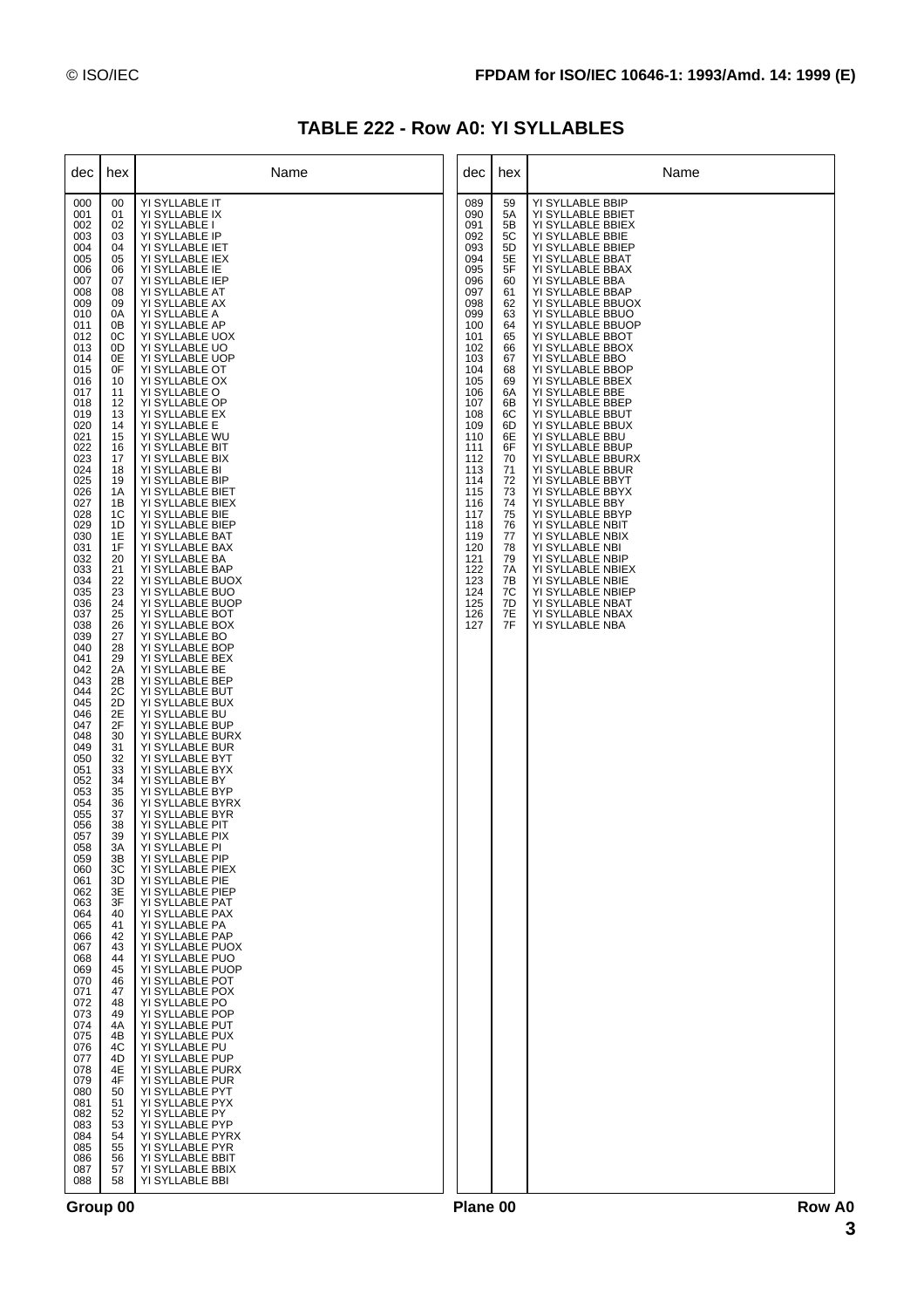|                          | A08                                                                                    | A09                                                                                                                           | A0A                                        | A0B                          | A0C                                                                                                                           | A0D                                                                                                                                                                                                                                                                                                                                                             | A0E             | A0F                                             |
|--------------------------|----------------------------------------------------------------------------------------|-------------------------------------------------------------------------------------------------------------------------------|--------------------------------------------|------------------------------|-------------------------------------------------------------------------------------------------------------------------------|-----------------------------------------------------------------------------------------------------------------------------------------------------------------------------------------------------------------------------------------------------------------------------------------------------------------------------------------------------------------|-----------------|-------------------------------------------------|
| 0                        | 128                                                                                    | 144                                                                                                                           | $\mathfrak{I}$<br>160                      | $\cancel{\mathsf{K}}$<br>176 | 192                                                                                                                           | 208                                                                                                                                                                                                                                                                                                                                                             | Xγ<br>224       | 0ł<br>240                                       |
| $\mathbf{1}$             | $\overrightarrow{L}$                                                                   | 145                                                                                                                           | ੇ<br>161                                   | 177                          | 193                                                                                                                           | 阶<br>209                                                                                                                                                                                                                                                                                                                                                        | 225             |                                                 |
| $\sqrt{2}$               | $\frac{129}{130}$                                                                      | 146                                                                                                                           | $\sum_{162}$                               | 178                          | 194                                                                                                                           | 210                                                                                                                                                                                                                                                                                                                                                             | いノ<br>226       | $\sum_{\frac{\alpha}{242}}\frac{1}{\sqrt{2}}$   |
| $\sqrt{3}$               | $\underbrace{H}_{\frac{131}{131}}$                                                     | $\frac{1}{\lambda}$<br>147                                                                                                    | 163                                        | 179                          | 丱<br>195                                                                                                                      | $\sum$<br>211                                                                                                                                                                                                                                                                                                                                                   | 227             | ヘベ<br>243                                       |
| $\overline{\mathcal{L}}$ | $\bigcup_{132}$                                                                        | 148                                                                                                                           | Ĥ<br>164                                   | 180                          | 196                                                                                                                           | ぃ<br>212                                                                                                                                                                                                                                                                                                                                                        | 228             | $\frac{244}{1}$                                 |
| 5                        | 133                                                                                    | $\widehat{\mathbb{U}}$<br>149                                                                                                 | $\frac{1}{2}$<br>165                       | 181                          | 197                                                                                                                           | $\frac{213}{213}$                                                                                                                                                                                                                                                                                                                                               | 229             | $rac{245}{1}$                                   |
| 6                        | 134                                                                                    | ツ<br>150                                                                                                                      | ${\color{black}\mathbb{T}}$<br>166         | 182                          | <b>A</b><br>198                                                                                                               | 区<br>全                                                                                                                                                                                                                                                                                                                                                          | 230             | $\sum_{\frac{246}{}}$                           |
| $\overline{7}$           | 135                                                                                    | 151                                                                                                                           | <u>ົ</u> )<br>167                          | 183                          | 199                                                                                                                           | 215                                                                                                                                                                                                                                                                                                                                                             | 231             | $\nabla$<br>$\sum_{247}$                        |
| 8                        | JĖ<br>136                                                                              | 152                                                                                                                           | $\perp$<br>168                             | $\frac{1}{1}$<br>184         | $\frac{1}{200}$                                                                                                               | 216                                                                                                                                                                                                                                                                                                                                                             | 232             | $\bigoplus_{248}$                               |
| 9                        | 137                                                                                    | 153                                                                                                                           | 169                                        | $\sum_{i=1}^{n}$<br>185      | $\boxtimes$<br>201                                                                                                            | 217                                                                                                                                                                                                                                                                                                                                                             | 233             | 249                                             |
| Α                        | $\bigoplus_{138}$                                                                      | $\bigcup_{154}$                                                                                                               | $\frac{1}{\sqrt{10}}$                      | $\frac{1}{180}$              | 202                                                                                                                           | Y<br>⇃<br>218                                                                                                                                                                                                                                                                                                                                                   | $\frac{234}{2}$ |                                                 |
| B                        |                                                                                        |                                                                                                                               |                                            | 全身                           | 203                                                                                                                           |                                                                                                                                                                                                                                                                                                                                                                 | 235             | $\sum_{\frac{1}{251}}$ $\sum_{\frac{251}{251}}$ |
| $\mathsf{C}$             | $\frac{1}{40}$                                                                         |                                                                                                                               |                                            | $\frac{1}{\sqrt{100}}$       | $\begin{array}{c c}\n\hline\n\end{array}$ $\begin{array}{c c}\n\hline\n\end{array}$ $\begin{array}{c c}\n\hline\n\end{array}$ |                                                                                                                                                                                                                                                                                                                                                                 | $\frac{236}{2}$ |                                                 |
| D                        |                                                                                        | $\frac{1}{\sqrt{2}}$ $\frac{1}{\sqrt{2}}$ $\frac{1}{\sqrt{2}}$ $\frac{1}{\sqrt{2}}$ $\frac{1}{\sqrt{2}}$ $\frac{1}{\sqrt{2}}$ | The read of the state                      | $\bigoplus_{189}$            |                                                                                                                               | $\sum_{23}^{15} \frac{1}{2} \sum_{12}^{15} \frac{1}{2} \sum_{12}^{15} \frac{1}{2} \sum_{12}^{15} \frac{1}{2} \sum_{12}^{15} \frac{1}{2} \sum_{12}^{15} \frac{1}{2} \sum_{12}^{15} \frac{1}{2} \sum_{12}^{15} \frac{1}{2} \sum_{12}^{15} \frac{1}{2} \sum_{12}^{15} \frac{1}{2} \sum_{12}^{15} \frac{1}{2} \sum_{12}^{15} \frac{1}{2} \sum_{12}^{15} \frac{1}{2$ |                 | HK MHK 2 24 MHK                                 |
| E                        | $\frac{1}{\sqrt{2}}\sum_{143}^{14}\frac{1}{\sqrt{2}}\sum_{143}^{14}\frac{1}{\sqrt{2}}$ |                                                                                                                               |                                            | $\overline{\mathbf{R}}$      | $\bigoplus_{205}^{n} \frac{1}{n} \sum_{206}^{n} \frac{1}{n} \left( \frac{1}{n} \right)^n$                                     |                                                                                                                                                                                                                                                                                                                                                                 | 全 is His        |                                                 |
| F                        |                                                                                        | 159                                                                                                                           | $\overbrace{(\mathbf{P})}^{\frac{1}{176}}$ | $\frac{1}{2}$<br>191         | 207                                                                                                                           |                                                                                                                                                                                                                                                                                                                                                                 | 239             | 255                                             |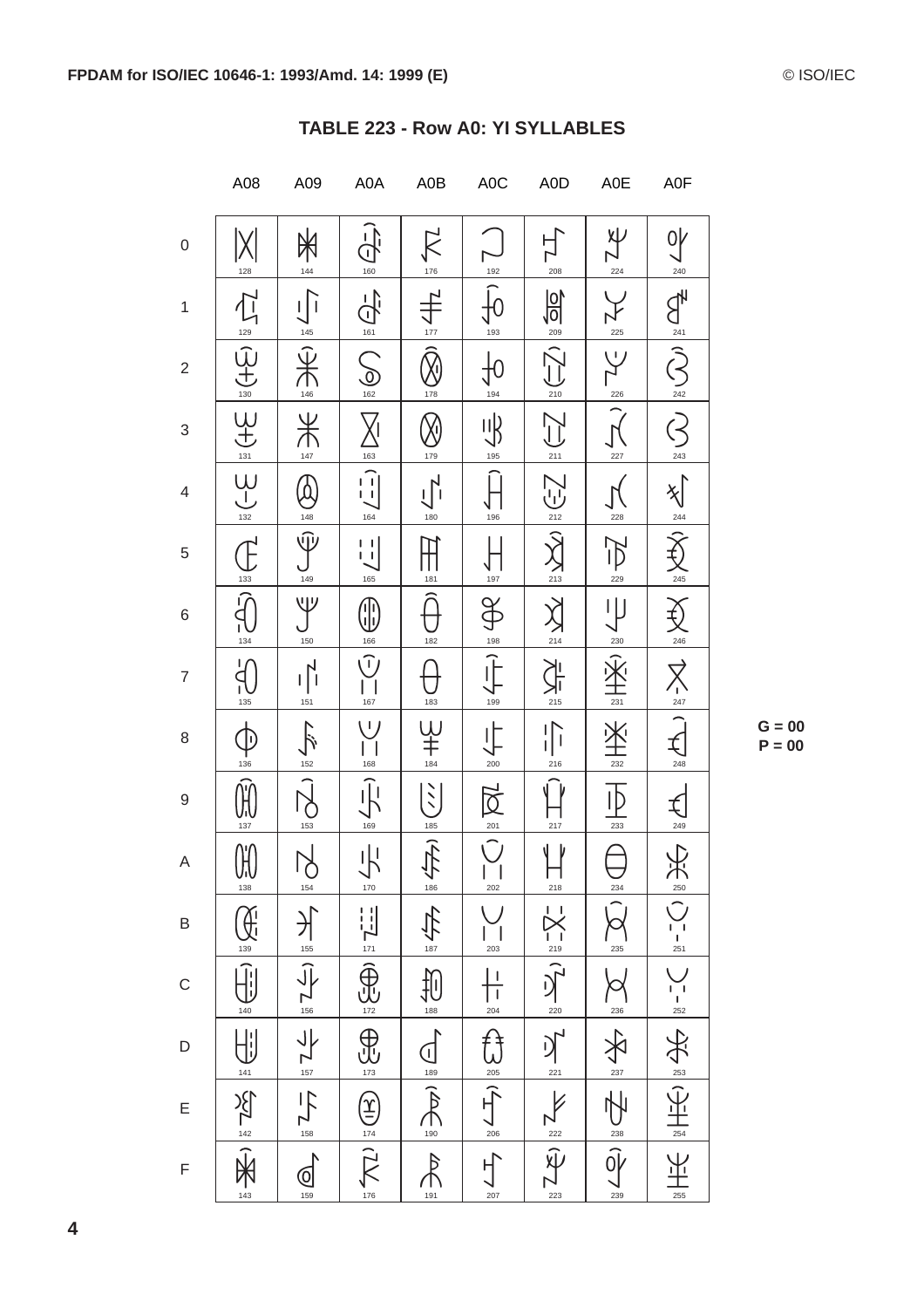| TABLE 223 - Row A0: YI SYLLABLES |  |  |  |  |  |  |
|----------------------------------|--|--|--|--|--|--|
|----------------------------------|--|--|--|--|--|--|

| dec                                                                                                                                                                                                                                                                                                                                                                                                                                                                                                                                                                                                                                         | hex                                                                                                                                                                                                                                                                                                                                                                                                                                                                                                                                                                                                                                                                                                                                                                                                                                                                       | Name                                                                                                                                                                                                                                                                                                                                                                                                                                                                                                                                                                                                                                                                                                                                                                                                                                                                                                                                                                                                                                                                                                                                                                                                                                                                                                                                                                                                                                                                                                                                                                                                                                                                                                                                                                                               | dec                                                                                                                                                                                                                                                                           | hex                                                                                                                                                                                                                                                                                                                                                                        | Name                                                                                                                                                                                                                                                                                                                                                                                                                                                                                                                                                                                                                                                                                                                                                             |
|---------------------------------------------------------------------------------------------------------------------------------------------------------------------------------------------------------------------------------------------------------------------------------------------------------------------------------------------------------------------------------------------------------------------------------------------------------------------------------------------------------------------------------------------------------------------------------------------------------------------------------------------|---------------------------------------------------------------------------------------------------------------------------------------------------------------------------------------------------------------------------------------------------------------------------------------------------------------------------------------------------------------------------------------------------------------------------------------------------------------------------------------------------------------------------------------------------------------------------------------------------------------------------------------------------------------------------------------------------------------------------------------------------------------------------------------------------------------------------------------------------------------------------|----------------------------------------------------------------------------------------------------------------------------------------------------------------------------------------------------------------------------------------------------------------------------------------------------------------------------------------------------------------------------------------------------------------------------------------------------------------------------------------------------------------------------------------------------------------------------------------------------------------------------------------------------------------------------------------------------------------------------------------------------------------------------------------------------------------------------------------------------------------------------------------------------------------------------------------------------------------------------------------------------------------------------------------------------------------------------------------------------------------------------------------------------------------------------------------------------------------------------------------------------------------------------------------------------------------------------------------------------------------------------------------------------------------------------------------------------------------------------------------------------------------------------------------------------------------------------------------------------------------------------------------------------------------------------------------------------------------------------------------------------------------------------------------------------|-------------------------------------------------------------------------------------------------------------------------------------------------------------------------------------------------------------------------------------------------------------------------------|----------------------------------------------------------------------------------------------------------------------------------------------------------------------------------------------------------------------------------------------------------------------------------------------------------------------------------------------------------------------------|------------------------------------------------------------------------------------------------------------------------------------------------------------------------------------------------------------------------------------------------------------------------------------------------------------------------------------------------------------------------------------------------------------------------------------------------------------------------------------------------------------------------------------------------------------------------------------------------------------------------------------------------------------------------------------------------------------------------------------------------------------------|
| 128<br>129<br>130<br>131<br>132<br>133<br>134<br>135<br>136<br>137<br>138<br>139<br>140<br>141<br>142<br>143<br>144<br>145<br>146<br>147<br>148<br>149<br>150<br>151<br>152<br>153<br>154<br>155<br>156<br>157<br>158<br>159<br>160<br>161<br>162<br>163<br>164<br>165<br>166<br>167<br>168<br>169<br>170<br>171<br>172<br>173<br>174<br>175<br>176<br>177<br>178<br>179<br>180<br>181<br>182<br>183<br>184<br>185<br>186<br>187<br>188<br>189<br>190<br>191<br>192<br>193<br>194<br>195<br>196<br>197<br>198<br>199<br>200<br>201<br>202<br>203<br>204<br>205<br>206<br>207<br>208<br>209<br>210<br>211<br>212<br>213<br>214<br>215<br>216 | 80<br>81<br>82<br>83<br>84<br>85<br>86<br>87<br>88<br>89<br>8A<br>8B<br>8C<br>8D<br>8E<br>8F<br>90<br>91<br>92<br>93<br>94<br>95<br>96<br>97<br>98<br>99<br>9Α<br>9Β<br>9C<br>9D<br>9Ε<br>9F<br>A <sub>0</sub><br>A1<br>A2<br>A3<br>A4<br>A <sub>5</sub><br>A6<br>A7<br>A8<br>A <sub>9</sub><br>AA<br>AB<br>АC<br>AD<br>AE<br>AF<br>B <sub>0</sub><br><b>B1</b><br>B <sub>2</sub><br>B <sub>3</sub><br>B4<br>B <sub>5</sub><br>B <sub>6</sub><br>B7<br>B <sub>8</sub><br>B <sub>9</sub><br>BA<br>ВB<br>BС<br><b>BD</b><br><b>BE</b><br>BF<br>C <sub>0</sub><br>C1<br>C <sub>2</sub><br>C <sub>3</sub><br>C <sub>4</sub><br>C <sub>5</sub><br>C <sub>6</sub><br>C7<br>C8<br>C <sub>9</sub><br>CA<br><b>CB</b><br>CC<br>CD<br>СE<br><b>CF</b><br>D <sub>0</sub><br>D1<br>D <sub>2</sub><br>D <sub>3</sub><br>D <sub>4</sub><br>D <sub>5</sub><br>D6<br>D7<br>D <sub>8</sub> | YI SYLLABLE NBAP<br>YI SYLLABLE NBOT<br>YI SYLLABLE NBOX<br>YI SYLLABLE NBO<br>YI SYLLABLE NBOP<br>YI SYLLABLE NBUT<br>YI SYLLABLE NBUX<br>YI SYLLABLE NBU<br>YI SYLLABLE NBUP<br>YI SYLLABLE NBURX<br>YI SYLLABLE NBUR<br>YI SYLLABLE NBYT<br>YI SYLLABLE NBYX<br>YI SYLLABLE NBY<br>YI SYLLABLE NBYP<br>YI SYLLABLE NBYRX<br>YI SYLLABLE NBYR<br>YI SYLLABLE HMIT<br>YI SYLLABLE HMIX<br>YI SYLLABLE HMI<br>YI SYLLABLE HMIP<br>YI SYLLABLE HMIEX<br>YI SYLLABLE HMIE<br>YI SYLLABLE HMIEP<br>YI SYLLABLE HMAT<br>YI SYLLABLE HMAX<br>YI SYLLABLE HMA<br>YI SYLLABLE HMAP<br>YI SYLLABLE HMUOX<br>YI SYLLABLE HMUO<br>YI SYLLABLE HMUOP<br>YI SYLLABLE HMOT<br>YI SYLLABLE HMOX<br>YI SYLLABLE HMO<br>YI SYLLABLE HMOP<br>YI SYLLABLE HMUT<br>YI SYLLABLE HMUX<br>YI SYLLABLE HMU<br>YI SYLLABLE HMUP<br>YI SYLLABLE HMURX<br>YI SYLLABLE HMUR<br>YI SYLLABLE HMYX<br>YI SYLLABLE HMY<br>YI SYLLABLE HMYP<br>YI SYLLABLE HMYRX<br>YI SYLLABLE HMYR<br>YI SYLLABLE MIT<br>YI SYLLABLE MIX<br>YI SYLLABLE MI<br>YI SYLLABLE MIP<br>YI SYLLABLE MIEX<br>YI SYLLABLE MIE<br>YI SYLLABLE MIEP<br>YI SYLLABLE MAT<br>YI SYLLABLE MAX<br>YI SYLLABLE MA<br>YI SYLLABLE MAP<br>YI SYLLABLE MUOT<br>YI SYLLABLE MUOX<br>YI SYLLABLE MUO<br>YI SYLLABLE MUOP<br>YI SYLLABLE MOT<br>YI SYLLABLE MOX<br>YI SYLLABLE MO<br>YI SYLLABLE MOP<br>YI SYLLABLE MEX<br>YI SYLLABLE ME<br>YI SYLLABLE MUT<br>YI SYLLABLE MUX<br>YI SYLLABLE MU<br>YI SYLLABLE MUP<br>YI SYLLABLE MURX<br>YI SYLLABLE MUR<br>YI SYLLABLE MYT<br>YI SYLLABLE MYX<br>YI SYLLABLE MY<br>YI SYLLABLE MYP<br>YI SYLLABLE FIT<br>YI SYLLABLE FIX<br>YI SYLLABLE FI<br>YI SYLLABLE FIP<br>YI SYLLABLE FAT<br>YI SYLLABLE FAX<br>YI SYLLABLE FA<br>YI SYLLABLE FAP<br>YI SYLLABLE FOX<br>YI SYLLABLE FO<br>YI SYLLABLE FOP<br>YI SYLLABLE FUT | 217<br>218<br>219<br>220<br>221<br>222<br>223<br>224<br>225<br>226<br>227<br>228<br>229<br>230<br>231<br>232<br>233<br>234<br>235<br>236<br>237<br>238<br>239<br>240<br>241<br>242<br>243<br>244<br>245<br>246<br>247<br>248<br>249<br>250<br>251<br>252<br>253<br>254<br>255 | D9<br>DA<br>DB<br>DC<br>DD<br>DE<br>DF<br>E <sub>0</sub><br>E1<br>E <sub>2</sub><br>E <sub>3</sub><br>E4<br>E <sub>5</sub><br>E6<br>E7<br>E8<br>E9<br>EA<br>EВ<br>EC<br>ED<br>EE<br>EF<br>F <sub>0</sub><br>F <sub>1</sub><br>F <sub>2</sub><br>F <sub>3</sub><br>F <sub>4</sub><br>F <sub>5</sub><br>F6<br>F7<br>F8<br>F <sub>9</sub><br>FA<br>FB<br>FC<br>FD<br>FE<br>FF | YI SYLLABLE FUX<br>YI SYLLABLE FU<br>YI SYLLABLE FUP<br>YI SYLLABLE FURX<br>YI SYLLABLE FUR<br>YI SYLLABLE FYT<br>YI SYLLABLE FYX<br>YI SYLLABLE FY<br>YI SYLLABLE FYP<br>YI SYLLABLE VIT<br>YI SYLLABLE VIX<br>YI SYLLABLE VI<br>YI SYLLABLE VIP<br>YI SYLLABLE VIET<br>YI SYLLABLE VIEX<br>YI SYLLABLE VIE<br>YI SYLLABLE VIEP<br>YI SYLLABLE VAT<br>YI SYLLABLE VAX<br>YI SYLLABLE VA<br>YI SYLLABLE VAP<br>YI SYLLABLE VOT<br>YI SYLLABLE VOX<br>YI SYLLABLE VO<br>YI SYLLABLE VOP<br>YI SYLLABLE VEX<br>YI SYLLABLE VEP<br>YI SYLLABLE VUT<br>YI SYLLABLE VUX<br>YI SYLLABLE VU<br>YI SYLLABLE VUP<br>YI SYLLABLE VURX<br>YI SYLLABLE VUR<br>YI SYLLABLE VYT<br>YI SYLLABLE VYX<br>YI SYLLABLE VY<br>YI SYLLABLE VYP<br>YI SYLLABLE VYRX<br>YI SYLLABLE VYR |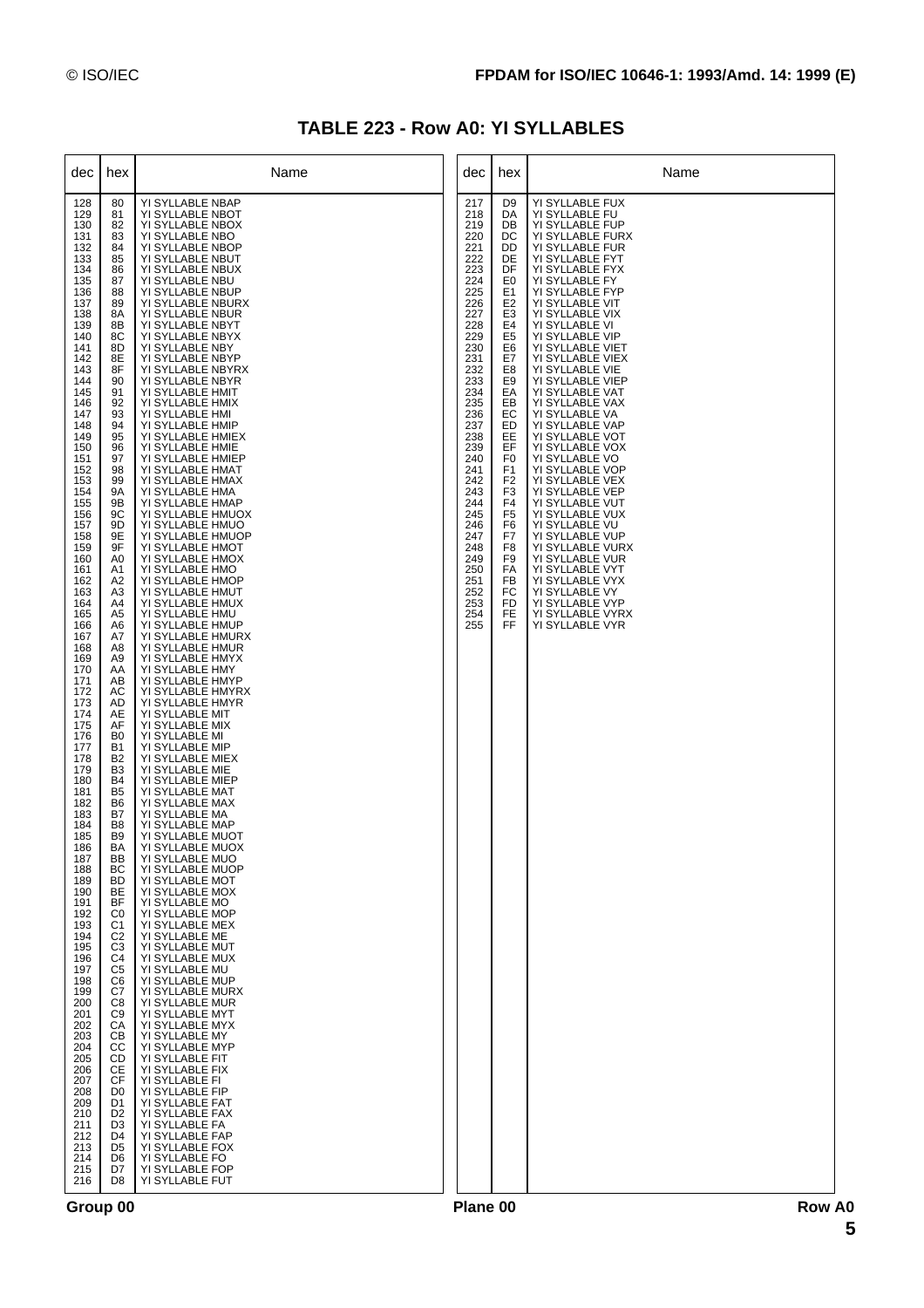|                         | A10                                                                                                                                                                                                             | A11                              | A12                                                                                                                                                                                                                                                                                                                                                                                                                                                   | A13                                                 | A14                                                                                                    | A15                                                                                                  | A16                     | A17                                                                                                                                                                                                                                                                                                                                                                                                                   |
|-------------------------|-----------------------------------------------------------------------------------------------------------------------------------------------------------------------------------------------------------------|----------------------------------|-------------------------------------------------------------------------------------------------------------------------------------------------------------------------------------------------------------------------------------------------------------------------------------------------------------------------------------------------------------------------------------------------------------------------------------------------------|-----------------------------------------------------|--------------------------------------------------------------------------------------------------------|------------------------------------------------------------------------------------------------------|-------------------------|-----------------------------------------------------------------------------------------------------------------------------------------------------------------------------------------------------------------------------------------------------------------------------------------------------------------------------------------------------------------------------------------------------------------------|
| $\mathbf 0$             |                                                                                                                                                                                                                 | 016                              | $\geq$<br>$\frac{032}{2}$                                                                                                                                                                                                                                                                                                                                                                                                                             | 048                                                 | 064                                                                                                    | 080                                                                                                  | $\sqrt{2}$<br>096       | $112$                                                                                                                                                                                                                                                                                                                                                                                                                 |
| $\mathbf{1}$            | $\frac{1}{2}\sum_{i=1}^{\infty}\frac{1}{2}\sum_{i=1}^{\infty}\frac{1}{2}$                                                                                                                                       | 全个<br>$rac{1}{2}$                | $\overline{\zeta}$                                                                                                                                                                                                                                                                                                                                                                                                                                    | 049                                                 | 065                                                                                                    | $\sum_{\frac{081}{2}}$                                                                               | $\sqrt{2}$<br>097       | $\mathcal{F}_{\mathcal{A}}$                                                                                                                                                                                                                                                                                                                                                                                           |
| $\overline{\mathbf{c}}$ | $\frac{1}{2}$                                                                                                                                                                                                   | 全<br>全                           | $\frac{1}{\sqrt{2}}$<br>$\frac{1}{034}$                                                                                                                                                                                                                                                                                                                                                                                                               | 050                                                 | 066                                                                                                    | Ĥ<br>$\sum_{082}$                                                                                    | 098                     | $\frac{113}{113}$<br>$\frac{114}{114}$                                                                                                                                                                                                                                                                                                                                                                                |
| 3                       | $\frac{35}{100}$                                                                                                                                                                                                | $\sum_{\circ \mathfrak{19}}$     | $\frac{1}{1}$<br>035                                                                                                                                                                                                                                                                                                                                                                                                                                  | 0=                                                  | 067                                                                                                    | $\overline{\Delta}$<br>083                                                                           | Ĵ<br>099                | $\sum_{n=1}^{\infty}$                                                                                                                                                                                                                                                                                                                                                                                                 |
| 4                       |                                                                                                                                                                                                                 | $\sum_{i=1}^{n}$<br>020          | $\frac{1}{036}$                                                                                                                                                                                                                                                                                                                                                                                                                                       | 052                                                 | $\frac{1}{1}$ 1                                                                                        | /」<br>人<br>084                                                                                       | $\overline{\mu}$<br>100 | 116                                                                                                                                                                                                                                                                                                                                                                                                                   |
| 5                       | $\frac{1}{\sqrt{2}}$                                                                                                                                                                                            | 021                              | $\frac{\sum_{0.37}^{16} (x^2+y^2)}{x^2}$                                                                                                                                                                                                                                                                                                                                                                                                              | 与<br>053                                            | $\frac{1}{069}$                                                                                        | $\frac{1}{\sqrt{1+\frac{1}{2}}}\cdot$                                                                | $101$                   | 117                                                                                                                                                                                                                                                                                                                                                                                                                   |
| 6                       | 006                                                                                                                                                                                                             | $\widetilde{\mathcal{F}}$<br>022 | $\frac{1}{2}$                                                                                                                                                                                                                                                                                                                                                                                                                                         | $\sum_{i=1}^{n}$<br>$\frac{054}{1}$                 | $\frac{1}{070}$                                                                                        | 手                                                                                                    | 二十二<br>102              | $rac{1}{118}$                                                                                                                                                                                                                                                                                                                                                                                                         |
| $\overline{7}$          | $\frac{1}{\sqrt{1}}$<br>007                                                                                                                                                                                     | 023                              | EZ TIT                                                                                                                                                                                                                                                                                                                                                                                                                                                | $\frac{2}{\sqrt{2}}$                                | 今 三七                                                                                                   | 52 161                                                                                               | $\sum_{103}$            | $\frac{1}{\sqrt{2}}$                                                                                                                                                                                                                                                                                                                                                                                                  |
| 8                       | ${\bf 008}$                                                                                                                                                                                                     | 024                              | $\left\  \cdot \right\ $<br>040                                                                                                                                                                                                                                                                                                                                                                                                                       | $\leq$<br>056                                       | $rac{1}{072}$                                                                                          | $\frac{1}{\sqrt{2}}$                                                                                 | 104                     | $\frac{120}{2}$                                                                                                                                                                                                                                                                                                                                                                                                       |
| 9                       | 009                                                                                                                                                                                                             | 025                              |                                                                                                                                                                                                                                                                                                                                                                                                                                                       | 057                                                 | $\left(\right)$<br>$rac{1}{073}$                                                                       | 약<br>089                                                                                             | 105                     |                                                                                                                                                                                                                                                                                                                                                                                                                       |
| A                       |                                                                                                                                                                                                                 | $\overline{\Gamma}$<br>026       |                                                                                                                                                                                                                                                                                                                                                                                                                                                       | $\overline{\hat{\pm}}$<br>$\frac{1}{\frac{0.58}{}}$ | $\frac{1}{2}$<br>074                                                                                   | Ψ<br>090                                                                                             | $\frac{1}{106}$         | $122 + 64 - 2$                                                                                                                                                                                                                                                                                                                                                                                                        |
| B                       | $\sum_{\substack{\beta \\ \vdots \\ \beta \in \mathbb{Z}}} \frac{1}{\beta} \sum_{\substack{\beta \\ \vdots \\ \beta \in \mathbb{Z}}} \frac{1}{\beta} \sum_{\substack{\beta \\ \vdots \\ \beta \in \mathbb{Z}}}$ |                                  |                                                                                                                                                                                                                                                                                                                                                                                                                                                       |                                                     |                                                                                                        |                                                                                                      |                         |                                                                                                                                                                                                                                                                                                                                                                                                                       |
| C                       |                                                                                                                                                                                                                 | $\frac{1}{\sqrt{1+1}}$           |                                                                                                                                                                                                                                                                                                                                                                                                                                                       |                                                     | $\frac{1}{\sqrt{1-\frac{1}{\sqrt{10}}}}\sum_{\alpha=0}^{\infty}\frac{1}{\sqrt{1-\frac{1}{\sqrt{10}}}}$ |                                                                                                      |                         |                                                                                                                                                                                                                                                                                                                                                                                                                       |
| D                       |                                                                                                                                                                                                                 |                                  |                                                                                                                                                                                                                                                                                                                                                                                                                                                       |                                                     |                                                                                                        |                                                                                                      |                         |                                                                                                                                                                                                                                                                                                                                                                                                                       |
| E                       | $1 + \frac{2}{3} + \frac{1}{2}$                                                                                                                                                                                 | 나을 (수<br>                        | $\frac{1}{\sqrt{1-\frac{1}{2}}}\left\ \frac{1}{\sqrt{1-\frac{1}{2}}}\right\ \frac{1}{\sqrt{1-\frac{1}{2}}}\left\ \frac{1}{\sqrt{1-\frac{1}{2}}}\right\ \frac{1}{\sqrt{1-\frac{1}{2}}}\left\ \frac{1}{\sqrt{1-\frac{1}{2}}}\right\ \frac{1}{\sqrt{1-\frac{1}{2}}}\left\ \frac{1}{\sqrt{1-\frac{1}{2}}}\right\ \frac{1}{\sqrt{1-\frac{1}{2}}}\right\ \frac{1}{\sqrt{1-\frac{1}{2}}}\left\ \frac{1}{\sqrt{1-\frac{1}{2}}}\right\ \frac{1}{\sqrt{1-\frac$ | HR SA TH SA TH SH SH SH                             | $\bigoplus_{\circ \pi}$                                                                                | $\frac{1}{\sqrt{1-\frac{5}{2}}}$ (g $ \frac{2}{3}$ (g $ \frac{2}{3}$ ( $\frac{2}{3}$ ( $\frac{1}{3}$ | 오르 나드의 오르 후로 부          | $\frac{1}{\sqrt{11}} = \frac{1}{\sqrt{11}} = \frac{1}{\sqrt{11}} = \frac{1}{\sqrt{11}} = \frac{1}{\sqrt{11}} = \frac{1}{\sqrt{11}} = \frac{1}{\sqrt{11}} = \frac{1}{\sqrt{11}} = \frac{1}{\sqrt{11}} = \frac{1}{\sqrt{11}} = \frac{1}{\sqrt{11}} = \frac{1}{\sqrt{11}} = \frac{1}{\sqrt{11}} = \frac{1}{\sqrt{11}} = \frac{1}{\sqrt{11}} = \frac{1}{\sqrt{11}} = \frac{1}{\sqrt{11}} = \frac{1}{\sqrt{11}} = \frac{1$ |
| F                       | 015                                                                                                                                                                                                             | 031                              | 047                                                                                                                                                                                                                                                                                                                                                                                                                                                   | 063                                                 | 079                                                                                                    | 095                                                                                                  |                         | 127                                                                                                                                                                                                                                                                                                                                                                                                                   |

#### TABLE 224 - Row A1: YI SYLLABLES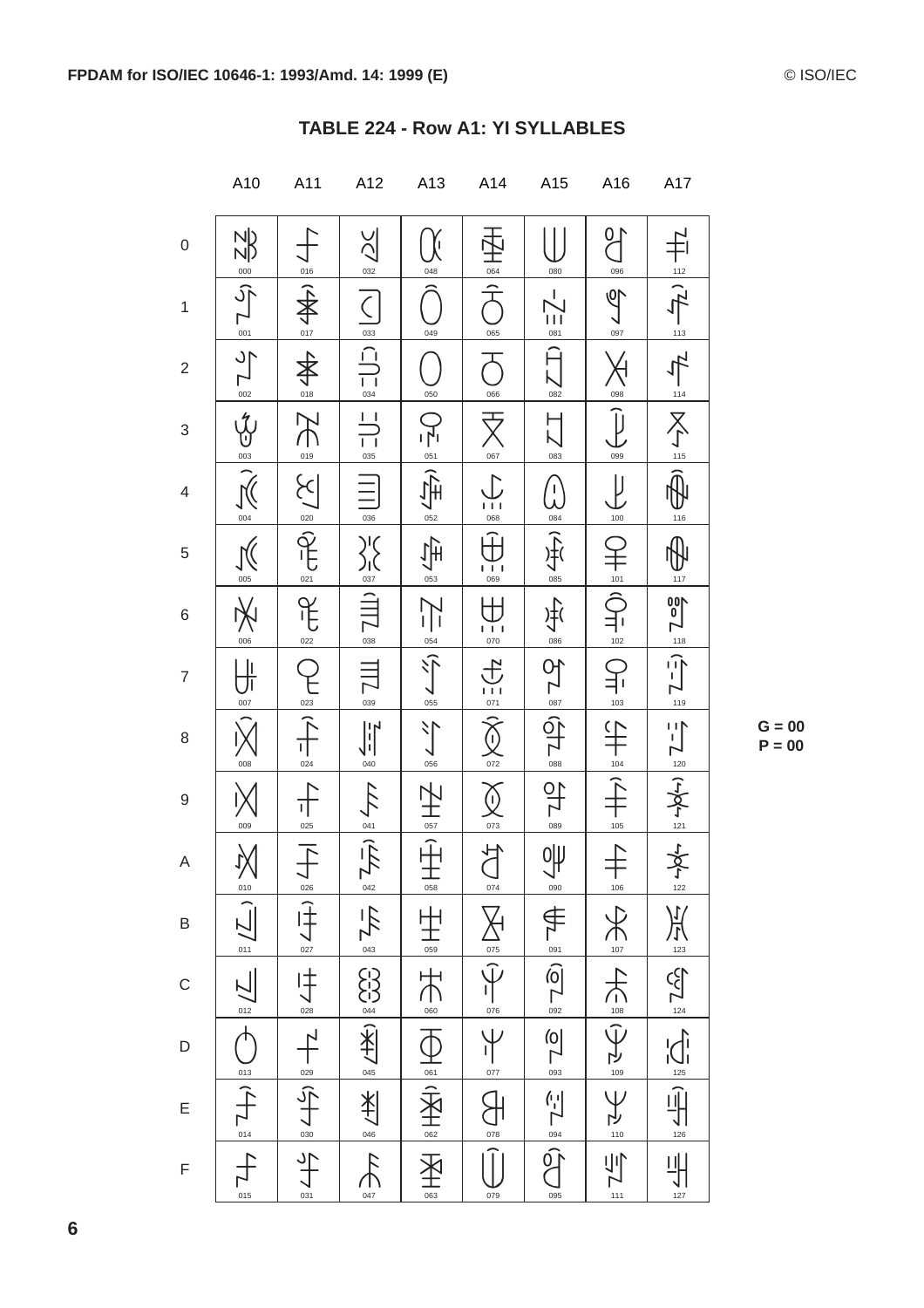|  |  | <b>TABLE 224 - Row A1: YI SYLLABLES</b> |
|--|--|-----------------------------------------|
|--|--|-----------------------------------------|

| dec                                                                                                                                                                                                                                                                                                                                                                                                                                                                                                                                                                                                                                         | hex                                                                                                                                                                                                                                                                                                                                                                                                                                                                                                                                                | Name                                                                                                                                                                                                                                                                                                                                                                                                                                                                                                                                                                                                                                                                                                                                                                                                                                                                                                                                                                                                                                                                                                                                                                                                                                                                                                                                                                                                                                                                                                                                                                                                                                                                                                                                                                                       | dec                                                                                                                                                                                                                                                                           | hex                                                                                                                                                                                                                                    | Name                                                                                                                                                                                                                                                                                                                                                                                                                                                                                                                                                                                                                                                                                                                                                                                               |
|---------------------------------------------------------------------------------------------------------------------------------------------------------------------------------------------------------------------------------------------------------------------------------------------------------------------------------------------------------------------------------------------------------------------------------------------------------------------------------------------------------------------------------------------------------------------------------------------------------------------------------------------|----------------------------------------------------------------------------------------------------------------------------------------------------------------------------------------------------------------------------------------------------------------------------------------------------------------------------------------------------------------------------------------------------------------------------------------------------------------------------------------------------------------------------------------------------|--------------------------------------------------------------------------------------------------------------------------------------------------------------------------------------------------------------------------------------------------------------------------------------------------------------------------------------------------------------------------------------------------------------------------------------------------------------------------------------------------------------------------------------------------------------------------------------------------------------------------------------------------------------------------------------------------------------------------------------------------------------------------------------------------------------------------------------------------------------------------------------------------------------------------------------------------------------------------------------------------------------------------------------------------------------------------------------------------------------------------------------------------------------------------------------------------------------------------------------------------------------------------------------------------------------------------------------------------------------------------------------------------------------------------------------------------------------------------------------------------------------------------------------------------------------------------------------------------------------------------------------------------------------------------------------------------------------------------------------------------------------------------------------------|-------------------------------------------------------------------------------------------------------------------------------------------------------------------------------------------------------------------------------------------------------------------------------|----------------------------------------------------------------------------------------------------------------------------------------------------------------------------------------------------------------------------------------|----------------------------------------------------------------------------------------------------------------------------------------------------------------------------------------------------------------------------------------------------------------------------------------------------------------------------------------------------------------------------------------------------------------------------------------------------------------------------------------------------------------------------------------------------------------------------------------------------------------------------------------------------------------------------------------------------------------------------------------------------------------------------------------------------|
| 000<br>001<br>002<br>003<br>004<br>005<br>006<br>007<br>008<br>009<br>010<br>011<br>012<br>013<br>014<br>015<br>016<br>017<br>018<br>019<br>020<br>021<br>022<br>023<br>024<br>025<br>026<br>027<br>028<br>029<br>030<br>031<br>032<br>033<br>034<br>035<br>036<br>037<br>038<br>039<br>040<br>041<br>042<br>043<br>044<br>045<br>046<br>047<br>048<br>049<br>050<br>051<br>052<br>053<br>054<br>055<br>056<br>057<br>058<br>059<br>060<br>061<br>062<br>063<br>064<br>065<br>066<br>067<br>068<br>069<br>070<br>071<br>072<br>073<br>074<br>075<br>076<br>077<br>078<br>079<br>080<br>081<br>082<br>083<br>084<br>085<br>086<br>087<br>088 | 00<br>01<br>02<br>03<br>04<br>05<br>06<br>07<br>08<br>09<br>0A<br>0B<br>0C<br>0D<br>0E<br>0F<br>10<br>11<br>12<br>13<br>14<br>15<br>16<br>17<br>18<br>19<br>1A<br>1B<br>1C<br>1D<br>1E<br>1F<br>20<br>21<br>22<br>23<br>24<br>25<br>26<br>27<br>28<br>29<br>2A<br>2B<br>2C<br>2D<br>2E<br>2F<br>30<br>31<br>32<br>33<br>34<br>35<br>36<br>37<br>38<br>39<br>3A<br>ЗB<br>ЗC<br>3D<br>3E<br>3F<br>40<br>41<br>42<br>43<br>44<br>45<br>46<br>47<br>48<br>49<br>4A<br>4B<br>4C<br>4D<br>4E<br>4F<br>50<br>51<br>52<br>53<br>54<br>55<br>56<br>57<br>58 | YI SYLLABLE DIT<br>YI SYLLABLE DIX<br>YI SYLLABLE DI<br>YI SYLLABLE DIP<br>YI SYLLABLE DIEX<br>YI SYLLABLE DIE<br>YI SYLLABLE DIEP<br>YI SYLLABLE DAT<br>YI SYLLABLE DAX<br>YI SYLLABLE DA<br>YI SYLLABLE DAP<br>YI SYLLABLE DUOX<br>YI SYLLABLE DUO<br>YI SYLLABLE DOT<br>YI SYLLABLE DOX<br>YI SYLLABLE DO<br>YI SYLLABLE DOP<br>YI SYLLABLE DEX<br>YI SYLLABLE DE<br>YI SYLLABLE DEP<br>YI SYLLABLE DUT<br>YI SYLLABLE DUX<br>YI SYLLABLE DU<br>YI SYLLABLE DUP<br>YI SYLLABLE DURX<br>YI SYLLABLE DUR<br>YI SYLLABLE TIT<br>YI SYLLABLE TIX<br>YI SYLLABLE TI<br>YI SYLLABLE TIP<br>YI SYLLABLE TIEX<br>YI SYLLABLE TIE<br>YI SYLLABLE TIEP<br>YI SYLLABLE TAT<br>YI SYLLABLE TAX<br>YI SYLLABLE TA<br>YI SYLLABLE TAP<br>YI SYLLABLE TUOT<br>YI SYLLABLE TUOX<br>YI SYLLABLE TUO<br>YI SYLLABLE TUOP<br>YI SYLLABLE TOT<br>YI SYLLABLE TOX<br>YI SYLLABLE TO<br>YI SYLLABLE TOP<br>YI SYLLABLE TEX<br>YI SYLLABLE TE<br>YI SYLLABLE TEP<br>YI SYLLABLE TUT<br>YI SYLLABLE TUX<br>YI SYLLABLE TU<br>YI SYLLABLE TUP<br>YI SYLLABLE TURX<br>YI SYLLABLE TUR<br>YI SYLLABLE DDIT<br>YI SYLLABLE DDIX<br>YI SYLLABLE DDI<br>YI SYLLABLE DDIP<br>YI SYLLABLE DDIEX<br>YI SYLLABLE DDIE<br>YI SYLLABLE DDIEP<br>YI SYLLABLE DDAT<br>YI SYLLABLE DDAX<br>YI SYLLABLE DDA<br>YI SYLLABLE DDAP<br>YI SYLLABLE DDUOX<br>YI SYLLABLE DDUO<br>YI SYLLABLE DDUOP<br>YI SYLLABLE DDOT<br>YI SYLLABLE DDOX<br>YI SYLLABLE DDO<br>YI SYLLABLE DDOP<br>YI SYLLABLE DDEX<br>YI SYLLABLE DDE<br>YI SYLLABLE DDEP<br>YI SYLLABLE DDUT<br>YI SYLLABLE DDUX<br>YI SYLLABLE DDU<br>YI SYLLABLE DDUP<br>YI SYLLABLE DDURX<br>YI SYLLABLE DDUR<br>YI SYLLABLE NDIT<br>YI SYLLABLE NDIX<br>YI SYLLABLE NDI<br>YI SYLLABLE NDIP<br>YI SYLLABLE NDIEX<br>YI SYLLABLE NDIE<br>YI SYLLABLE NDAT<br>YI SYLLABLE NDAX | 089<br>090<br>091<br>092<br>093<br>094<br>095<br>096<br>097<br>098<br>099<br>100<br>101<br>102<br>103<br>104<br>105<br>106<br>107<br>108<br>109<br>110<br>111<br>112<br>113<br>114<br>115<br>116<br>117<br>118<br>119<br>120<br>121<br>122<br>123<br>124<br>125<br>126<br>127 | 59<br>5A<br>5B<br>5C<br>5D<br>5E<br>5F<br>60<br>61<br>62<br>63<br>64<br>65<br>66<br>67<br>68<br>69<br>6A<br>6B<br>6C<br>6D<br>6E<br>6F<br>70<br>71<br>72<br>73<br>74<br>75<br>76<br>77<br>78<br>79<br>7A<br>7B<br>7C<br>7D<br>7Е<br>7F | YI SYLLABLE NDA<br>YI SYLLABLE NDAP<br>YI SYLLABLE NDOT<br>YI SYLLABLE NDOX<br>YI SYLLABLE NDO<br>YI SYLLABLE NDOP<br>YI SYLLABLE NDEX<br>YI SYLLABLE NDE<br>YI SYLLABLE NDEP<br>YI SYLLABLE NDUT<br>YI SYLLABLE NDUX<br>YI SYLLABLE NDU<br>YI SYLLABLE NDUP<br>YI SYLLABLE NDURX<br>YI SYLLABLE NDUR<br>YI SYLLABLE HNIT<br>YI SYLLABLE HNIX<br>YI SYLLABLE HNI<br>YI SYLLABLE HNIP<br>YI SYLLABLE HNIET<br>YI SYLLABLE HNIEX<br>YI SYLLABLE HNIE<br>YI SYLLABLE HNIEP<br>YI SYLLABLE HNAT<br>YI SYLLABLE HNAX<br>YI SYLLABLE HNA<br>YI SYLLABLE HNAP<br>YI SYLLABLE HNUOX<br>YI SYLLABLE HNUO<br>YI SYLLABLE HNOT<br>YI SYLLABLE HNOX<br>YI SYLLABLE HNOP<br>YI SYLLABLE HNEX<br>YI SYLLABLE HNE<br>YI SYLLABLE HNEP<br>YI SYLLABLE HNUT<br>YI SYLLABLE NIT<br>YI SYLLABLE NIX<br>YI SYLLABLE NI |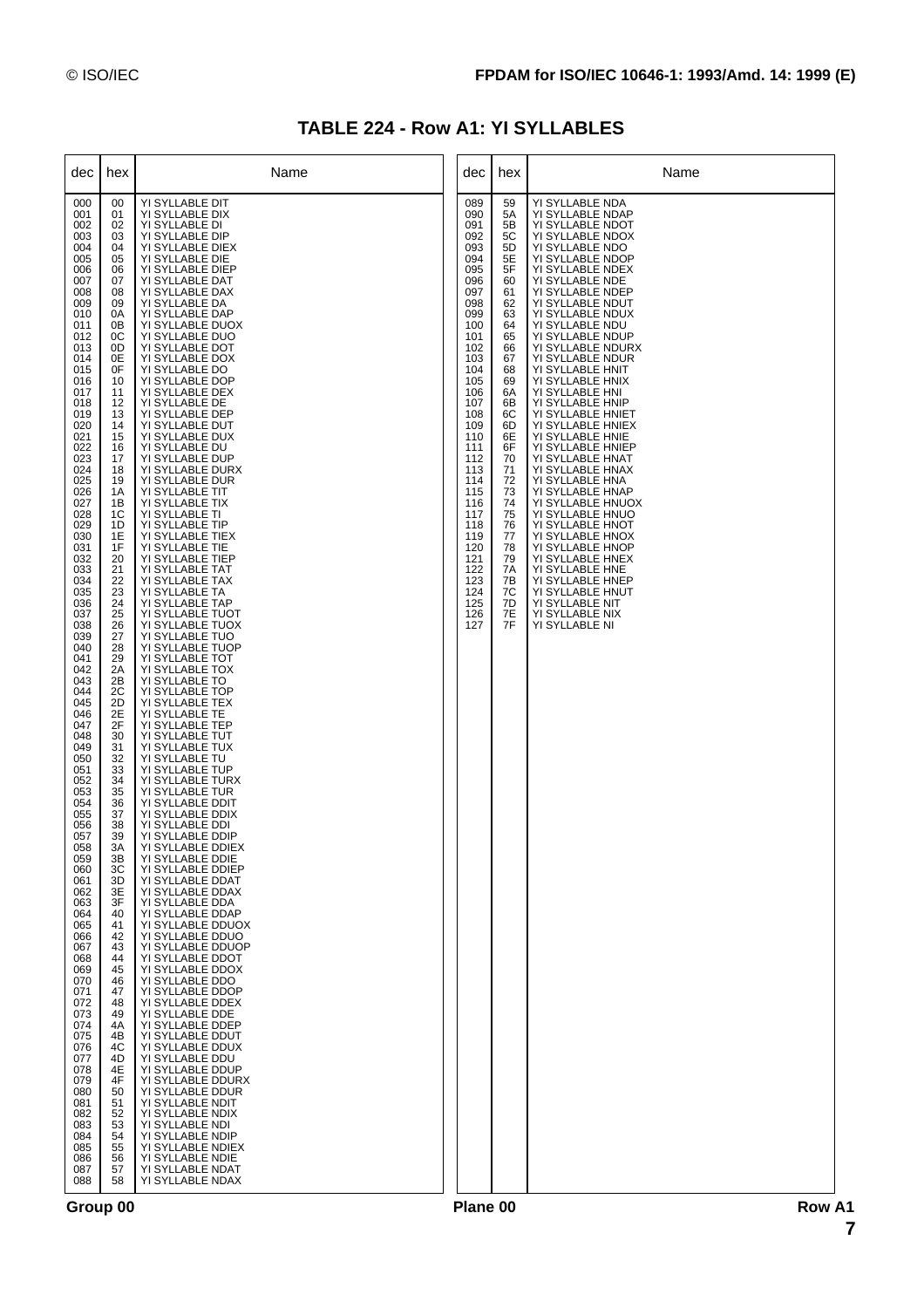|                           | A18                                                                                     | A19                                                                                                                                                                                                                                                                                                                                                                                                                                                                                                       | A <sub>1</sub> A                                                                                                                                                                                                                                                                                                                                                                              | A <sub>1</sub> B                    | A <sub>1</sub> C                                                                                            | A <sub>1</sub> D                                                                                                                                                                                                                                                                                                                                                   | A <sub>1</sub> E              | A <sub>1</sub> F                                                                                                                                            |
|---------------------------|-----------------------------------------------------------------------------------------|-----------------------------------------------------------------------------------------------------------------------------------------------------------------------------------------------------------------------------------------------------------------------------------------------------------------------------------------------------------------------------------------------------------------------------------------------------------------------------------------------------------|-----------------------------------------------------------------------------------------------------------------------------------------------------------------------------------------------------------------------------------------------------------------------------------------------------------------------------------------------------------------------------------------------|-------------------------------------|-------------------------------------------------------------------------------------------------------------|--------------------------------------------------------------------------------------------------------------------------------------------------------------------------------------------------------------------------------------------------------------------------------------------------------------------------------------------------------------------|-------------------------------|-------------------------------------------------------------------------------------------------------------------------------------------------------------|
| $\mathsf{O}\xspace$       | 128                                                                                     | ∎<br>144                                                                                                                                                                                                                                                                                                                                                                                                                                                                                                  | $\operatorname{\mathcal{C}}^{\mathsf{I}}_i$<br>$160$                                                                                                                                                                                                                                                                                                                                          | 176                                 | 192                                                                                                         | Y<br>208                                                                                                                                                                                                                                                                                                                                                           | 224                           | 240                                                                                                                                                         |
| $\mathbf{1}$              | 129                                                                                     | $\mathbb{H}^{\mathbb{N}}_{\mathbb{R}}$<br>$\frac{145}{1}$                                                                                                                                                                                                                                                                                                                                                                                                                                                 |                                                                                                                                                                                                                                                                                                                                                                                               |                                     | 193                                                                                                         | 209                                                                                                                                                                                                                                                                                                                                                                | ポ<br>225                      | 241                                                                                                                                                         |
| $\sqrt{2}$                | $130$                                                                                   | SCC)<br>146                                                                                                                                                                                                                                                                                                                                                                                                                                                                                               | $\frac{161}{2}$<br>$\frac{162}{1}$                                                                                                                                                                                                                                                                                                                                                            | $\frac{177}{177}$<br>178            | 兮<br>$\frac{1}{194}$                                                                                        | $\Gamma$<br>$\frac{7}{210}$                                                                                                                                                                                                                                                                                                                                        |                               | (i<br>U<br>242                                                                                                                                              |
| $\ensuremath{\mathsf{3}}$ |                                                                                         | <u>157</u><br>147                                                                                                                                                                                                                                                                                                                                                                                                                                                                                         | $\bigoplus_{163}$                                                                                                                                                                                                                                                                                                                                                                             | $\overline{\mathsf{V}}$<br>179      |                                                                                                             | $\overline{\vee}$<br>211                                                                                                                                                                                                                                                                                                                                           | $\sum_{221}^{\infty}$         | 243                                                                                                                                                         |
| $\overline{4}$            | $\sum_{i=1}^{n} \left  \frac{1}{i} \sum_{i=1}^{n} \frac{1}{i} \right  \leq \frac{1}{n}$ | <u>이</u><br>148                                                                                                                                                                                                                                                                                                                                                                                                                                                                                           | ာ<br>၂<br>164                                                                                                                                                                                                                                                                                                                                                                                 | $\frac{180}{1}$                     | $\sum_{i=1}^{n} \sum_{i=1}^{n} \left( \sum_{i=1}^{n} \frac{1}{i} \sum_{j=1}^{n} \frac{1}{j} \right)$        |                                                                                                                                                                                                                                                                                                                                                                    | $\sqrt{2}$<br>228             | 244                                                                                                                                                         |
| $\,$ 5 $\,$               | $\frac{1}{3}$                                                                           | 파<br>149                                                                                                                                                                                                                                                                                                                                                                                                                                                                                                  | 165                                                                                                                                                                                                                                                                                                                                                                                           | 庄<br>$\sum_{181}$                   | 197                                                                                                         | $\sum_{213}^{212}$                                                                                                                                                                                                                                                                                                                                                 | <b>C</b><br>229               | U<br>245                                                                                                                                                    |
| $\,6$                     |                                                                                         | $\frac{1}{\sqrt{\frac{150}{150}}}$                                                                                                                                                                                                                                                                                                                                                                                                                                                                        | 166                                                                                                                                                                                                                                                                                                                                                                                           | 十九                                  | $\bigotimes_{198}$                                                                                          | $\bigvee_{214}$                                                                                                                                                                                                                                                                                                                                                    | 230                           | 246                                                                                                                                                         |
| $\overline{7}$            | (수) 실도                                                                                  | 三头                                                                                                                                                                                                                                                                                                                                                                                                                                                                                                        | 167                                                                                                                                                                                                                                                                                                                                                                                           | $\frac{1}{\overline{\overline{z}}}$ | $\frac{\sum\limits_{\mathfrak{g}\in \mathfrak{g}}\mathfrak{g}}{\int\limits_{\mathfrak{g}\in \mathfrak{g}}}$ | $\sum_{\frac{1}{n}}$                                                                                                                                                                                                                                                                                                                                               | $\chi_{\xi_2}$                | 247 <sup>'</sup>                                                                                                                                            |
| $\,8\,$                   | $\frac{9}{136}$                                                                         | $R_{\frac{152}{}}$                                                                                                                                                                                                                                                                                                                                                                                                                                                                                        | 168                                                                                                                                                                                                                                                                                                                                                                                           | $\frac{183}{\sqrt{}}$<br>184        | $\sum_{200}$                                                                                                | $\frac{216}{2}$                                                                                                                                                                                                                                                                                                                                                    | 232                           | 248                                                                                                                                                         |
| $\boldsymbol{9}$          | $\left(\frac{1}{2}\right)$<br>137                                                       | 光                                                                                                                                                                                                                                                                                                                                                                                                                                                                                                         | 169                                                                                                                                                                                                                                                                                                                                                                                           | 185                                 | 201                                                                                                         |                                                                                                                                                                                                                                                                                                                                                                    | (i)<br>233                    | 249                                                                                                                                                         |
| A                         |                                                                                         |                                                                                                                                                                                                                                                                                                                                                                                                                                                                                                           |                                                                                                                                                                                                                                                                                                                                                                                               | $\frac{186}{186}$                   | $\bigoplus_{202}$                                                                                           |                                                                                                                                                                                                                                                                                                                                                                    |                               | $\bigoplus_{250}$                                                                                                                                           |
| B                         |                                                                                         |                                                                                                                                                                                                                                                                                                                                                                                                                                                                                                           |                                                                                                                                                                                                                                                                                                                                                                                               |                                     | $\bigcap_{203}$                                                                                             |                                                                                                                                                                                                                                                                                                                                                                    | $\sum_{236}^{128}$            |                                                                                                                                                             |
| $\mathsf C$               |                                                                                         |                                                                                                                                                                                                                                                                                                                                                                                                                                                                                                           |                                                                                                                                                                                                                                                                                                                                                                                               | $\frac{1}{\sqrt{\frac{187}{188}}}$  |                                                                                                             |                                                                                                                                                                                                                                                                                                                                                                    |                               |                                                                                                                                                             |
| D                         | UT = (H)L = (H)L = (H)L = (+77 = 1+77                                                   | $\sum_{\alpha} \frac{1}{\alpha} \sum_{\alpha} \left( \frac{1}{\alpha} \sum_{\alpha} \frac{1}{\alpha} \sum_{\alpha} \frac{1}{\alpha} \sum_{\alpha} \frac{1}{\alpha} \sum_{\alpha} \frac{1}{\alpha} \sum_{\alpha} \frac{1}{\alpha} \sum_{\alpha} \frac{1}{\alpha} \sum_{\alpha} \frac{1}{\alpha} \sum_{\alpha} \frac{1}{\alpha} \sum_{\alpha} \frac{1}{\alpha} \sum_{\alpha} \frac{1}{\alpha} \sum_{\alpha} \frac{1}{\alpha} \sum_{\alpha} \frac{1}{\alpha} \sum_{\alpha} \frac{1}{\alpha} \sum_{\alpha} \$ | $\frac{1}{\sqrt{2}}\sum_{124}^{\frac{1}{12}}\frac{1}{\sqrt{2}}\sum_{124}^{\frac{1}{12}}\left(\sum_{124}^{12}\left(\sum_{134}^{12}\left(\sum_{134}^{12}\left(\sum_{134}^{12}\left(\sum_{134}^{12}\left(\sum_{134}^{12}\left(\sum_{134}^{12}\left(\sum_{134}^{12}\left(\sum_{134}^{12}\left(\sum_{134}^{12}\left(\sum_{134}^{12}\left(\sum_{134}^{12}\left(\sum_{134}^{12}\left(\sum_{134}^{12$ | $\sum_{189}$                        | $\begin{array}{c}\n\begin{array}{c}\n\hline\n204 \\ \hline\n205\n\end{array}\n\end{array}$                  | $\sum_{223}^{247} \frac{1}{2} \left  \sum_{21}^{12} \frac{1}{2} \sum_{12}^{13} \left( \frac{1}{2} \sum_{13}^{12} \frac{1}{2} \sum_{22}^{13} \frac{1}{2} \sum_{23}^{13} \frac{1}{2} \sum_{223}^{13} \frac{1}{2} \sum_{23}^{13} \frac{1}{2} \sum_{23}^{13} \frac{1}{2} \sum_{23}^{13} \frac{1}{2} \sum_{23}^{13} \frac{1}{2} \sum_{23}^{13} \frac{1}{2} \sum_{23}^{$ | $\frac{1}{1}$ $\frac{1}{237}$ | $\sum_{\frac{254}{25}} \frac{1}{2} \sum_{\frac{25}{25}} \frac{1}{2} \sum_{\frac{25}{25}} \frac{1}{2} \sum_{\frac{25}{25}} \frac{1}{2} \sum_{\frac{25}{25}}$ |
| E                         |                                                                                         | $\begin{picture}(40,40) \put(0,0){\line(1,0){10}} \put(15,0){\line(1,0){10}} \put(15,0){\line(1,0){10}} \put(15,0){\line(1,0){10}} \put(15,0){\line(1,0){10}} \put(15,0){\line(1,0){10}} \put(15,0){\line(1,0){10}} \put(15,0){\line(1,0){10}} \put(15,0){\line(1,0){10}} \put(15,0){\line(1,0){10}} \put(15,0){\line(1,0){10}} \put(15,0){\line(1$                                                                                                                                                       |                                                                                                                                                                                                                                                                                                                                                                                               | 190                                 | $\begin{pmatrix} 1 \\ 0 \\ 0 \\ 0 \\ 0 \end{pmatrix}$                                                       |                                                                                                                                                                                                                                                                                                                                                                    | $\frac{1}{\sqrt{2}}$          |                                                                                                                                                             |
| $\mathsf F$               | 143                                                                                     | 159                                                                                                                                                                                                                                                                                                                                                                                                                                                                                                       | $\frac{1}{176}$                                                                                                                                                                                                                                                                                                                                                                               | $\frac{1}{2}$<br>191                | 207                                                                                                         |                                                                                                                                                                                                                                                                                                                                                                    | 239                           |                                                                                                                                                             |

| TABLE 225 - Row A1: YI SYLLABLES |  |  |
|----------------------------------|--|--|
|                                  |  |  |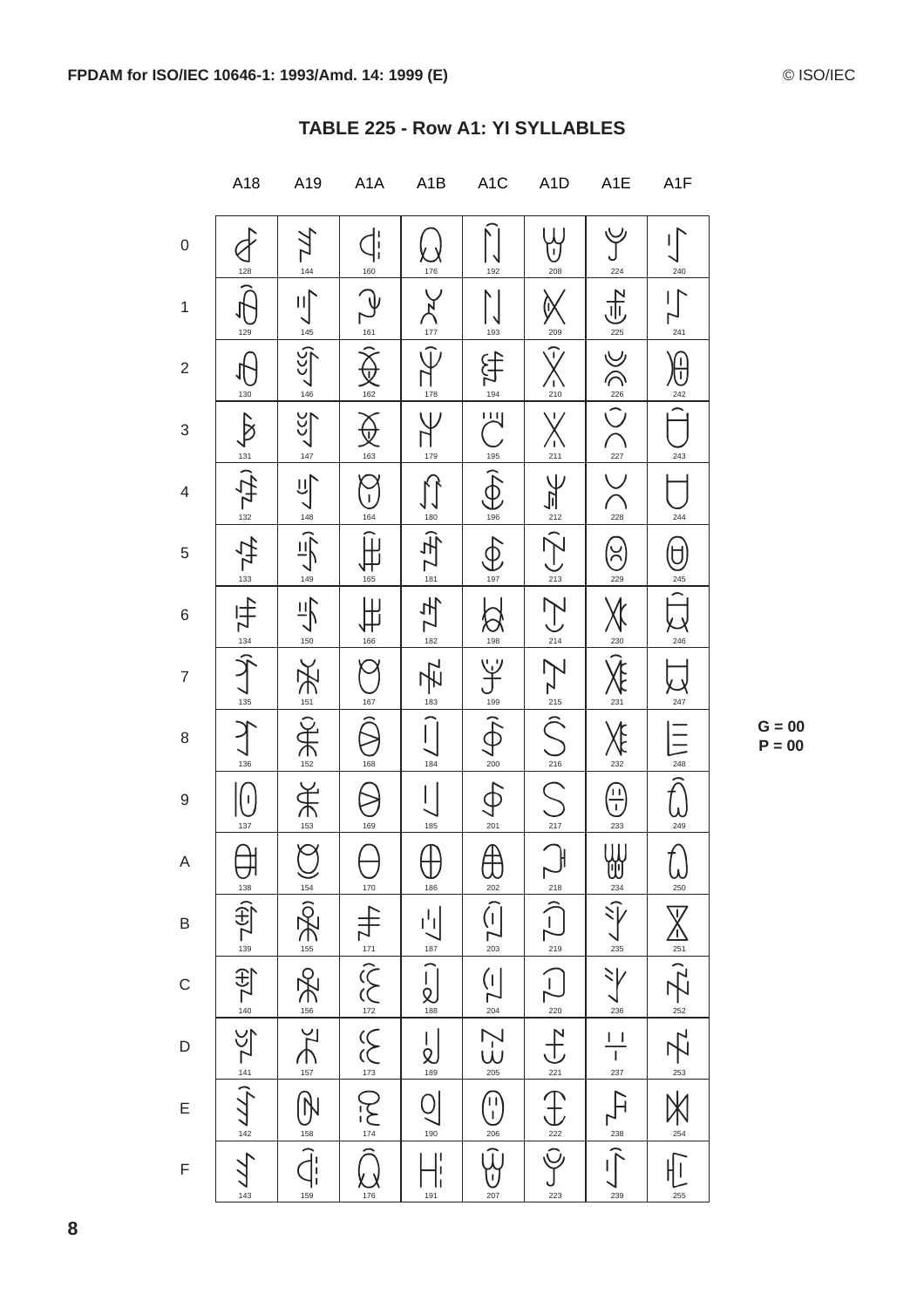|  |  | <b>TABLE 225 - Row A1: YI SYLLABLES</b> |  |
|--|--|-----------------------------------------|--|
|--|--|-----------------------------------------|--|

| dec                                                                                                                                                                                                                                                                                                                                                                                                                                                                                                                                                                                                                                         | hex                                                                                                                                                                                                                                                                                                                                                                                                                                                                                                                                                                                                                                                                                                                                                                                                                                                    | Name                                                                                                                                                                                                                                                                                                                                                                                                                                                                                                                                                                                                                                                                                                                                                                                                                                                                                                                                                                                                                                                                                                                                                                                                                                                                                                                                                                                                                                                                                                                                                                                                                                                                                                                                                                                       | dec                                                                                                                                                                                                                                                                           | hex                                                                                                                                                                                                                                                                                                                                                                        | Name                                                                                                                                                                                                                                                                                                                                                                                                                                                                                                                                                                                                                                                                                                                                                                 |
|---------------------------------------------------------------------------------------------------------------------------------------------------------------------------------------------------------------------------------------------------------------------------------------------------------------------------------------------------------------------------------------------------------------------------------------------------------------------------------------------------------------------------------------------------------------------------------------------------------------------------------------------|--------------------------------------------------------------------------------------------------------------------------------------------------------------------------------------------------------------------------------------------------------------------------------------------------------------------------------------------------------------------------------------------------------------------------------------------------------------------------------------------------------------------------------------------------------------------------------------------------------------------------------------------------------------------------------------------------------------------------------------------------------------------------------------------------------------------------------------------------------|--------------------------------------------------------------------------------------------------------------------------------------------------------------------------------------------------------------------------------------------------------------------------------------------------------------------------------------------------------------------------------------------------------------------------------------------------------------------------------------------------------------------------------------------------------------------------------------------------------------------------------------------------------------------------------------------------------------------------------------------------------------------------------------------------------------------------------------------------------------------------------------------------------------------------------------------------------------------------------------------------------------------------------------------------------------------------------------------------------------------------------------------------------------------------------------------------------------------------------------------------------------------------------------------------------------------------------------------------------------------------------------------------------------------------------------------------------------------------------------------------------------------------------------------------------------------------------------------------------------------------------------------------------------------------------------------------------------------------------------------------------------------------------------------|-------------------------------------------------------------------------------------------------------------------------------------------------------------------------------------------------------------------------------------------------------------------------------|----------------------------------------------------------------------------------------------------------------------------------------------------------------------------------------------------------------------------------------------------------------------------------------------------------------------------------------------------------------------------|----------------------------------------------------------------------------------------------------------------------------------------------------------------------------------------------------------------------------------------------------------------------------------------------------------------------------------------------------------------------------------------------------------------------------------------------------------------------------------------------------------------------------------------------------------------------------------------------------------------------------------------------------------------------------------------------------------------------------------------------------------------------|
| 128<br>129<br>130<br>131<br>132<br>133<br>134<br>135<br>136<br>137<br>138<br>139<br>140<br>141<br>142<br>143<br>144<br>145<br>146<br>147<br>148<br>149<br>150<br>151<br>152<br>153<br>154<br>155<br>156<br>157<br>158<br>159<br>160<br>161<br>162<br>163<br>164<br>165<br>166<br>167<br>168<br>169<br>170<br>171<br>172<br>173<br>174<br>175<br>176<br>177<br>178<br>179<br>180<br>181<br>182<br>183<br>184<br>185<br>186<br>187<br>188<br>189<br>190<br>191<br>192<br>193<br>194<br>195<br>196<br>197<br>198<br>199<br>200<br>201<br>202<br>203<br>204<br>205<br>206<br>207<br>208<br>209<br>210<br>211<br>212<br>213<br>214<br>215<br>216 | 80<br>81<br>82<br>83<br>84<br>85<br>86<br>87<br>88<br>89<br>8A<br>8B<br>8C<br>8D<br>8E<br>8F<br>90<br>91<br>92<br>93<br>94<br>95<br>96<br>97<br>98<br>99<br>9Α<br>9Β<br>9C<br>9D<br>9E<br>9F<br>A0<br>A1<br>A2<br>A <sub>3</sub><br>A4<br>A <sub>5</sub><br>A6<br>A7<br>A8<br>A <sub>9</sub><br>AA<br>AB<br>AC<br>AD<br>AE<br>AF<br>B <sub>0</sub><br>B1<br>B <sub>2</sub><br>B <sub>3</sub><br><b>B4</b><br>B <sub>5</sub><br>B6<br>B7<br>B8<br>B <sub>9</sub><br>BA<br>BB<br>ВC<br><b>BD</b><br>BE<br>BF<br>C <sub>0</sub><br>C <sub>1</sub><br>C <sub>2</sub><br>C <sub>3</sub><br>C4<br>C <sub>5</sub><br>C <sub>6</sub><br>C7<br>C8<br>C <sub>9</sub><br>CA<br>СB<br>CС<br><b>CD</b><br><b>CE</b><br>CF<br>D <sub>0</sub><br>D1<br>D <sub>2</sub><br>D <sub>3</sub><br>D <sub>4</sub><br>D <sub>5</sub><br>D <sub>6</sub><br>D7<br>D <sub>8</sub> | YI SYLLABLE NIP<br>YI SYLLABLE NIEX<br>YI SYLLABLE NIE<br>YI SYLLABLE NIEP<br>YI SYLLABLE NAX<br>YI SYLLABLE NA<br>YI SYLLABLE NAP<br>YI SYLLABLE NUOX<br>YI SYLLABLE NUO<br>YI SYLLABLE NUOP<br>YI SYLLABLE NOT<br>YI SYLLABLE NOX<br>YI SYLLABLE NO<br>YI SYLLABLE NOP<br>YI SYLLABLE NEX<br>YI SYLLABLE NE<br>YI SYLLABLE NEP<br>YI SYLLABLE NUT<br>YI SYLLABLE NUX<br>YI SYLLABLE NU<br>YI SYLLABLE NUP<br>YI SYLLABLE NURX<br>YI SYLLABLE NUR<br>YI SYLLABLE HLIT<br>YI SYLLABLE HLIX<br>YI SYLLABLE HLI<br>YI SYLLABLE HLIP<br>YI SYLLABLE HLIEX<br>YI SYLLABLE HLIE<br>YI SYLLABLE HLIEP<br>YI SYLLABLE HLAT<br>YI SYLLABLE HLAX<br>YI SYLLABLE HLA<br>YI SYLLABLE HLAP<br>YI SYLLABLE HLUOX<br>YI SYLLABLE HLUO<br>YI SYLLABLE HLUOP<br>YI SYLLABLE HLOX<br>YI SYLLABLE HLO<br>YI SYLLABLE HLOP<br>YI SYLLABLE HLEX<br>YI SYLLABLE HLE<br>YI SYLLABLE HLEP<br>YI SYLLABLE HLUT<br>YI SYLLABLE HLUX<br>YI SYLLABLE HLU<br>YI SYLLABLE HLUP<br>YI SYLLABLE HLURX<br>YI SYLLABLE HLUR<br>YI SYLLABLE HLYT<br>YI SYLLABLE HLYX<br>YI SYLLABLE HLY<br>YI SYLLABLE HLYP<br>YI SYLLABLE HLYRX<br>YI SYLLABLE HLYR<br>YI SYLLABLE LIT<br>YI SYLLABLE LIX<br>YI SYLLABLE LI<br>YI SYLLABLE LIP<br>YI SYLLABLE LIET<br>YI SYLLABLE LIEX<br>YI SYLLABLE LIE<br>YI SYLLABLE LIEP<br>YI SYLLABLE LAT<br>YI SYLLABLE LAX<br>YI SYLLABLE LA<br>YI SYLLABLE LAP<br>YI SYLLABLE LUOT<br>YI SYLLABLE LUOX<br>YI SYLLABLE LUO<br>YI SYLLABLE LUOP<br>YI SYLLABLE LOT<br>YI SYLLABLE LOX<br>YI SYLLABLE LO<br>YI SYLLABLE LOP<br>YI SYLLABLE LEX<br>YI SYLLABLE LE<br>YI SYLLABLE LEP<br>YI SYLLABLE LUT<br>YI SYLLABLE LUX<br>YI SYLLABLE LU<br>YI SYLLABLE LUP<br>YI SYLLABLE LURX<br>YI SYLLABLE LUR<br>YI SYLLABLE LYT<br>YI SYLLABLE LYX<br>YI SYLLABLE LY<br>YI SYLLABLE LYP<br>YI SYLLABLE LYRX | 217<br>218<br>219<br>220<br>221<br>222<br>223<br>224<br>225<br>226<br>227<br>228<br>229<br>230<br>231<br>232<br>233<br>234<br>235<br>236<br>237<br>238<br>239<br>240<br>241<br>242<br>243<br>244<br>245<br>246<br>247<br>248<br>249<br>250<br>251<br>252<br>253<br>254<br>255 | D9<br>DA<br>DB<br>DC<br>DD<br>DE<br>DF<br>E0<br>E <sub>1</sub><br>E <sub>2</sub><br>E <sub>3</sub><br>E4<br>E <sub>5</sub><br>E6<br>E7<br>E8<br>E9<br>EA<br>EB<br>EC<br>ED<br>EE<br>EF<br>F <sub>0</sub><br>F <sub>1</sub><br>F <sub>2</sub><br>F <sub>3</sub><br>F <sub>4</sub><br>F <sub>5</sub><br>F6<br>F7<br>F8<br>F <sub>9</sub><br>FA<br>FB<br>FC<br>FD<br>FE<br>FF | YI SYLLABLE LYR<br>YI SYLLABLE GIT<br>YI SYLLABLE GIX<br>YI SYLLABLE GI<br>YI SYLLABLE GIP<br>YI SYLLABLE GIET<br>YI SYLLABLE GIEX<br>YI SYLLABLE GIE<br>YI SYLLABLE GIEP<br>YI SYLLABLE GAT<br>YI SYLLABLE GAX<br>YI SYLLABLE GA<br>YI SYLLABLE GAP<br>YI SYLLABLE GUOT<br>YI SYLLABLE GUOX<br>YI SYLLABLE GUO<br>YI SYLLABLE GUOP<br>YI SYLLABLE GOT<br>YI SYLLABLE GOX<br>YI SYLLABLE GO<br>YI SYLLABLE GOP<br>YI SYLLABLE GET<br>YI SYLLABLE GEX<br>YI SYLLABLE GE<br>YI SYLLABLE GEP<br>YI SYLLABLE GUT<br>YI SYLLABLE GUX<br>YI SYLLABLE GU<br>YI SYLLABLE GUP<br>YI SYLLABLE GURX<br>YI SYLLABLE GUR<br>YI SYLLABLE KIT<br>YI SYLLABLE KIX<br>YI SYLLABLE KI<br>YI SYLLABLE KIP<br>YI SYLLABLE KIEX<br>YI SYLLABLE KIE<br>YI SYLLABLE KIEP<br>YI SYLLABLE KAT |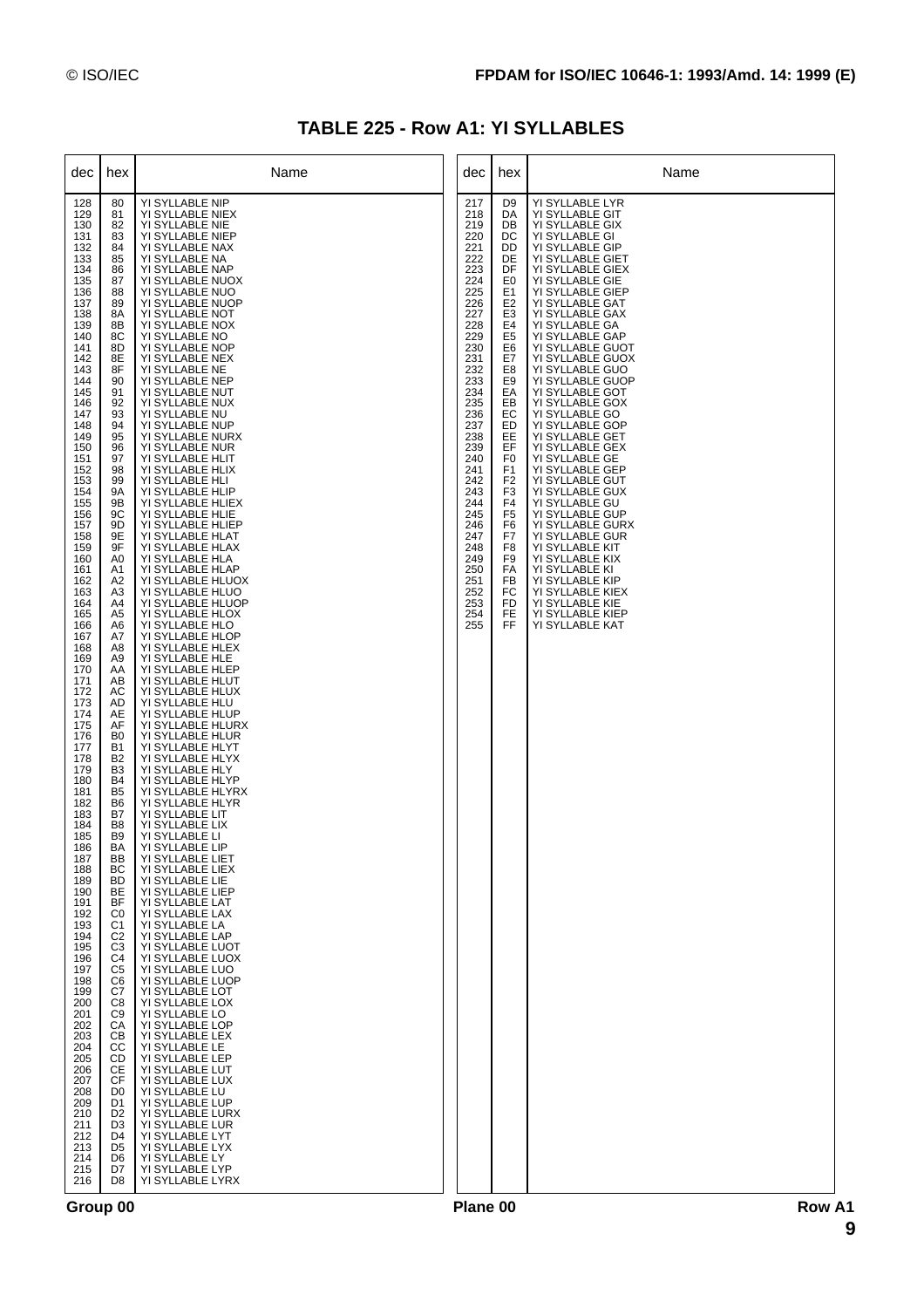|                           | A20                                                                             | A21                                                                                                                                                                                                                                                                                                                                                                                           | A22                                                                                                                                                                                                                                                                    | A23                                                                                                                               | A24                                                                                                                                                                                                                                                                                                                                                                                                                                                                        | A25                                                                                                                                                                                                                                                                                                                                                                                    | A26                                         | A27                                        |
|---------------------------|---------------------------------------------------------------------------------|-----------------------------------------------------------------------------------------------------------------------------------------------------------------------------------------------------------------------------------------------------------------------------------------------------------------------------------------------------------------------------------------------|------------------------------------------------------------------------------------------------------------------------------------------------------------------------------------------------------------------------------------------------------------------------|-----------------------------------------------------------------------------------------------------------------------------------|----------------------------------------------------------------------------------------------------------------------------------------------------------------------------------------------------------------------------------------------------------------------------------------------------------------------------------------------------------------------------------------------------------------------------------------------------------------------------|----------------------------------------------------------------------------------------------------------------------------------------------------------------------------------------------------------------------------------------------------------------------------------------------------------------------------------------------------------------------------------------|---------------------------------------------|--------------------------------------------|
| $\mathsf{O}\xspace$       | 000                                                                             | 센<br>016                                                                                                                                                                                                                                                                                                                                                                                      | 032                                                                                                                                                                                                                                                                    | 048                                                                                                                               | 炒<br>064                                                                                                                                                                                                                                                                                                                                                                                                                                                                   | $\sqrt{}$<br>080                                                                                                                                                                                                                                                                                                                                                                       | 096                                         | $112$                                      |
| $\mathbf{1}$              | $\cancel{\rtimes}$<br>001                                                       | 017                                                                                                                                                                                                                                                                                                                                                                                           | 半<br>$\frac{033}{2}$                                                                                                                                                                                                                                                   | 049                                                                                                                               | $\hat{\widehat{\mathcal{F}}}$<br>065                                                                                                                                                                                                                                                                                                                                                                                                                                       | 子<br>081                                                                                                                                                                                                                                                                                                                                                                               | 097                                         | $\mathbb{F}$<br>113                        |
| $\sqrt{2}$                | $\overline{H}$<br>$rac{002}{1}$                                                 | $\widehat{f}$<br>018                                                                                                                                                                                                                                                                                                                                                                          | 子<br>034                                                                                                                                                                                                                                                               | 050                                                                                                                               | 关<br>066                                                                                                                                                                                                                                                                                                                                                                                                                                                                   | ŲŲ<br>082                                                                                                                                                                                                                                                                                                                                                                              | Z<br>098                                    | $\bigcap_{114}$                            |
| $\ensuremath{\mathsf{3}}$ | $\overline{5}$<br>003                                                           | 小<br>019                                                                                                                                                                                                                                                                                                                                                                                      | 035                                                                                                                                                                                                                                                                    | ║<br>051                                                                                                                          | 067                                                                                                                                                                                                                                                                                                                                                                                                                                                                        | 083                                                                                                                                                                                                                                                                                                                                                                                    | 099                                         | AC il                                      |
| $\overline{\mathcal{L}}$  | 与<br>004                                                                        | $\overline{\mathcal{E}}$<br>020                                                                                                                                                                                                                                                                                                                                                               | 036                                                                                                                                                                                                                                                                    | 052                                                                                                                               | $\widehat{\xi}_1$<br>068                                                                                                                                                                                                                                                                                                                                                                                                                                                   | 084                                                                                                                                                                                                                                                                                                                                                                                    | $\widehat{\times}$<br>100                   | $\sum_{116}$                               |
| $\,$ 5 $\,$               | 005                                                                             | $\widehat{\mathcal{X}}$<br>021                                                                                                                                                                                                                                                                                                                                                                | 037                                                                                                                                                                                                                                                                    | $\frac{1}{k}$<br>$\frac{053}{2}$                                                                                                  | $\frac{1}{2}$<br>069                                                                                                                                                                                                                                                                                                                                                                                                                                                       | $\bigcup_{\mathbf{0}\in\mathbf{S}}$                                                                                                                                                                                                                                                                                                                                                    | $\widehat{\R}$<br>101                       | $\frac{1}{\frac{117}{5}}$                  |
| $\,6$                     | $\uparrow$<br>006                                                               | $\sum_{i=1}^{n}$<br>022                                                                                                                                                                                                                                                                                                                                                                       | 当<br>038                                                                                                                                                                                                                                                               | $\bigoplus_{054}$                                                                                                                 | $\sum_{\text{070}}$                                                                                                                                                                                                                                                                                                                                                                                                                                                        | $\overline{\mathbb{S}}$<br>086                                                                                                                                                                                                                                                                                                                                                         | 102                                         | $\sum_{118}$                               |
| $\overline{7}$            | $\sum_{i=1}^{n}$<br>007                                                         | $\widehat{\mathbb{G}}$<br>023                                                                                                                                                                                                                                                                                                                                                                 | $\begin{bmatrix} 1 \\ 1 \\ 1 \end{bmatrix}$<br>039                                                                                                                                                                                                                     | <b>OFD</b>                                                                                                                        | $\frac{1}{\sqrt{2}}$                                                                                                                                                                                                                                                                                                                                                                                                                                                       | $(5 - 1)$                                                                                                                                                                                                                                                                                                                                                                              | 103                                         | $\mathcal{D}$<br>119                       |
| $\,8\,$                   | 沪<br>008                                                                        | <u>ଶି</u><br>024                                                                                                                                                                                                                                                                                                                                                                              | 1<br>040                                                                                                                                                                                                                                                               | $\breve{\uparrow}$<br>056                                                                                                         | $X_1$                                                                                                                                                                                                                                                                                                                                                                                                                                                                      | 088                                                                                                                                                                                                                                                                                                                                                                                    | $\bigcap$<br>104                            |                                            |
| $\boldsymbol{9}$          | 009                                                                             | 025                                                                                                                                                                                                                                                                                                                                                                                           | 041                                                                                                                                                                                                                                                                    | $\frac{\Theta}{\Theta}$                                                                                                           | 073                                                                                                                                                                                                                                                                                                                                                                                                                                                                        | 089                                                                                                                                                                                                                                                                                                                                                                                    | $\mathbf{I}$<br>105                         | PR = 20 12 12 12                           |
| $\boldsymbol{\mathsf{A}}$ | $\breve{\S}$<br>010                                                             | $\frac{\prod_{0\geq 6}}{2}$                                                                                                                                                                                                                                                                                                                                                                   | $\frac{9}{1042}$                                                                                                                                                                                                                                                       | $\overbrace{ }^{\frac{057}{}}\overbrace{ }^{\frac{057}{}}$                                                                        |                                                                                                                                                                                                                                                                                                                                                                                                                                                                            | BRS                                                                                                                                                                                                                                                                                                                                                                                    | $\frac{1}{\sqrt{2}}$                        |                                            |
| $\sf B$                   | $\widehat{\Box}$<br>$\overline{\phantom{a}}$<br>011                             |                                                                                                                                                                                                                                                                                                                                                                                               |                                                                                                                                                                                                                                                                        |                                                                                                                                   |                                                                                                                                                                                                                                                                                                                                                                                                                                                                            |                                                                                                                                                                                                                                                                                                                                                                                        | $\frac{1}{\sqrt{107}}$                      | $\bigcirc$ <sub>123</sub>                  |
| $\mathsf{C}$              | $\vert \ \vert$<br>$\mathsf I$<br>012                                           |                                                                                                                                                                                                                                                                                                                                                                                               |                                                                                                                                                                                                                                                                        |                                                                                                                                   |                                                                                                                                                                                                                                                                                                                                                                                                                                                                            |                                                                                                                                                                                                                                                                                                                                                                                        |                                             | $\frac{1}{24}$                             |
| $\mathsf{D}%$             | $\frac{1}{\frac{013}{}}$                                                        | $\frac{1}{\sqrt{2}}\sum_{i=1}^{\infty}\frac{1}{i} \sum_{i=1}^{\infty}\frac{1}{i} \sum_{i=1}^{\infty}\frac{1}{i} \sum_{i=1}^{\infty}\frac{1}{i} \sum_{i=1}^{\infty}\frac{1}{i} \sum_{i=1}^{\infty}\frac{1}{i} \sum_{i=1}^{\infty}\frac{1}{i} \sum_{i=1}^{\infty}\frac{1}{i} \sum_{i=1}^{\infty}\frac{1}{i} \sum_{i=1}^{\infty}\frac{1}{i} \sum_{i=1}^{\infty}\frac{1}{i} \sum_{i=1}^{\infty}\$ |                                                                                                                                                                                                                                                                        |                                                                                                                                   |                                                                                                                                                                                                                                                                                                                                                                                                                                                                            | $\frac{1}{2} \sum_{i=1}^{\infty} \left( \frac{1}{2} \sum_{i=1}^{\infty} \frac{1}{i} \sum_{i=1}^{\infty} \frac{1}{i} \sum_{i=1}^{\infty} \frac{1}{i} \sum_{i=1}^{\infty} \frac{1}{i} \sum_{i=1}^{\infty} \frac{1}{i} \sum_{i=1}^{\infty} \frac{1}{i} \sum_{i=1}^{\infty} \frac{1}{i} \sum_{i=1}^{\infty} \frac{1}{i} \sum_{i=1}^{\infty} \frac{1}{i} \sum_{i=1}^{\infty} \frac{1}{i} \$ | $\frac{1}{\sqrt{2}}$                        | $\prod_{125}$                              |
| E                         |                                                                                 | $\overline{\mathbb{L}}$                                                                                                                                                                                                                                                                                                                                                                       | $\sum_{\alpha}^{\infty} \left[ \begin{array}{c c} \mathbb{R} & \mathbb{R} & \mathbb{R}^n \end{array} \right] \times \mathbb{R} \longrightarrow \mathbb{R} \longrightarrow \mathbb{R} \longrightarrow \mathbb{R} \longrightarrow \mathbb{R} \longrightarrow \mathbb{R}$ | $\frac{1}{2}\sum_{n=1}^{\infty}\sum_{n=1}^{\infty}\left \sum_{n=1}^{\infty}\left(\sum_{n=1}^{n}\right)^{n}\right \geq\frac{1}{2}$ | $\frac{1}{\sqrt{2}}\sqrt{\frac{2}{\sqrt{2}}}\sqrt{\frac{2}{\sqrt{2}}}\sqrt{\frac{2}{\sqrt{2}}}\sqrt{\frac{2}{\sqrt{2}}}\sqrt{\frac{2}{\sqrt{2}}}\sqrt{\frac{2}{\sqrt{2}}}\sqrt{\frac{2}{\sqrt{2}}}\sqrt{\frac{2}{\sqrt{2}}}\sqrt{\frac{2}{\sqrt{2}}}\sqrt{\frac{2}{\sqrt{2}}}\sqrt{\frac{2}{\sqrt{2}}}\sqrt{\frac{2}{\sqrt{2}}}\sqrt{\frac{2}{\sqrt{2}}}\sqrt{\frac{2}{\sqrt{2}}}\sqrt{\frac{2}{\sqrt{2}}}\sqrt{\frac{2}{\sqrt{2}}}\sqrt{\frac{2}{\sqrt{2}}}\sqrt{\frac{2$ | $\frac{1}{\sqrt{1-\frac{1}{2}}}$                                                                                                                                                                                                                                                                                                                                                       |                                             | $\overline{\mathsf{M}}$<br>$\frac{126}{1}$ |
| $\mathsf F$               | $\frac{1}{\frac{1}{\omega^2}}\sum_{i=1}^{\infty}\frac{1}{i}=\frac{1}{\omega^2}$ | $\sum_{\infty \atop \alpha_{31}}$                                                                                                                                                                                                                                                                                                                                                             |                                                                                                                                                                                                                                                                        | Œ<br>063                                                                                                                          |                                                                                                                                                                                                                                                                                                                                                                                                                                                                            | $+(-1)$<br>095                                                                                                                                                                                                                                                                                                                                                                         | $\sum_{i=1}^{n} \frac{1}{2} \sum_{i=1}^{n}$ | $\sum_{127}$                               |

#### TABLE 226 - Row A2: YI SYLLABLES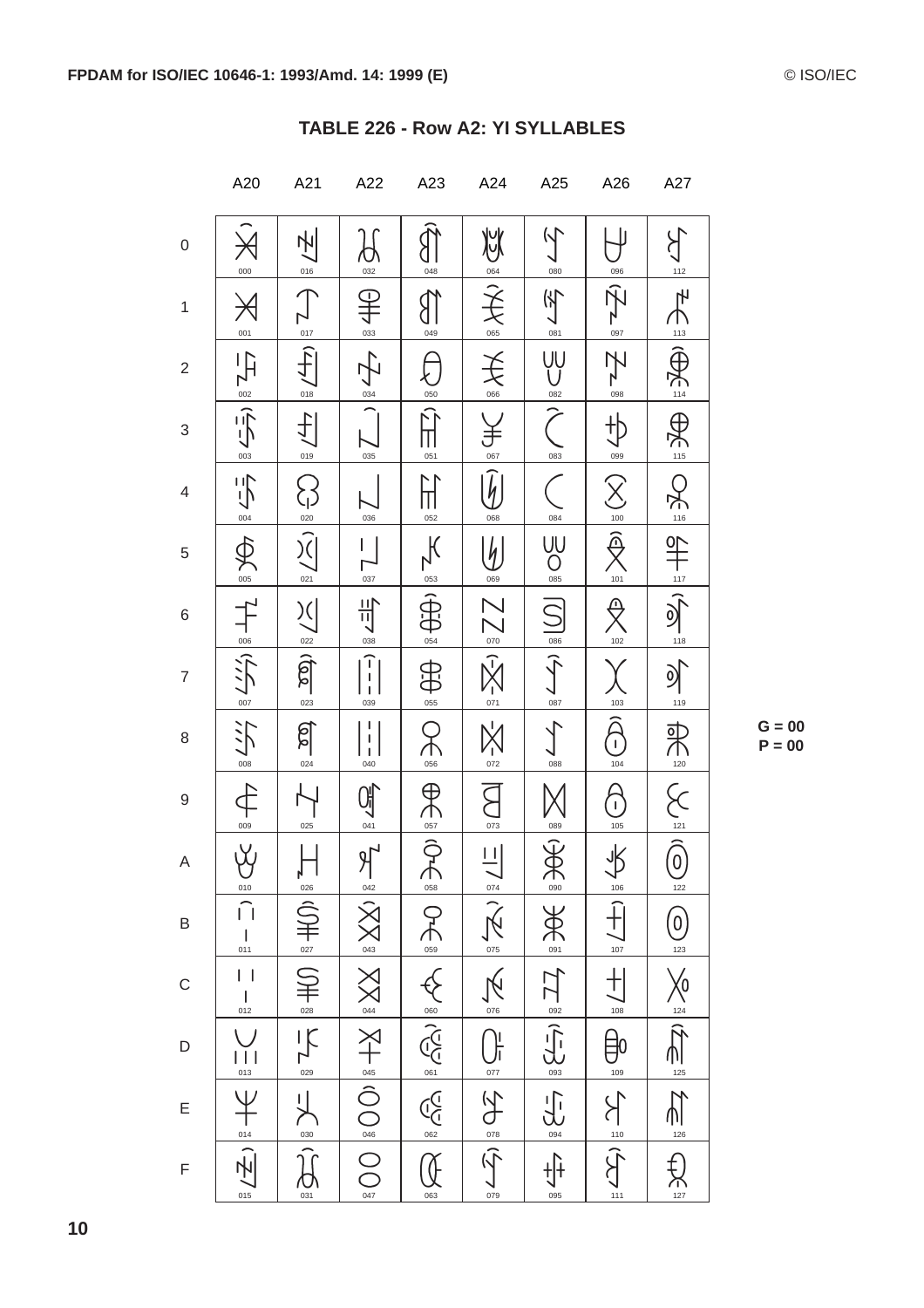| TABLE 226 - Row A2: YI SYLLABLES |  |  |  |
|----------------------------------|--|--|--|
|----------------------------------|--|--|--|

| dec                                                                                                                                                                                                                                                                                                                                                                                                                                                                                                                                                                                                                                         | hex                                                                                                                                                                                                                                                                                                                                                                                                                                                                                                                                                | Name                                                                                                                                                                                                                                                                                                                                                                                                                                                                                                                                                                                                                                                                                                                                                                                                                                                                                                                                                                                                                                                                                                                                                                                                                                                                                                                                                                                                                                                                                                                                                                                                                                                                                                                                                                                                                            | dec                                                                                                                                                                                                                                                                           | hex                                                                                                                                                                                                                                    | Name                                                                                                                                                                                                                                                                                                                                                                                                                                                                                                                                                                                                                                                                                                                                                                                    |
|---------------------------------------------------------------------------------------------------------------------------------------------------------------------------------------------------------------------------------------------------------------------------------------------------------------------------------------------------------------------------------------------------------------------------------------------------------------------------------------------------------------------------------------------------------------------------------------------------------------------------------------------|----------------------------------------------------------------------------------------------------------------------------------------------------------------------------------------------------------------------------------------------------------------------------------------------------------------------------------------------------------------------------------------------------------------------------------------------------------------------------------------------------------------------------------------------------|---------------------------------------------------------------------------------------------------------------------------------------------------------------------------------------------------------------------------------------------------------------------------------------------------------------------------------------------------------------------------------------------------------------------------------------------------------------------------------------------------------------------------------------------------------------------------------------------------------------------------------------------------------------------------------------------------------------------------------------------------------------------------------------------------------------------------------------------------------------------------------------------------------------------------------------------------------------------------------------------------------------------------------------------------------------------------------------------------------------------------------------------------------------------------------------------------------------------------------------------------------------------------------------------------------------------------------------------------------------------------------------------------------------------------------------------------------------------------------------------------------------------------------------------------------------------------------------------------------------------------------------------------------------------------------------------------------------------------------------------------------------------------------------------------------------------------------|-------------------------------------------------------------------------------------------------------------------------------------------------------------------------------------------------------------------------------------------------------------------------------|----------------------------------------------------------------------------------------------------------------------------------------------------------------------------------------------------------------------------------------|-----------------------------------------------------------------------------------------------------------------------------------------------------------------------------------------------------------------------------------------------------------------------------------------------------------------------------------------------------------------------------------------------------------------------------------------------------------------------------------------------------------------------------------------------------------------------------------------------------------------------------------------------------------------------------------------------------------------------------------------------------------------------------------------|
| 000<br>001<br>002<br>003<br>004<br>005<br>006<br>007<br>008<br>009<br>010<br>011<br>012<br>013<br>014<br>015<br>016<br>017<br>018<br>019<br>020<br>021<br>022<br>023<br>024<br>025<br>026<br>027<br>028<br>029<br>030<br>031<br>032<br>033<br>034<br>035<br>036<br>037<br>038<br>039<br>040<br>041<br>042<br>043<br>044<br>045<br>046<br>047<br>048<br>049<br>050<br>051<br>052<br>053<br>054<br>055<br>056<br>057<br>058<br>059<br>060<br>061<br>062<br>063<br>064<br>065<br>066<br>067<br>068<br>069<br>070<br>071<br>072<br>073<br>074<br>075<br>076<br>077<br>078<br>079<br>080<br>081<br>082<br>083<br>084<br>085<br>086<br>087<br>088 | 00<br>01<br>02<br>03<br>04<br>05<br>06<br>07<br>08<br>09<br>0A<br>0B<br>0C<br>0D<br>0E<br>0F<br>10<br>11<br>12<br>13<br>14<br>15<br>16<br>17<br>18<br>19<br>1A<br>1Β<br>1C<br>1D<br>1E<br>1F<br>20<br>21<br>22<br>23<br>24<br>25<br>26<br>27<br>28<br>29<br>2A<br>2B<br>2C<br>2D<br>2E<br>2F<br>30<br>31<br>32<br>33<br>34<br>35<br>36<br>37<br>38<br>39<br>3A<br>ЗB<br>ЗC<br>3D<br>3E<br>3F<br>40<br>41<br>42<br>43<br>44<br>45<br>46<br>47<br>48<br>49<br>4A<br>4Β<br>4C<br>4D<br>4E<br>4F<br>50<br>51<br>52<br>53<br>54<br>55<br>56<br>57<br>58 | YI SYLLABLE KAX<br>YI SYLLABLE KA<br>YI SYLLABLE KAP<br>YI SYLLABLE KUOX<br>YI SYLLABLE KUO<br>YI SYLLABLE KUOP<br>YI SYLLABLE KOT<br>YI SYLLABLE KOX<br>YI SYLLABLE KO<br>YI SYLLABLE KOP<br>YI SYLLABLE KET<br>YI SYLLABLE KEX<br>YI SYLLABLE KE<br>YI SYLLABLE KEP<br>YI SYLLABLE KUT<br>YI SYLLABLE KUX<br>YI SYLLABLE KU<br>YI SYLLABLE KUP<br>YI SYLLABLE KURX<br>YI SYLLABLE KUR<br>YI SYLLABLE GGIT<br>YI SYLLABLE GGIX<br>YI SYLLABLE GGI<br>YI SYLLABLE GGIEX<br>YI SYLLABLE GGIE<br>YI SYLLABLE GGIEP<br>YI SYLLABLE GGAT<br>YI SYLLABLE GGAX<br>YI SYLLABLE GGA<br>YI SYLLABLE GGAP<br>YI SYLLABLE GGUOT<br>YI SYLLABLE GGUOX<br>YI SYLLABLE GGUO<br>YI SYLLABLE GGUOP<br>YI SYLLABLE GGOT<br>YI SYLLABLE GGOX<br>YI SYLLABLE GGO<br>YI SYLLABLE GGOP<br>YI SYLLABLE GGET<br>YI SYLLABLE GGEX<br>YI SYLLABLE GGE<br>YI SYLLABLE GGEP<br>YI SYLLABLE GGUT<br>YI SYLLABLE GGUX<br>YI SYLLABLE GGU<br>YI SYLLABLE GGUP<br>YI SYLLABLE GGURX<br>YI SYLLABLE GGUR<br>YI SYLLABLE MGIEX<br>YI SYLLABLE MGIE<br>YI SYLLABLE MGAT<br>YI SYLLABLE MGAX<br>YI SYLLABLE MGA<br>YI SYLLABLE MGAP<br>YI SYLLABLE MGUOX<br>YI SYLLABLE MGUO<br>YI SYLLABLE MGUOP<br>YI SYLLABLE MGOT<br>YI SYLLABLE MGOX<br>YI SYLLABLE MGO<br>YI SYLLABLE MGOP<br>YI SYLLABLE MGEX<br>YI SYLLABLE MGE<br>YI SYLLABLE MGEP<br>YI SYLLABLE MGUT<br>YI SYLLABLE MGUX<br>YI SYLLABLE MGU<br>YI SYLLABLE MGUP<br>YI SYLLABLE MGURX<br>YI SYLLABLE MGUR<br>YI SYLLABLE HXIT<br>YI SYLLABLE HXIX<br>YI SYLLABLE HXI<br>YI SYLLABLE HXIP<br>YI SYLLABLE HXIET<br>YI SYLLABLE HXIEX<br>YI SYLLABLE HXIE<br>YI SYLLABLE HXIEP<br>YI SYLLABLE HXAT<br>YI SYLLABLE HXAX<br>YI SYLLABLE HXA<br>YI SYLLABLE HXAP<br>YI SYLLABLE HXUOT<br>YI SYLLABLE HXUOX<br>YI SYLLABLE HXUO<br>YI SYLLABLE HXUOP<br>YI SYLLABLE HXOT<br>YI SYLLABLE HXOX<br>YI SYLLABLE HXO | 089<br>090<br>091<br>092<br>093<br>094<br>095<br>096<br>097<br>098<br>099<br>100<br>101<br>102<br>103<br>104<br>105<br>106<br>107<br>108<br>109<br>110<br>111<br>112<br>113<br>114<br>115<br>116<br>117<br>118<br>119<br>120<br>121<br>122<br>123<br>124<br>125<br>126<br>127 | 59<br>5A<br>5B<br>5C<br>5D<br>5E<br>5F<br>60<br>61<br>62<br>63<br>64<br>65<br>66<br>67<br>68<br>69<br>6A<br>6B<br>6C<br>6D<br>6E<br>6F<br>70<br>71<br>72<br>73<br>74<br>75<br>76<br>77<br>78<br>79<br>7A<br>7B<br>7С<br>7D<br>7E<br>7F | YI SYLLABLE HXOP<br>YI SYLLABLE HXEX<br>YI SYLLABLE HXE<br>YI SYLLABLE HXEP<br>YI SYLLABLE NGIEX<br>YI SYLLABLE NGIE<br>YI SYLLABLE NGIEP<br>YI SYLLABLE NGAT<br>YI SYLLABLE NGAX<br>YI SYLLABLE NGA<br>YI SYLLABLE NGAP<br>YI SYLLABLE NGUOT<br>YI SYLLABLE NGUOX<br>YI SYLLABLE NGUO<br>YI SYLLABLE NGOT<br>YI SYLLABLE NGOX<br>YI SYLLABLE NGO<br>YI SYLLABLE NGOP<br>YI SYLLABLE NGEX<br>YI SYLLABLE NGE<br>YI SYLLABLE NGEP<br>YI SYLLABLE HIT<br>YI SYLLABLE HIEX<br>YI SYLLABLE HIE<br>YI SYLLABLE HAT<br>YI SYLLABLE HAX<br>YI SYLLABLE HA<br>YI SYLLABLE HAP<br>YI SYLLABLE HUOT<br>YI SYLLABLE HUOX<br>YI SYLLABLE HUO<br>YI SYLLABLE HUOP<br>YI SYLLABLE HOT<br>YI SYLLABLE HOX<br>YI SYLLABLE HO<br>YI SYLLABLE HOP<br>YI SYLLABLE HEX<br>YI SYLLABLE HE<br>YI SYLLABLE HEP |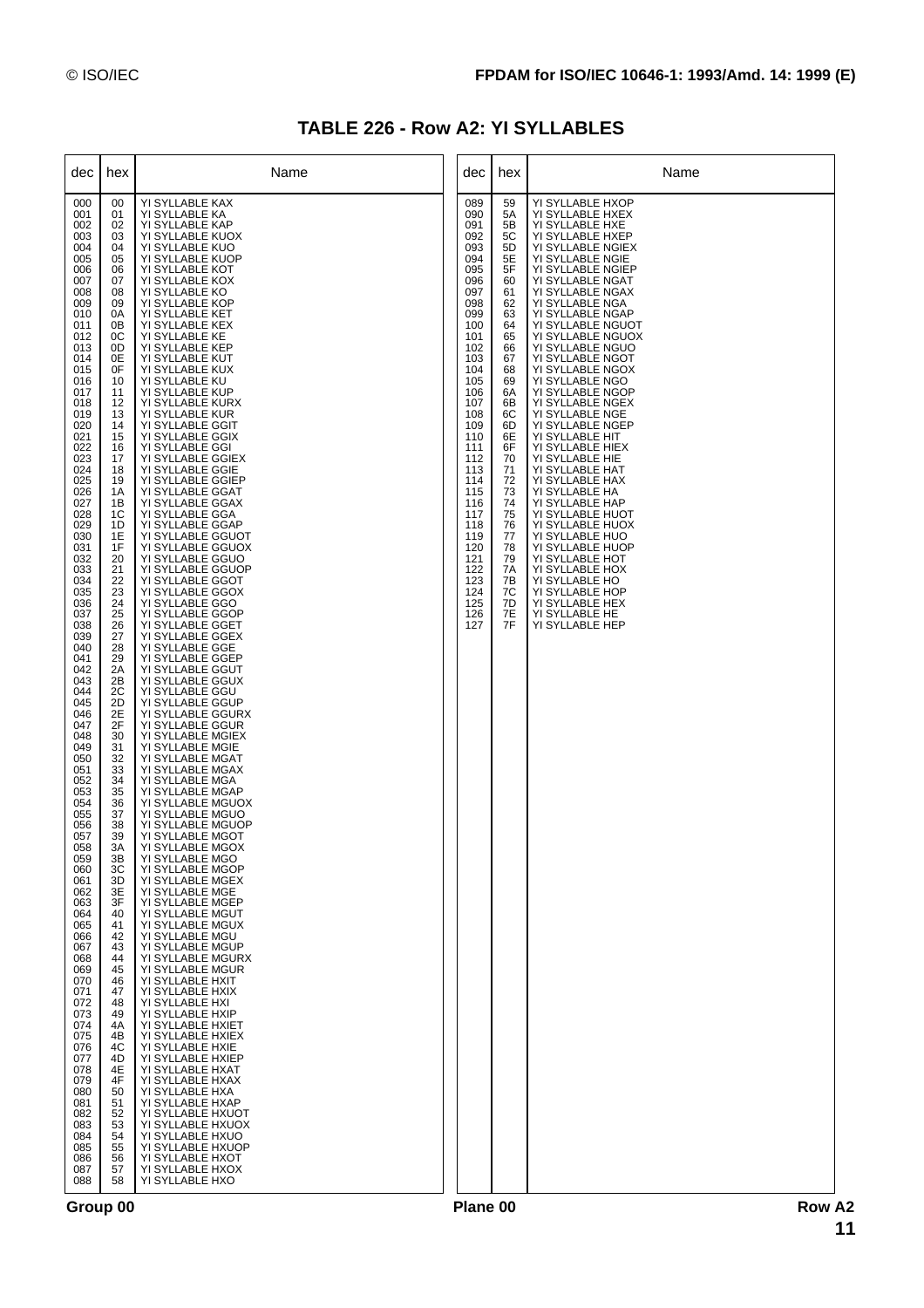|                         | A28                                                | A29                                                                    | A <sub>2</sub> A                                                                                                                                                                                         | A2B                                              | A <sub>2</sub> C                                | A <sub>2</sub> D                                                                                                 | A <sub>2</sub> E                                     | A <sub>2</sub> F               |
|-------------------------|----------------------------------------------------|------------------------------------------------------------------------|----------------------------------------------------------------------------------------------------------------------------------------------------------------------------------------------------------|--------------------------------------------------|-------------------------------------------------|------------------------------------------------------------------------------------------------------------------|------------------------------------------------------|--------------------------------|
| $\boldsymbol{0}$        | 128                                                | $\overline{C}$<br>144                                                  | ⊩†i<br>160                                                                                                                                                                                               | 176                                              | 192                                             | 208                                                                                                              | 224                                                  | $\frac{1}{2}$<br>240           |
| $\mathbf{1}$            | $ \bar{\triangle} $<br>$\frac{1}{129}$             | 145                                                                    | $\sum_{\alpha=1}^{\infty}$                                                                                                                                                                               | 177                                              | $\widehat{\mathfrak{Z}}$<br>193                 | <u>ी</u><br>209                                                                                                  | B<br>225                                             | ِنَ)<br>241                    |
| $\overline{\mathbf{c}}$ | $\frac{1}{\sqrt{130}}$                             | 146                                                                    | 162                                                                                                                                                                                                      | 178                                              | 3<br>194                                        | 江<br>210                                                                                                         | $\sum_{226}$                                         | l۱b<br>242                     |
| 3                       | $\sum_{131}$                                       | 卟<br>$147\,$                                                           | 163                                                                                                                                                                                                      | 179                                              | $\bigcup_{\frac{195}{1}}$                       | $\frac{1}{211}$                                                                                                  | $\sum_{227}$                                         | $\beta$<br>243                 |
| $\overline{4}$          | $\chi$<br>$\frac{132}{132}$                        | 医三头                                                                    | 777<br>164                                                                                                                                                                                               | 180                                              | 196                                             |                                                                                                                  | $\bigoplus_{i=1}^n$<br>$\frac{228}{2}$               |                                |
| $\,$ 5 $\,$             | $\chi_{\frac{133}{2}}$                             | 149                                                                    | $\bigcap_{\frac{165}{5}}$                                                                                                                                                                                | 181                                              | 197                                             | $\frac{212}{213}$                                                                                                | $\frac{1}{2}$<br>229                                 |                                |
| 6                       | 未早                                                 | $\bigotimes_{150}$                                                     | $\widehat{\lambda}_{\mu}^{0}$<br>166                                                                                                                                                                     | $(\sum$<br>182                                   | 198                                             | 亓<br>214                                                                                                         | $\mathbb H$<br>$\frac{230}{2}$                       | $+ +$                          |
| $\overline{7}$          | 135                                                | 151                                                                    | 167                                                                                                                                                                                                      | 183                                              | 199                                             | $\begin{array}{c} 1 \\ 215 \end{array}$                                                                          | $\frac{1}{2}$                                        | $\sum_{247}$                   |
| $\,8\,$                 | $J_{\frac{136}{136}}$                              | 152                                                                    | ※<br>※                                                                                                                                                                                                   | 184                                              | 200                                             | $\frac{1}{216}$                                                                                                  | $\sum_{232}$                                         | $rac{X}{248}$                  |
| $\boldsymbol{9}$        | $\frac{2}{\sqrt{2}}\sum_{i=1}^{\infty}$            | 153                                                                    | 169                                                                                                                                                                                                      | 185                                              | 201                                             | $\widehat{\mathcal{X}}_{\mathsf{H}}$<br>217                                                                      | 233                                                  | $\frac{1}{2}$                  |
| A                       |                                                    | $\bigoplus_{154}$                                                      |                                                                                                                                                                                                          | $\sum_{186}$                                     |                                                 |                                                                                                                  | ◯                                                    |                                |
| B                       |                                                    |                                                                        |                                                                                                                                                                                                          | $\frac{187}{187}$                                |                                                 |                                                                                                                  | $\sum_{234}$                                         |                                |
| $\mathsf{C}$            |                                                    |                                                                        |                                                                                                                                                                                                          | $\times$<br>$\frac{188}{1}$                      |                                                 |                                                                                                                  | $\begin{array}{c}\n\frac{236}{11}\n\end{array}$      |                                |
| $\mathsf{D}$            | E and a set of the set of the set of $\frac{1}{2}$ | $\sum_{i=1}^{n} \frac{1}{2} \sum_{i=1}^{n} \frac{1}{2} \sum_{i=1}^{n}$ | $\frac{1}{\sqrt{2}}\sum_{i=1}^{\infty}\frac{1}{i}\sum_{i=1}^{\infty}\frac{1}{i}\sum_{i=1}^{\infty}\frac{1}{i}\sum_{i=1}^{\infty}\frac{1}{i}\exp\left(-\frac{1}{i}\sum_{i=1}^{\infty}\frac{1}{i}\right).$ | $\overline{\mathbb{H}}$<br>$\frac{189}{189}$     | <u>∠∞</u><br>(☆//∞////∞<br>(☆//∞/////∞<br>(☆/// | NET AND IS NOTE OF AND IS NOT THE VISIT OF A SAMPLE STATE OF A SAMPLE STATE OF A SAMPLE STATE OF A SAMPLE STATES |                                                      | ) [2] 【〇] [十/—   七/—  (北十》  北十 |
| E                       |                                                    |                                                                        |                                                                                                                                                                                                          | $\overline{\widehat{\theta}}$<br>$\frac{6}{190}$ |                                                 |                                                                                                                  | $\frac{1}{\sqrt{1+\frac{1}{\sqrt{1+\frac{1}{23}}}}}$ |                                |
| $\mathsf F$             | уу<br>Ж<br>143                                     | $\sum_{159}$                                                           | 176                                                                                                                                                                                                      | 191                                              | 207                                             |                                                                                                                  | $\vert \ \ \vert$<br>239                             |                                |

#### TABLE 227 - Row A2: YI SYLLABLES

 $G = 00$  $P = 00$ 

 $12$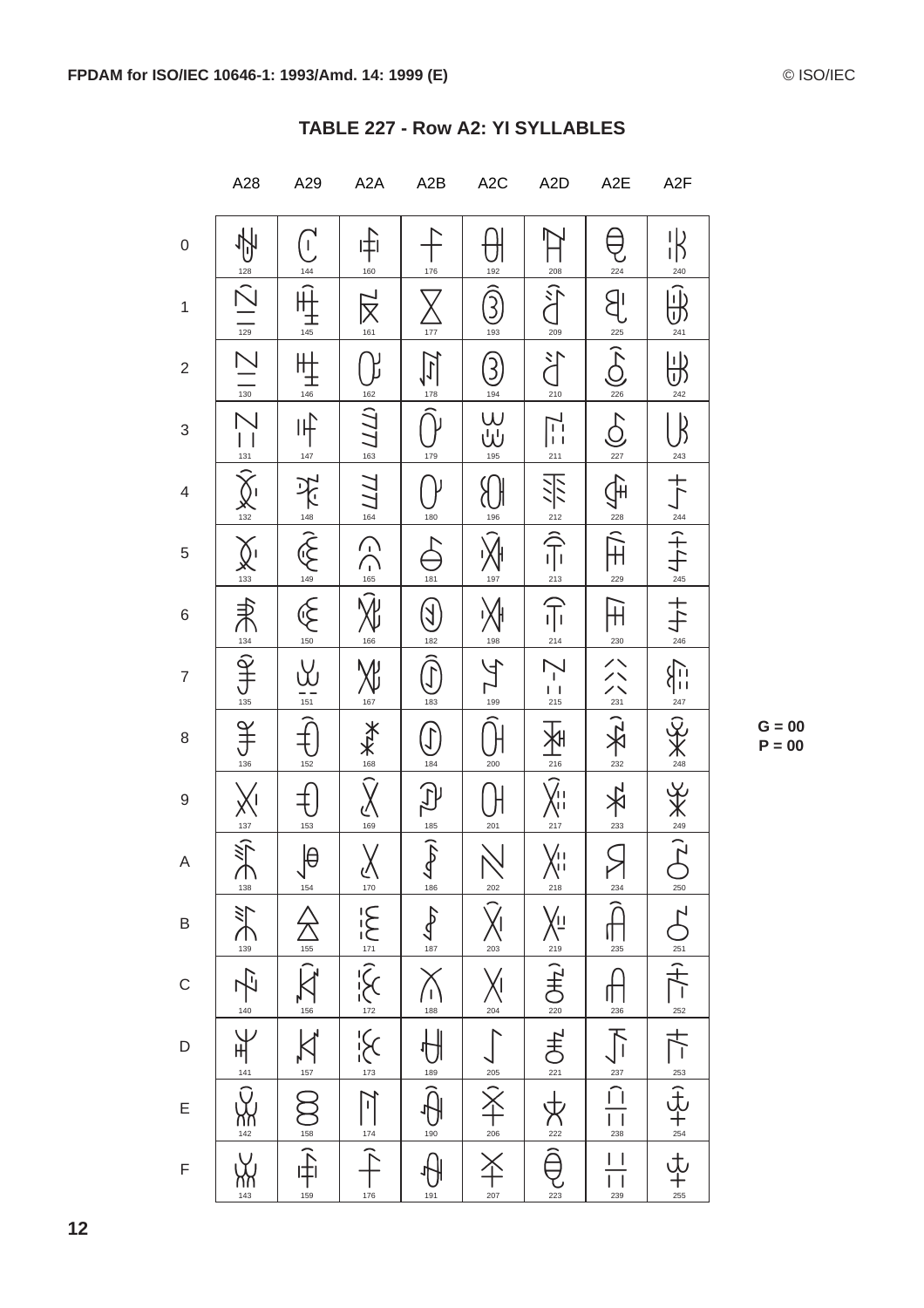| TABLE 227 - Row A2: YI SYLLABLES |  |  |  |  |  |
|----------------------------------|--|--|--|--|--|
|----------------------------------|--|--|--|--|--|

| dec                                                                                                                                                                                                                                                                                                                                                                                                                                                                                                                                                                                                                                         | hex                                                                                                                                                                                                                                                                                                                                                                                                                                                                                                                                                                                                                                                                                                                                                                                              | Name                                                                                                                                                                                                                                                                                                                                                                                                                                                                                                                                                                                                                                                                                                                                                                                                                                                                                                                                                                                                                                                                                                                                                                                                                                                                                                                                                                                                                                                                                                                                                                                                                                                                                                                                                               | dec                                                                                                                                                                                                                                                                           | hex                                                                                                                                                                                                                                                                                                                                                                        | Name                                                                                                                                                                                                                                                                                                                                                                                                                                                                                                                                                                                                                                                                                                                                                                                                 |
|---------------------------------------------------------------------------------------------------------------------------------------------------------------------------------------------------------------------------------------------------------------------------------------------------------------------------------------------------------------------------------------------------------------------------------------------------------------------------------------------------------------------------------------------------------------------------------------------------------------------------------------------|--------------------------------------------------------------------------------------------------------------------------------------------------------------------------------------------------------------------------------------------------------------------------------------------------------------------------------------------------------------------------------------------------------------------------------------------------------------------------------------------------------------------------------------------------------------------------------------------------------------------------------------------------------------------------------------------------------------------------------------------------------------------------------------------------|--------------------------------------------------------------------------------------------------------------------------------------------------------------------------------------------------------------------------------------------------------------------------------------------------------------------------------------------------------------------------------------------------------------------------------------------------------------------------------------------------------------------------------------------------------------------------------------------------------------------------------------------------------------------------------------------------------------------------------------------------------------------------------------------------------------------------------------------------------------------------------------------------------------------------------------------------------------------------------------------------------------------------------------------------------------------------------------------------------------------------------------------------------------------------------------------------------------------------------------------------------------------------------------------------------------------------------------------------------------------------------------------------------------------------------------------------------------------------------------------------------------------------------------------------------------------------------------------------------------------------------------------------------------------------------------------------------------------------------------------------------------------|-------------------------------------------------------------------------------------------------------------------------------------------------------------------------------------------------------------------------------------------------------------------------------|----------------------------------------------------------------------------------------------------------------------------------------------------------------------------------------------------------------------------------------------------------------------------------------------------------------------------------------------------------------------------|------------------------------------------------------------------------------------------------------------------------------------------------------------------------------------------------------------------------------------------------------------------------------------------------------------------------------------------------------------------------------------------------------------------------------------------------------------------------------------------------------------------------------------------------------------------------------------------------------------------------------------------------------------------------------------------------------------------------------------------------------------------------------------------------------|
| 128<br>129<br>130<br>131<br>132<br>133<br>134<br>135<br>136<br>137<br>138<br>139<br>140<br>141<br>142<br>143<br>144<br>145<br>146<br>147<br>148<br>149<br>150<br>151<br>152<br>153<br>154<br>155<br>156<br>157<br>158<br>159<br>160<br>161<br>162<br>163<br>164<br>165<br>166<br>167<br>168<br>169<br>170<br>171<br>172<br>173<br>174<br>175<br>176<br>177<br>178<br>179<br>180<br>181<br>182<br>183<br>184<br>185<br>186<br>187<br>188<br>189<br>190<br>191<br>192<br>193<br>194<br>195<br>196<br>197<br>198<br>199<br>200<br>201<br>202<br>203<br>204<br>205<br>206<br>207<br>208<br>209<br>210<br>211<br>212<br>213<br>214<br>215<br>216 | 80<br>81<br>82<br>83<br>84<br>85<br>86<br>87<br>88<br>89<br>8A<br>8B<br>8C<br>8D<br>8E<br>8F<br>90<br>91<br>92<br>93<br>94<br>95<br>96<br>97<br>98<br>99<br>9A<br>9B<br>9C<br>9D<br>9E<br>9F<br>A0<br>A1<br>A2<br>A <sub>3</sub><br>A4<br>A <sub>5</sub><br>A6<br>A7<br>A8<br>A <sub>9</sub><br>AA<br>AB<br>АC<br>AD<br>AE<br>AF<br>B <sub>0</sub><br><b>B1</b><br>B <sub>2</sub><br>B <sub>3</sub><br><b>B4</b><br>B <sub>5</sub><br>B <sub>6</sub><br>B7<br>B <sub>8</sub><br>B <sub>9</sub><br>BA<br>ВB<br>BС<br>BD.<br>BE<br>BF<br>C0<br>C1<br>C <sub>2</sub><br>C <sub>3</sub><br>C4<br>C <sub>5</sub><br>C6<br>C7<br>C8<br>C <sub>9</sub><br>CA<br>CВ<br>CС<br>CD<br>СE<br><b>CF</b><br>D <sub>0</sub><br>D1<br>D <sub>2</sub><br>D3<br>D <sub>4</sub><br>D <sub>5</sub><br>D6<br>D7<br>D8 | YI SYLLABLE WAT<br>YI SYLLABLE WAX<br>YI SYLLABLE WA<br>YI SYLLABLE WAP<br>YI SYLLABLE WUOX<br>YI SYLLABLE WUO<br>YI SYLLABLE WUOP<br>YI SYLLABLE WOX<br>YI SYLLABLE WO<br>YI SYLLABLE WOP<br>YI SYLLABLE WEX<br>YI SYLLABLE WE<br>YI SYLLABLE WEP<br>YI SYLLABLE ZIT<br>YI SYLLABLE ZIX<br>YI SYLLABLE ZI<br>YI SYLLABLE ZIP<br>YI SYLLABLE ZIEX<br>YI SYLLABLE ZIE<br>YI SYLLABLE ZIEP<br>YI SYLLABLE ZAT<br>YI SYLLABLE ZAX<br>YI SYLLABLE ZA<br>YI SYLLABLE ZAP<br>YI SYLLABLE ZUOX<br>YI SYLLABLE ZUO<br>YI SYLLABLE ZUOP<br>YI SYLLABLE ZOT<br>YI SYLLABLE ZOX<br>YI SYLLABLE ZO<br>YI SYLLABLE ZOP<br>YI SYLLABLE ZEX<br>YI SYLLABLE ZE<br>YI SYLLABLE ZEP<br>YI SYLLABLE ZUT<br>YI SYLLABLE ZUX<br>YI SYLLABLE ZU<br>YI SYLLABLE ZUP<br>YI SYLLABLE ZURX<br>YI SYLLABLE ZUR<br>YI SYLLABLE ZYT<br>YI SYLLABLE ZYX<br>YI SYLLABLE ZY<br>YI SYLLABLE ZYP<br>YI SYLLABLE ZYRX<br>YI SYLLABLE ZYR<br>YI SYLLABLE CIT<br>YI SYLLABLE CIX<br>YI SYLLABLE CI<br>YI SYLLABLE CIP<br>YI SYLLABLE CIET<br>YI SYLLABLE CIEX<br>YI SYLLABLE CIE<br>YI SYLLABLE CIEP<br>YI SYLLABLE CAT<br>YI SYLLABLE CAX<br>YI SYLLABLE CA<br>YI SYLLABLE CAP<br>YI SYLLABLE CUOX<br>YI SYLLABLE CUO<br>YI SYLLABLE CUOP<br>YI SYLLABLE COT<br>YI SYLLABLE COX<br>YI SYLLABLE CO<br>YI SYLLABLE COP<br>YI SYLLABLE CEX<br>YI SYLLABLE CE<br>YI SYLLABLE CEP<br>YI SYLLABLE CUT<br>YI SYLLABLE CUX<br>YI SYLLABLE CU<br>YI SYLLABLE CUP<br>YI SYLLABLE CURX<br>YI SYLLABLE CUR<br>YI SYLLABLE CYT<br>YI SYLLABLE CYX<br>YI SYLLABLE CY<br>YI SYLLABLE CYP<br>YI SYLLABLE CYRX<br>YI SYLLABLE CYR<br>YI SYLLABLE ZZIT<br>YI SYLLABLE ZZIX<br>YI SYLLABLE ZZI<br>YI SYLLABLE ZZIP<br>YI SYLLABLE ZZIET<br>YI SYLLABLE ZZIEX<br>YI SYLLABLE ZZIE<br>YI SYLLABLE ZZIEP<br>YI SYLLABLE ZZAT | 217<br>218<br>219<br>220<br>221<br>222<br>223<br>224<br>225<br>226<br>227<br>228<br>229<br>230<br>231<br>232<br>233<br>234<br>235<br>236<br>237<br>238<br>239<br>240<br>241<br>242<br>243<br>244<br>245<br>246<br>247<br>248<br>249<br>250<br>251<br>252<br>253<br>254<br>255 | D9<br>DA<br>DB<br>DC<br>DD<br>DE<br>DF<br>E <sub>0</sub><br>E1<br>E2<br>E <sub>3</sub><br>E4<br>E <sub>5</sub><br>E6<br>E7<br>E8<br>E <sub>9</sub><br>EA<br>EВ<br>EC<br>ED<br>EE<br>EF<br>F <sub>0</sub><br>F <sub>1</sub><br>F <sub>2</sub><br>F <sub>3</sub><br>F <sub>4</sub><br>F <sub>5</sub><br>F6<br>F7<br>F8<br>F <sub>9</sub><br>FA<br>FB<br>FC<br>FD<br>FE<br>FF | YI SYLLABLE ZZAX<br>YI SYLLABLE ZZA<br>YI SYLLABLE ZZAP<br>YI SYLLABLE ZZOX<br>YI SYLLABLE ZZO<br>YI SYLLABLE ZZOP<br>YI SYLLABLE ZZEX<br>YI SYLLABLE ZZE<br>YI SYLLABLE ZZEP<br>YI SYLLABLE ZZUX<br>YI SYLLABLE ZZU<br>YI SYLLABLE ZZUP<br>YI SYLLABLE ZZURX<br>YI SYLLABLE ZZUR<br>YI SYLLABLE ZZYT<br>YI SYLLABLE ZZYX<br>YI SYLLABLE ZZY<br>YI SYLLABLE ZZYP<br>YI SYLLABLE ZZYRX<br>YI SYLLABLE ZZYR<br>YI SYLLABLE NZIT<br>YI SYLLABLE NZIX<br>YI SYLLABLE NZI<br>YI SYLLABLE NZIP<br>YI SYLLABLE NZIEX<br>YI SYLLABLE NZIE<br>YI SYLLABLE NZIEP<br>YI SYLLABLE NZAT<br>YI SYLLABLE NZAX<br>YI SYLLABLE NZA<br>YI SYLLABLE NZAP<br>YI SYLLABLE NZUOX<br>YI SYLLABLE NZUO<br>YI SYLLABLE NZOX<br>YI SYLLABLE NZOP<br>YI SYLLABLE NZEX<br>YI SYLLABLE NZE<br>YI SYLLABLE NZUX<br>YI SYLLABLE NZU |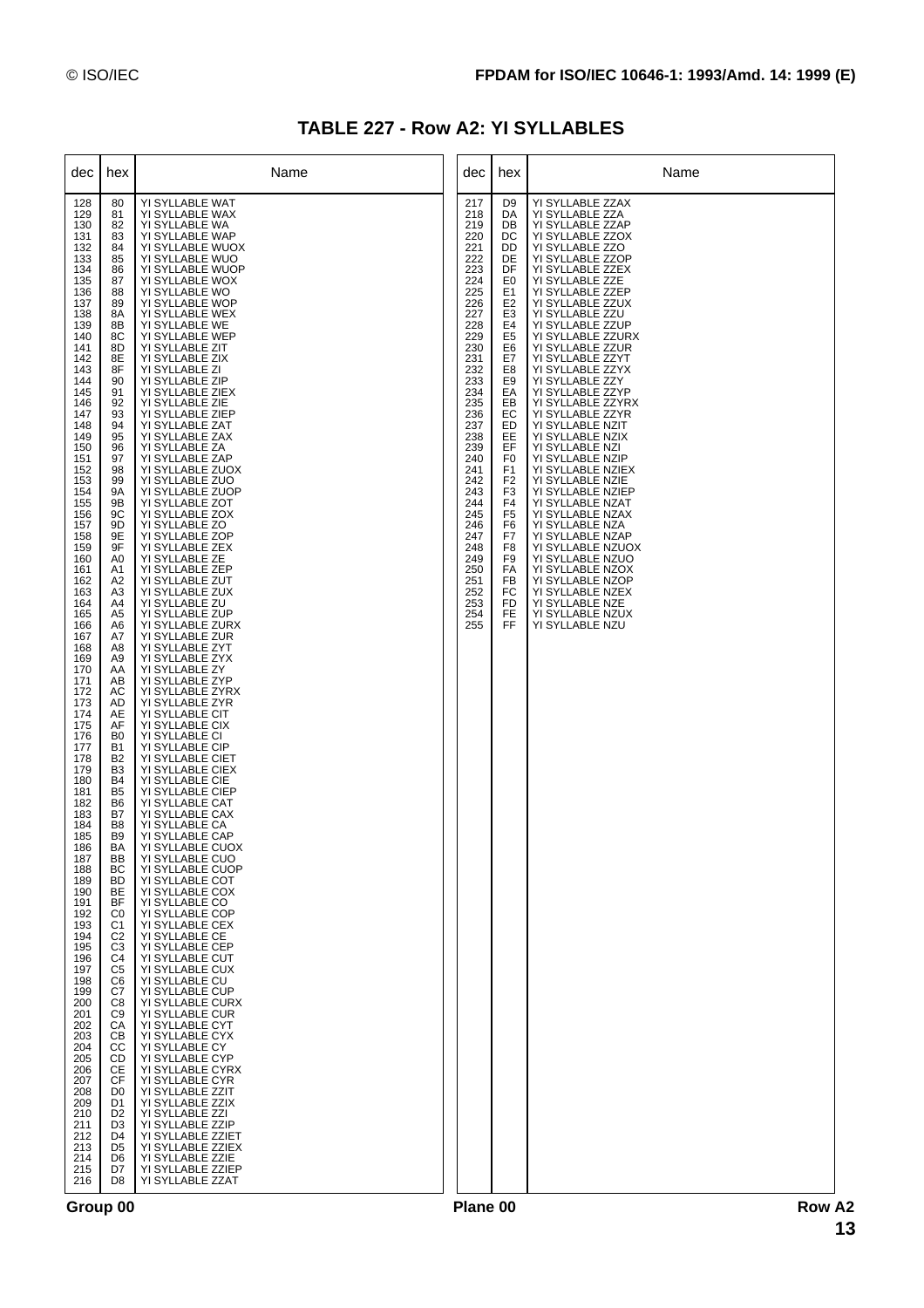|                     | A30                                                                                                                                                                                                     | A31                                                                                                          | A32                                                                                                                                                                                                                               | A33                  | A34                                                                                                                                                                | A35                                       | A36                                                                                                                                                                                                                                                                                                                                                      | A37                                                                                                       |
|---------------------|---------------------------------------------------------------------------------------------------------------------------------------------------------------------------------------------------------|--------------------------------------------------------------------------------------------------------------|-----------------------------------------------------------------------------------------------------------------------------------------------------------------------------------------------------------------------------------|----------------------|--------------------------------------------------------------------------------------------------------------------------------------------------------------------|-------------------------------------------|----------------------------------------------------------------------------------------------------------------------------------------------------------------------------------------------------------------------------------------------------------------------------------------------------------------------------------------------------------|-----------------------------------------------------------------------------------------------------------|
| $\mathsf{O}\xspace$ | $rac{1}{2}$                                                                                                                                                                                             | $\frac{1}{\sqrt{2\pi}}$                                                                                      | μ<br>032                                                                                                                                                                                                                          | 上<br>048             | $\parallel \parallel$<br>064                                                                                                                                       | $X_{\text{on}}$                           | 096                                                                                                                                                                                                                                                                                                                                                      | $\sum_{112}$                                                                                              |
| $\mathbf 1$         | 001                                                                                                                                                                                                     | $\hat{\mathbb{F}}$<br>017                                                                                    | 033                                                                                                                                                                                                                               | <b>GES</b><br>GES    | $\bigoplus_{\infty}$                                                                                                                                               | $\overline{\bigoplus}$<br>$\frac{081}{1}$ | $\overline{\mathbb{X}}$<br>$\frac{097}{5}$                                                                                                                                                                                                                                                                                                               | $\widehat{\mathbb{H}}$<br>113                                                                             |
| $\overline{c}$      | 002                                                                                                                                                                                                     | 信                                                                                                            | $\frac{1}{034}$                                                                                                                                                                                                                   | 050                  | $\bigoplus_{\text{res}}$                                                                                                                                           | $\bigcup_{\frac{082}{2}}$                 | $\sum_{098}$                                                                                                                                                                                                                                                                                                                                             | ਼)∰<br>114                                                                                                |
| 3                   | $\sum_{\infty}$                                                                                                                                                                                         | $\frac{1}{\sqrt{2}}$                                                                                         | $rac{1}{\sqrt{1}}$                                                                                                                                                                                                                | B<br>051             |                                                                                                                                                                    | 业<br>083                                  | AC.                                                                                                                                                                                                                                                                                                                                                      |                                                                                                           |
| $\overline{4}$      | $\sum_{\circ\alpha}$                                                                                                                                                                                    | 020                                                                                                          | $+$ <sub>036</sub>                                                                                                                                                                                                                | E<br>052             | $\underbrace{\overbrace{\overline{\mathbb{F}}}}_{\text{max}}\left \overline{\mathbb{F}}\right\rangle\left \overline{\mathbb{F}}\right\rangle\overline{\mathbb{F}}$ | ⋓<br>084                                  | 100                                                                                                                                                                                                                                                                                                                                                      | $\frac{1}{\sqrt{2\pi}}\sum_{i=1}^{\infty}\left \frac{1}{i}\sum_{i=1}^{n}\frac{1}{i}\sum_{j=1}^{n}\right $ |
| 5                   | K                                                                                                                                                                                                       | $\overline{\mathsf{I}}$<br>021                                                                               | $\hat{\mathcal{C}}$<br>$rac{6}{037}$                                                                                                                                                                                              | 与                    | Υ<br>$\frac{1}{111}$                                                                                                                                               | $\bigcup_{085}$                           | 可以                                                                                                                                                                                                                                                                                                                                                       | $\frac{1}{\sqrt{1}}$                                                                                      |
| 6                   | $\oplus$<br>006                                                                                                                                                                                         |                                                                                                              | 038                                                                                                                                                                                                                               | 054                  |                                                                                                                                                                    |                                           | $\prod_{102}$                                                                                                                                                                                                                                                                                                                                            |                                                                                                           |
| $\overline{7}$      | $\begin{pmatrix} \widehat{\mathbf{u}} \\ \mathbf{u} \end{pmatrix}$<br>007                                                                                                                               | $\sqrt{\sum_{023}}$                                                                                          | キッシ                                                                                                                                                                                                                               | 055                  | $\sum_{n=1}^{\infty}$ -7-1 $\approx$ 5.52                                                                                                                          | $\sum_{\text{ORZ}}$                       | <b>THE</b>                                                                                                                                                                                                                                                                                                                                               | SH = 02 = 42                                                                                              |
| 8                   | $\begin{pmatrix} 1 & 1 \ 1 & 1 \end{pmatrix}$<br>008                                                                                                                                                    | $\frac{1}{224}$                                                                                              | $\begin{array}{c} 1 \\ 040 \end{array}$                                                                                                                                                                                           | $\frac{1}{\sqrt{2}}$ | $\frac{1}{\frac{072}{}}$                                                                                                                                           | $0\atop{0.080}$                           | $X_{\frac{104}{104}}$                                                                                                                                                                                                                                                                                                                                    | $\frac{120}{120}$                                                                                         |
| $\hbox{9}$          | $\mathsf{N}$<br>009                                                                                                                                                                                     | $\frac{1}{\sqrt{1.1}}$                                                                                       | 041                                                                                                                                                                                                                               | 057                  | 不言之                                                                                                                                                                | $\sum_{089}$                              | $\begin{picture}(20,5) \put(0,0) {\put(0,0){\line(1,0){10}} \put(1,0){\line(1,0){10}} \put(1,0){\line(1,0){10}} \put(1,0){\line(1,0){10}} \put(1,0){\line(1,0){10}} \put(1,0){\line(1,0){10}} \put(1,0){\line(1,0){10}} \put(1,0){\line(1,0){10}} \put(1,0){\line(1,0){10}} \put(1,0){\line(1,0){10}} \put(1,0){\line(1,0){10}} \put(1,0){\line(1,0){10$ | 制                                                                                                         |
| Α                   | $\sum_{\text{on}}$                                                                                                                                                                                      |                                                                                                              |                                                                                                                                                                                                                                   | $\sum_{\text{obs}}$  | 074                                                                                                                                                                |                                           |                                                                                                                                                                                                                                                                                                                                                          | $\frac{1}{2}$<br>$+$<br>$122$                                                                             |
| B                   | $\sum_{011}$                                                                                                                                                                                            | $\frac{1}{\sqrt{2}}\sum_{n=1}^{\infty}\frac{1}{n}\left(\frac{1}{n}\sum_{i=1}^{\infty}\frac{1}{n}\right)^{n}$ |                                                                                                                                                                                                                                   | $\bigcirc$           | $\frac{1}{\sqrt{2}}$                                                                                                                                               |                                           |                                                                                                                                                                                                                                                                                                                                                          |                                                                                                           |
| $\mathsf{C}$        |                                                                                                                                                                                                         | $\frac{1}{2}$<br>028                                                                                         |                                                                                                                                                                                                                                   |                      |                                                                                                                                                                    |                                           |                                                                                                                                                                                                                                                                                                                                                          |                                                                                                           |
| D                   | $\frac{1}{\sqrt{1-\frac{1}{\sigma}}}\sum_{\alpha=0}^{\infty}\frac{1}{\alpha}=\sum_{\alpha=0}^{\infty}\frac{1}{\alpha}\sum_{\alpha=0}^{\infty}\frac{1}{\alpha}=\sum_{\alpha=0}^{\infty}\frac{1}{\alpha}$ | $\begin{array}{c}\n1 \\ 1 \\ \hline\n029\n\end{array}$                                                       | $\frac{1}{1+\frac{1}{2}}\left \frac{1}{1+\frac{1}{2}}\right \frac{1}{1+\frac{1}{2}}\left \frac{1}{1+\frac{1}{2}}\right \frac{1}{1+\frac{1}{2}}\left \frac{1}{1+\frac{1}{2}}\right \frac{1}{1+\frac{1}{2}}\frac{1}{1+\frac{1}{2}}$ | 七日(午上四四)             | DDS SES (FILES                                                                                                                                                     | $\exists p \in \mathbb{Z}$                | 空气空气的 家具不足                                                                                                                                                                                                                                                                                                                                               | $\frac{1}{2}$                                                                                             |
| E                   |                                                                                                                                                                                                         | $\sum$ SC                                                                                                    |                                                                                                                                                                                                                                   |                      |                                                                                                                                                                    |                                           |                                                                                                                                                                                                                                                                                                                                                          |                                                                                                           |
| F                   |                                                                                                                                                                                                         | 031                                                                                                          |                                                                                                                                                                                                                                   | 063                  | $\overline{\mathbb{H}}$<br>079                                                                                                                                     | 095                                       | $111$                                                                                                                                                                                                                                                                                                                                                    | $\frac{1}{\sqrt{1}}$                                                                                      |

| TABLE 228 - Row A3: YI SYLLABLES |  |
|----------------------------------|--|
|                                  |  |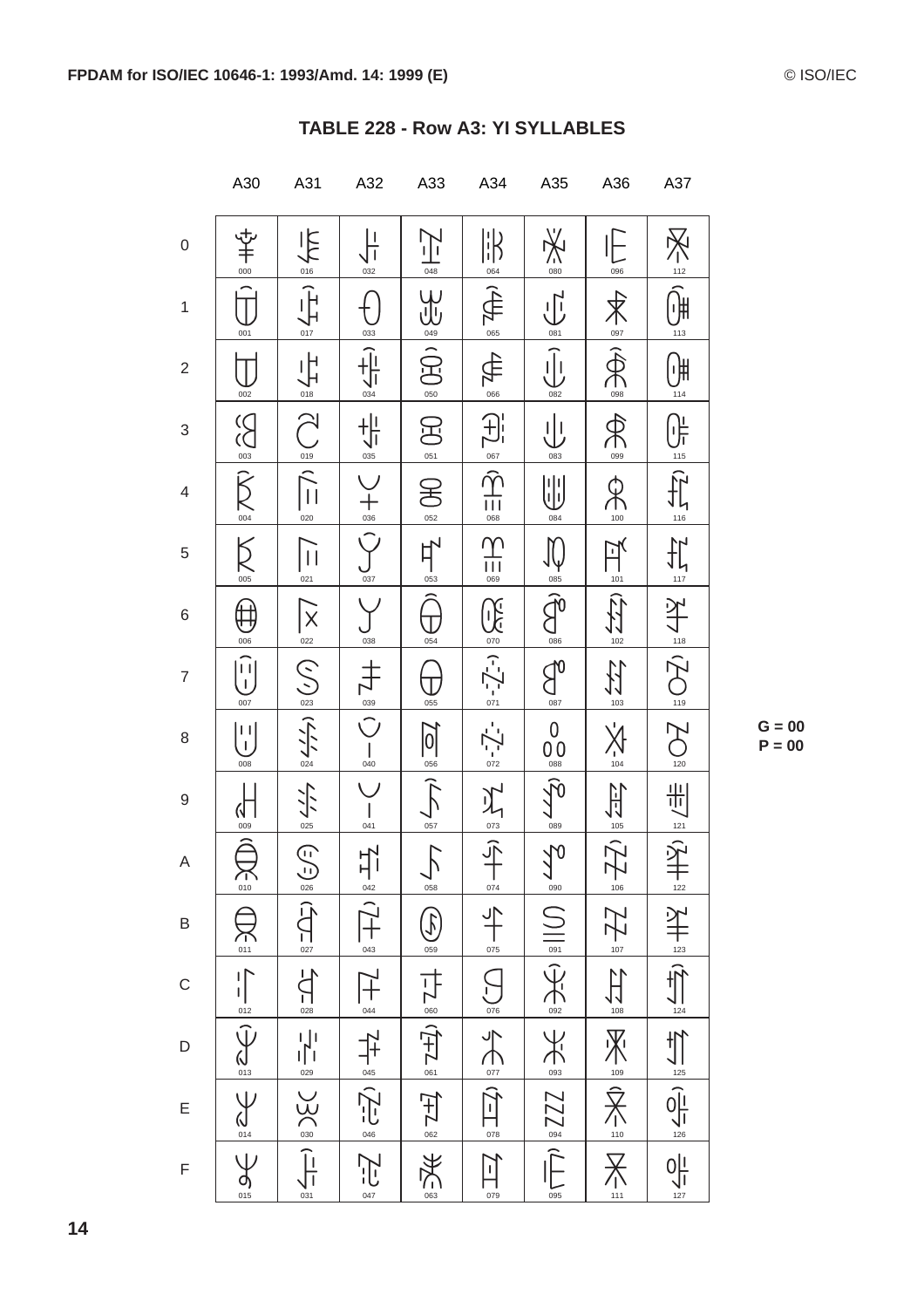## **TABLE 228 - Row A3: YI SYLLABLES**

| dec                                                                                                                                                                                                                                                                                                                                                                                                                                                                                                                                                                                                                                         | hex                                                                                                                                                                                                                                                                                                                                                                                                                                                                                                                                                | Name                                                                                                                                                                                                                                                                                                                                                                                                                                                                                                                                                                                                                                                                                                                                                                                                                                                                                                                                                                                                                                                                                                                                                                                                                                                                                                                                                                                                                                                                                                                                                                                                                                                                                                                                                                                                         | dec                                                                                                                                                                                                                                                                           | hex                                                                                                                                                                                                                                    | Name                                                                                                                                                                                                                                                                                                                                                                                                                                                                                                                                                                                                                                                                                                                                                                                                      |
|---------------------------------------------------------------------------------------------------------------------------------------------------------------------------------------------------------------------------------------------------------------------------------------------------------------------------------------------------------------------------------------------------------------------------------------------------------------------------------------------------------------------------------------------------------------------------------------------------------------------------------------------|----------------------------------------------------------------------------------------------------------------------------------------------------------------------------------------------------------------------------------------------------------------------------------------------------------------------------------------------------------------------------------------------------------------------------------------------------------------------------------------------------------------------------------------------------|--------------------------------------------------------------------------------------------------------------------------------------------------------------------------------------------------------------------------------------------------------------------------------------------------------------------------------------------------------------------------------------------------------------------------------------------------------------------------------------------------------------------------------------------------------------------------------------------------------------------------------------------------------------------------------------------------------------------------------------------------------------------------------------------------------------------------------------------------------------------------------------------------------------------------------------------------------------------------------------------------------------------------------------------------------------------------------------------------------------------------------------------------------------------------------------------------------------------------------------------------------------------------------------------------------------------------------------------------------------------------------------------------------------------------------------------------------------------------------------------------------------------------------------------------------------------------------------------------------------------------------------------------------------------------------------------------------------------------------------------------------------------------------------------------------------|-------------------------------------------------------------------------------------------------------------------------------------------------------------------------------------------------------------------------------------------------------------------------------|----------------------------------------------------------------------------------------------------------------------------------------------------------------------------------------------------------------------------------------|-----------------------------------------------------------------------------------------------------------------------------------------------------------------------------------------------------------------------------------------------------------------------------------------------------------------------------------------------------------------------------------------------------------------------------------------------------------------------------------------------------------------------------------------------------------------------------------------------------------------------------------------------------------------------------------------------------------------------------------------------------------------------------------------------------------|
| 000<br>001<br>002<br>003<br>004<br>005<br>006<br>007<br>008<br>009<br>010<br>011<br>012<br>013<br>014<br>015<br>016<br>017<br>018<br>019<br>020<br>021<br>022<br>023<br>024<br>025<br>026<br>027<br>028<br>029<br>030<br>031<br>032<br>033<br>034<br>035<br>036<br>037<br>038<br>039<br>040<br>041<br>042<br>043<br>044<br>045<br>046<br>047<br>048<br>049<br>050<br>051<br>052<br>053<br>054<br>055<br>056<br>057<br>058<br>059<br>060<br>061<br>062<br>063<br>064<br>065<br>066<br>067<br>068<br>069<br>070<br>071<br>072<br>073<br>074<br>075<br>076<br>077<br>078<br>079<br>080<br>081<br>082<br>083<br>084<br>085<br>086<br>087<br>088 | 00<br>01<br>02<br>03<br>04<br>05<br>06<br>07<br>08<br>09<br>0A<br>0Β<br>0C<br>0D<br>0E<br>0F<br>10<br>11<br>12<br>13<br>14<br>15<br>16<br>17<br>18<br>19<br>1A<br>1B<br>1C<br>1D<br>1E<br>1F<br>20<br>21<br>22<br>23<br>24<br>25<br>26<br>27<br>28<br>29<br>2A<br>2B<br>2C<br>2D<br>2E<br>2F<br>30<br>31<br>32<br>33<br>34<br>35<br>36<br>37<br>38<br>39<br>3A<br>ЗB<br>ЗC<br>3D<br>3E<br>3F<br>40<br>41<br>42<br>43<br>44<br>45<br>46<br>47<br>48<br>49<br>4A<br>4B<br>4C<br>4D<br>4E<br>4F<br>50<br>51<br>52<br>53<br>54<br>55<br>56<br>57<br>58 | YI SYLLABLE NZUP<br>YI SYLLABLE NZURX<br>YI SYLLABLE NZUR<br>YI SYLLABLE NZYT<br>YI SYLLABLE NZYX<br>YI SYLLABLE NZY<br>YI SYLLABLE NZYP<br>YI SYLLABLE NZYRX<br>YI SYLLABLE NZYR<br>YI SYLLABLE SIT<br>YI SYLLABLE SIX<br>YI SYLLABLE SI<br>YI SYLLABLE SIP<br>YI SYLLABLE SIEX<br>YI SYLLABLE SIE<br>YI SYLLABLE SIEP<br>YI SYLLABLE SAT<br>YI SYLLABLE SAX<br>YI SYLLABLE SA<br>YI SYLLABLE SAP<br>YI SYLLABLE SUOX<br>YI SYLLABLE SUO<br>YI SYLLABLE SUOP<br>YI SYLLABLE SOT<br>YI SYLLABLE SOX<br>YI SYLLABLE SO<br>YI SYLLABLE SOP<br>YI SYLLABLE SEX<br>YI SYLLABLE SE<br>YI SYLLABLE SEP<br>YI SYLLABLE SUT<br>YI SYLLABLE SUX<br>YI SYLLABLE SU<br>YI SYLLABLE SUP<br>YI SYLLABLE SURX<br>YI SYLLABLE SUR<br>YI SYLLABLE SYT<br>YI SYLLABLE SYX<br>YI SYLLABLE SY<br>YI SYLLABLE SYP<br>YI SYLLABLE SYRX<br>YI SYLLABLE SYR<br>YI SYLLABLE SSIT<br>YI SYLLABLE SSIX<br>YI SYLLABLE SSI<br>YI SYLLABLE SSIP<br>YI SYLLABLE SSIEX<br>YI SYLLABLE SSIE<br>YI SYLLABLE SSIEP<br>YI SYLLABLE SSAT<br>YI SYLLABLE SSAX<br>YI SYLLABLE SSA<br>YI SYLLABLE SSAP<br>YI SYLLABLE SSOT<br>YI SYLLABLE SSOX<br>YI SYLLABLE SSO<br>YI SYLLABLE SSOP<br>YI SYLLABLE SSEX<br>YI SYI LABLE SSE<br>YI SYLLABLE SSEP<br>YI SYLLABLE SSUT<br>YI SYLLABLE SSUX<br>YI SYLLABLE SSU<br>YI SYLLABLE SSUP<br>YI SYLLABLE SSYT<br>YI SYLLABLE SSYX<br>YI SYLLABLE SSY<br>YI SYLLABLE SSYP<br>YI SYLLABLE SSYRX<br>YI SYLLABLE SSYR<br>YI SYLLABLE ZHAT<br>YI SYLLABLE ZHAX<br>YI SYLLABLE ZHA<br>YI SYLLABLE ZHAP<br>YI SYLLABLE ZHUOX<br>YI SYLLABLE ZHUO<br>YI SYLLABLE ZHUOP<br>YI SYLLABLE ZHOT<br>YI SYLLABLE ZHOX<br>YI SYLLABLE ZHO<br>YI SYLLABLE ZHOP<br>YI SYLLABLE ZHET<br>YI SYLLABLE ZHEX<br>YI SYLLABLE ZHE<br>YI SYLLABLE ZHEP<br>YI SYLLABLE ZHUT<br>YI SYLLABLE ZHUX<br>YI SYLLABLE ZHU<br>YI SYLLABLE ZHUP | 089<br>090<br>091<br>092<br>093<br>094<br>095<br>096<br>097<br>098<br>099<br>100<br>101<br>102<br>103<br>104<br>105<br>106<br>107<br>108<br>109<br>110<br>111<br>112<br>113<br>114<br>115<br>116<br>117<br>118<br>119<br>120<br>121<br>122<br>123<br>124<br>125<br>126<br>127 | 59<br>5A<br>5B<br>5C<br>5D<br>5E<br>5F<br>60<br>61<br>62<br>63<br>64<br>65<br>66<br>67<br>68<br>69<br>6A<br>6B<br>6C<br>6D<br>6E<br>6F<br>70<br>71<br>72<br>73<br>74<br>75<br>76<br>77<br>78<br>79<br>7A<br>7В<br>7C<br>7D<br>7E<br>7F | YI SYLLABLE ZHURX<br>YI SYLLABLE ZHUR<br>YI SYLLABLE ZHYT<br>YI SYLLABLE ZHYX<br>YI SYLLABLE ZHY<br>YI SYLLABLE ZHYP<br>YI SYLLABLE ZHYRX<br>YI SYLLABLE ZHYR<br>YI SYLLABLE CHAT<br>YI SYLLABLE CHAX<br>YI SYLLABLE CHA<br>YI SYLLABLE CHAP<br>YI SYLLABLE CHUOT<br>YI SYLLABLE CHUOX<br>YI SYLLABLE CHUO<br>YI SYLLABLE CHUOP<br>YI SYLLABLE CHOT<br>YI SYLLABLE CHOX<br>YI SYLLABLE CHO<br>YI SYLLABLE CHOP<br>YI SYLLABLE CHET<br>YI SYLLABLE CHEX<br>YI SYLLABLE CHE<br>YI SYLLABLE CHEP<br>YI SYLLABLE CHUX<br>YI SYLLABLE CHU<br>YI SYLLABLE CHUP<br>YI SYLLABLE CHURX<br>YI SYLLABLE CHUR<br>YI SYLLABLE CHYT<br>YI SYLLABLE CHYX<br>YI SYLLABLE CHY<br>YI SYLLABLE CHYP<br>YI SYLLABLE CHYRX<br>YI SYLLABLE CHYR<br>YI SYLLABLE RRAX<br>YI SYLLABLE RRA<br>YI SYLLABLE RRUOX<br>YI SYLLABLE RRUO |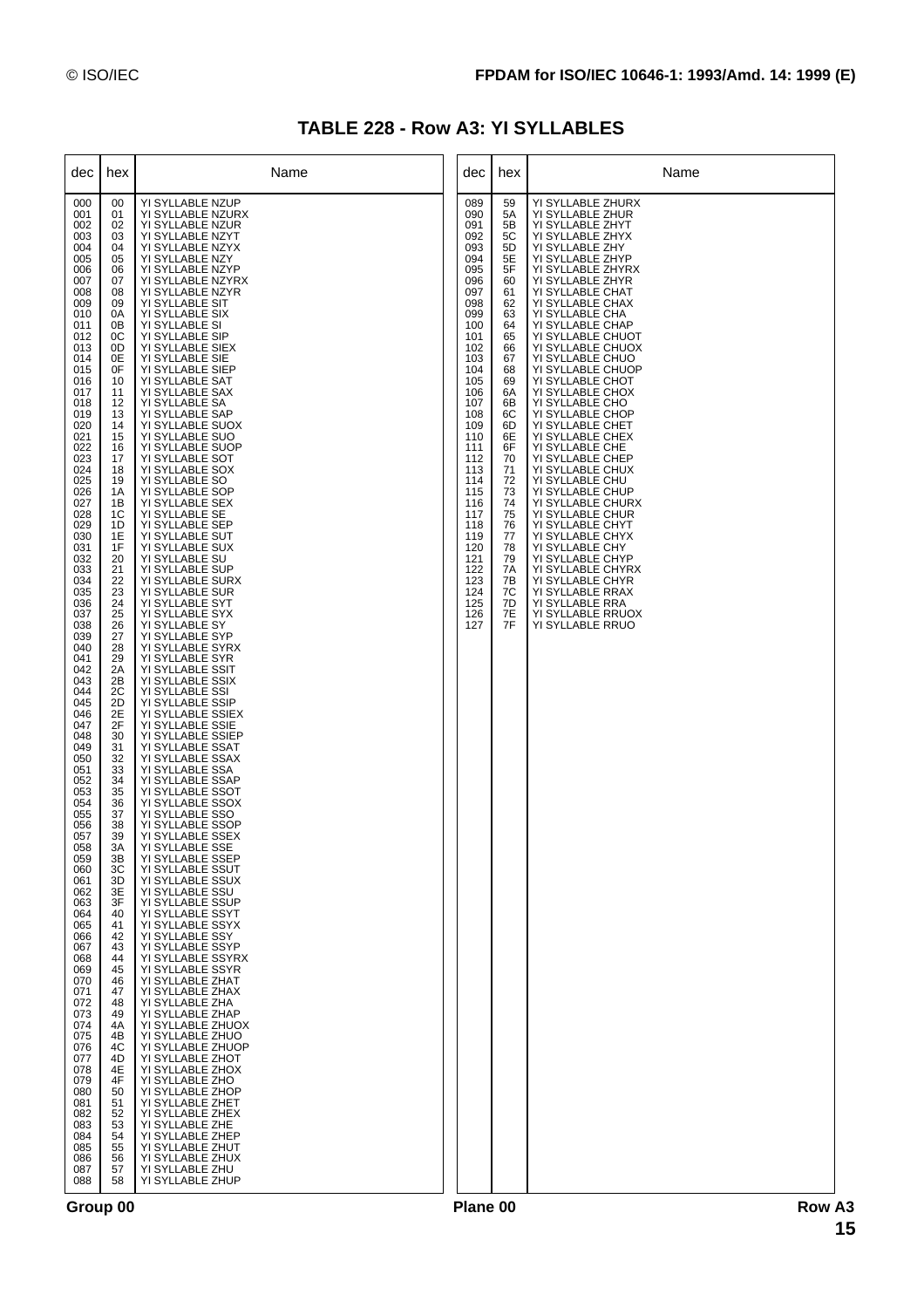|                           | A38                                                                                                                                                                                                                                                                                                                                                 | A39                                                             | A <sub>3</sub> A                  | A3B                                    | A <sub>3</sub> C                    | A <sub>3</sub> D                                                                                           | A3E                                                                                                                                                                                                                    | A3F                                                                                       |
|---------------------------|-----------------------------------------------------------------------------------------------------------------------------------------------------------------------------------------------------------------------------------------------------------------------------------------------------------------------------------------------------|-----------------------------------------------------------------|-----------------------------------|----------------------------------------|-------------------------------------|------------------------------------------------------------------------------------------------------------|------------------------------------------------------------------------------------------------------------------------------------------------------------------------------------------------------------------------|-------------------------------------------------------------------------------------------|
| $\boldsymbol{0}$          | 飞<br>128                                                                                                                                                                                                                                                                                                                                            | 144                                                             | $\frac{\partial}{\partial t}$     | $\mathsf{X}_{\scriptscriptstyle{176}}$ | 192                                 | <br>208                                                                                                    | $\bigoplus$<br>224                                                                                                                                                                                                     | )<br>七                                                                                    |
| $\mathbf{1}$              | $\widehat{\triangle}$                                                                                                                                                                                                                                                                                                                               | 145                                                             | $\sum_{161}$                      | 177                                    | $\overline{\widehat{\zeta}}$<br>193 | 209                                                                                                        | $\sqrt{-1}$<br>225                                                                                                                                                                                                     | $\overbrace{O}^{240}$                                                                     |
| $\sqrt{2}$                | 130                                                                                                                                                                                                                                                                                                                                                 | $\dot{f}$<br>$\bigcap_{146}$                                    | $\frac{1}{162}$                   | $\overline{\mathbb{R}}$<br>178         | $\sum$<br>194                       | 210                                                                                                        | 226                                                                                                                                                                                                                    | $\frac{1}{242}$                                                                           |
| $\ensuremath{\mathsf{3}}$ | $\begin{picture}(20,5) \put(0,0){\line(1,0){15}} \put(15,0){\line(1,0){15}} \put(15,0){\line(1,0){15}} \put(15,0){\line(1,0){15}} \put(15,0){\line(1,0){15}} \put(15,0){\line(1,0){15}} \put(15,0){\line(1,0){15}} \put(15,0){\line(1,0){15}} \put(15,0){\line(1,0){15}} \put(15,0){\line(1,0){15}} \put(15,0){\line(1,0){15}} \put(15,0){\line(1,$ | $\sum_{\frac{147}{}}$                                           | $\sum_{163}$                      | $\frac{1}{\sqrt{2}}$                   | と言い                                 | ∮<br>211                                                                                                   | $\frac{1}{227}$                                                                                                                                                                                                        | $\frac{1}{243}$                                                                           |
| $\overline{4}$            | 132                                                                                                                                                                                                                                                                                                                                                 | $\frac{1}{1}$<br>148                                            | 164                               | y<br>V<br>180                          | 196                                 | 212                                                                                                        | 圩<br>228                                                                                                                                                                                                               | $\widehat{J}$<br>244                                                                      |
| $\,$ 5 $\,$               | 133                                                                                                                                                                                                                                                                                                                                                 | 149                                                             | 165                               | $\alpha$<br>$\alpha$                   | $\frac{1}{2}$<br>$\frac{197}{1}$    | $\sum_{i=1}^{n}$<br>213                                                                                    | Û<br>╹╹<br>229                                                                                                                                                                                                         | $\left(\int\right)$<br>245                                                                |
| 6                         | $\frac{1}{134}$                                                                                                                                                                                                                                                                                                                                     | 150                                                             | 166                               | 义<br>182                               | 198                                 | $\frac{1}{\sqrt{2}}$<br>214                                                                                | ן ו ן<br>ᇿ<br>230                                                                                                                                                                                                      |                                                                                           |
| $\overline{7}$            | 135                                                                                                                                                                                                                                                                                                                                                 | 151                                                             | 167                               | 心<br>183                               | 199                                 | 215                                                                                                        | 231                                                                                                                                                                                                                    | $\frac{246}{\boxed{}}$<br>247                                                             |
| 8                         | $\mathbb{N}$<br>136                                                                                                                                                                                                                                                                                                                                 | $\sum_{152}$                                                    | $\frac{1}{168}$                   | 门<br>门<br>184                          | 200                                 | 216                                                                                                        | O-O<br>232                                                                                                                                                                                                             | 248                                                                                       |
| $\boldsymbol{9}$          | Q (<br>137                                                                                                                                                                                                                                                                                                                                          | $\left(\begin{matrix} + \end{matrix}\right)$<br>$rac{153}{153}$ | $\widehat{\delta}$<br>169         | 孕<br>185                               | 201                                 | 丫<br>217                                                                                                   | ပို့<br>233                                                                                                                                                                                                            | ⊺                                                                                         |
| A                         | QQ<br>$\alpha$ <sup>138</sup>                                                                                                                                                                                                                                                                                                                       | $\forall$<br>$\sum_{154}$                                       |                                   | $\frac{1}{186}$                        | $\widehat{\mathbb{Q}}$<br>202       | $\overline{Y}$                                                                                             | ιXι<br>Î<br>$\frac{234}{2}$                                                                                                                                                                                            | $\frac{1}{249}$<br>250                                                                    |
| $\sf B$                   |                                                                                                                                                                                                                                                                                                                                                     | $\frac{1}{\sqrt{1}}$                                            |                                   | $\prod_{187}$                          | $\frac{\sum_{203}}{203}$            | $\sum_{218}^{218}$                                                                                         |                                                                                                                                                                                                                        |                                                                                           |
| $\mathsf{C}$              |                                                                                                                                                                                                                                                                                                                                                     | $ \hat{\mathbf{H}}$<br>156                                      |                                   | $\frac{1}{\sqrt{188}}$                 |                                     |                                                                                                            |                                                                                                                                                                                                                        |                                                                                           |
| D                         | $\sum_{140}^{130}$ (c) $\sum_{140}$                                                                                                                                                                                                                                                                                                                 | $\prod_{157}$                                                   | API ANTI THE THE THE THE THE TANK |                                        | $\frac{1}{\sum_{204}^{204}}$        | $\frac{1}{\frac{22}{22}}\sum_{223}^{\infty}\frac{1}{\frac{22}{2}}\sum_{23}^{\infty}\frac{1}{\frac{22}{2}}$ | $\underbrace{\begin{array}{c} \text{as} \\ \text{as} \end{array}}_{238} \underbrace{\begin{array}{c} \text{as} \\ \text{as} \end{array}}_{238} \underbrace{\begin{array}{c} \text{as} \\ \text{as} \end{array}}_{238}$ | $\frac{C_1}{C_2}$ $\frac{C_3}{C_3}$ $\frac{C_4}{C_4}$ $\frac{C_5}{C_5}$ $\frac{C_6}{C_5}$ |
| E                         |                                                                                                                                                                                                                                                                                                                                                     | A                                                               |                                   | OS : 100 : 20 20                       |                                     |                                                                                                            |                                                                                                                                                                                                                        |                                                                                           |
| F                         | $\frac{1}{\sqrt{1}}\sum_{\frac{1}{143}}$                                                                                                                                                                                                                                                                                                            | $\bigoplus_{\frac{1}{100}}$                                     |                                   |                                        | 207                                 |                                                                                                            |                                                                                                                                                                                                                        | $\bigcap$<br>255                                                                          |

| TABLE 229 - Row A3: YI SYLLABLES |  |  |
|----------------------------------|--|--|
|                                  |  |  |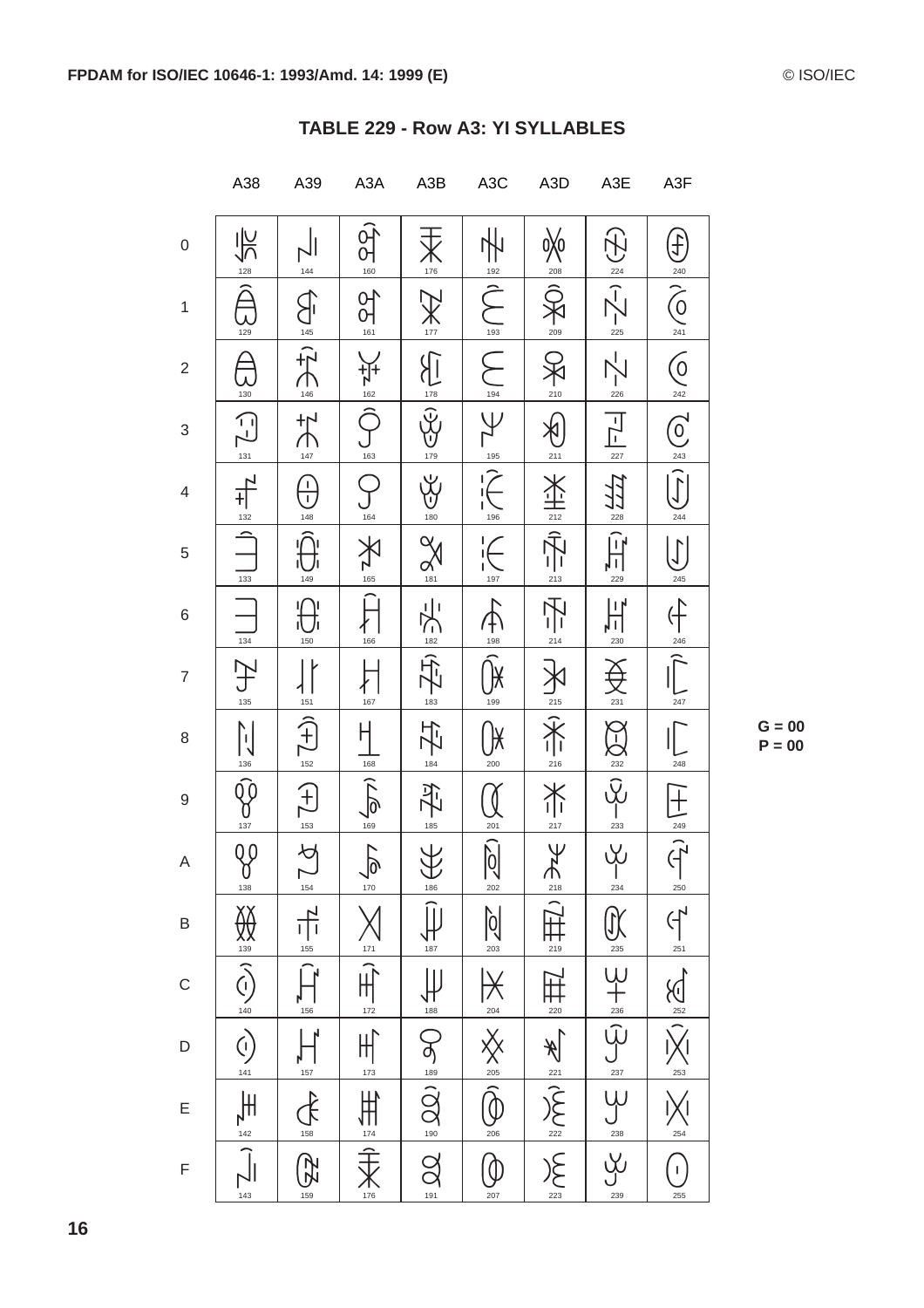## **TABLE 229 - Row A3: YI SYLLABLES**

| dec                                                                                                                                                                                                                                                                                                                                                                                                                                                                                                                                                                                                                                         | hex                                                                                                                                                                                                                                                                                                                                                                                                                                                                                                                                                                                                                                                                                                                                                                                                    | Name                                                                                                                                                                                                                                                                                                                                                                                                                                                                                                                                                                                                                                                                                                                                                                                                                                                                                                                                                                                                                                                                                                                                                                                                                                                                                                                                                                                                                                                                                                                                                                                                                                                                                                                                                                                                                    | dec                                                                                                                                                                                                                                                                           | hex                                                                                                                                                                                                                                                                                                                                                                                                | Name                                                                                                                                                                                                                                                                                                                                                                                                                                                                                                                                                                                                                                                                                                                                                                 |
|---------------------------------------------------------------------------------------------------------------------------------------------------------------------------------------------------------------------------------------------------------------------------------------------------------------------------------------------------------------------------------------------------------------------------------------------------------------------------------------------------------------------------------------------------------------------------------------------------------------------------------------------|--------------------------------------------------------------------------------------------------------------------------------------------------------------------------------------------------------------------------------------------------------------------------------------------------------------------------------------------------------------------------------------------------------------------------------------------------------------------------------------------------------------------------------------------------------------------------------------------------------------------------------------------------------------------------------------------------------------------------------------------------------------------------------------------------------|-------------------------------------------------------------------------------------------------------------------------------------------------------------------------------------------------------------------------------------------------------------------------------------------------------------------------------------------------------------------------------------------------------------------------------------------------------------------------------------------------------------------------------------------------------------------------------------------------------------------------------------------------------------------------------------------------------------------------------------------------------------------------------------------------------------------------------------------------------------------------------------------------------------------------------------------------------------------------------------------------------------------------------------------------------------------------------------------------------------------------------------------------------------------------------------------------------------------------------------------------------------------------------------------------------------------------------------------------------------------------------------------------------------------------------------------------------------------------------------------------------------------------------------------------------------------------------------------------------------------------------------------------------------------------------------------------------------------------------------------------------------------------------------------------------------------------|-------------------------------------------------------------------------------------------------------------------------------------------------------------------------------------------------------------------------------------------------------------------------------|----------------------------------------------------------------------------------------------------------------------------------------------------------------------------------------------------------------------------------------------------------------------------------------------------------------------------------------------------------------------------------------------------|----------------------------------------------------------------------------------------------------------------------------------------------------------------------------------------------------------------------------------------------------------------------------------------------------------------------------------------------------------------------------------------------------------------------------------------------------------------------------------------------------------------------------------------------------------------------------------------------------------------------------------------------------------------------------------------------------------------------------------------------------------------------|
| 128<br>129<br>130<br>131<br>132<br>133<br>134<br>135<br>136<br>137<br>138<br>139<br>140<br>141<br>142<br>143<br>144<br>145<br>146<br>147<br>148<br>149<br>150<br>151<br>152<br>153<br>154<br>155<br>156<br>157<br>158<br>159<br>160<br>161<br>162<br>163<br>164<br>165<br>166<br>167<br>168<br>169<br>170<br>171<br>172<br>173<br>174<br>175<br>176<br>177<br>178<br>179<br>180<br>181<br>182<br>183<br>184<br>185<br>186<br>187<br>188<br>189<br>190<br>191<br>192<br>193<br>194<br>195<br>196<br>197<br>198<br>199<br>200<br>201<br>202<br>203<br>204<br>205<br>206<br>207<br>208<br>209<br>210<br>211<br>212<br>213<br>214<br>215<br>216 | 80<br>81<br>82<br>83<br>84<br>85<br>86<br>87<br>88<br>89<br>8A<br>8B<br>8C<br>8D<br>8E<br>8F<br>90<br>91<br>92<br>93<br>94<br>95<br>96<br>97<br>98<br>99<br>9Α<br>9Β<br>9C<br>9D<br>9E<br>9F<br>A0<br>A1<br>A2<br>A3<br>A4<br>A5<br>A6<br>A7<br>A8<br>A9<br>AA<br>AB<br>AC<br>AD<br>AE<br>AF<br>B <sub>0</sub><br><b>B1</b><br>B <sub>2</sub><br>B <sub>3</sub><br><b>B4</b><br>B <sub>5</sub><br>B6<br>B7<br>B <sub>8</sub><br>B <sub>9</sub><br>BA<br>BB<br>ВC<br><b>BD</b><br>BE<br>BF<br>C <sub>0</sub><br>C <sub>1</sub><br>C <sub>2</sub><br>C <sub>3</sub><br>C4<br>C <sub>5</sub><br>C <sub>6</sub><br>C7<br>C8<br>C <sub>9</sub><br>CA<br>CВ<br>CС<br>CD<br><b>CE</b><br>CF<br>D <sub>0</sub><br>D1<br>D <sub>2</sub><br>D <sub>3</sub><br>D4<br>D <sub>5</sub><br>D6<br>D7<br>D <sub>8</sub> | YI SYLLABLE RROT<br>YI SYLLABLE RROX<br>YI SYLLABLE RRO<br>YI SYLLABLE RROP<br>YI SYLLABLE RRET<br>YI SYLLABLE RREX<br>YI SYLLABLE RRE<br>YI SYLLABLE RREP<br>YI SYLLABLE RRUT<br>YI SYLLABLE RRUX<br>YI SYLLABLE RRU<br>YI SYLLABLE RRUP<br>YI SYLLABLE RRURX<br>YI SYLLABLE RRUR<br>YI SYLLABLE RRYT<br>YI SYLLABLE RRYX<br>YI SYLLABLE RRY<br>YI SYLLABLE RRYP<br>YI SYLLABLE RRYRX<br>YI SYLLABLE RRYR<br>YI SYLLABLE NRAT<br>YI SYLLABLE NRAX<br>YI SYLLABLE NRA<br>YI SYLLABLE NRAP<br>YI SYLLABLE NROX<br>YI SYLLABLE NRO<br>YI SYLLABLE NROP<br>YI SYLLABLE NRET<br>YI SYLLABLE NREX<br>YI SYLLABLE NRE<br>YI SYLLABLE NREP<br>YI SYLLABLE NRUT<br>YI SYLLABLE NRUX<br>YI SYLLABLE NRU<br>YI SYLLABLE NRUP<br>YI SYLLABLE NRURX<br>YI SYLLABLE NRUR<br>YI SYLLABLE NRYT<br>YI SYLLABLE NRYX<br>YI SYLLABLE NRY<br>YI SYLLABLE NRYP<br>YI SYLLABLE NRYRX<br>YI SYLLABLE NRYR<br>YI SYLLABLE SHAT<br>YI SYLLABLE SHAX<br>YI SYLLABLE SHA<br>YI SYLLABLE SHAP<br>YI SYLLABLE SHUOX<br>YI SYLLABLE SHUO<br>YI SYLLABLE SHUOP<br>YI SYLLABLE SHOT<br>YI SYLLABLE SHOX<br>YI SYLLABLE SHO<br>YI SYLLABLE SHOP<br>YI SYLLABLE SHET<br>YI SYLLABLE SHEX<br>YI SYLLABLE SHE<br>YI SYLLABLE SHEP<br>YI SYLLABLE SHUT<br>YI SYLLABLE SHUX<br>YI SYLLABLE SHU<br>YI SYLLABLE SHUP<br>YI SYLLABLE SHURX<br>YI SYLLABLE SHUR<br>YI SYLLABLE SHYT<br>YI SYLLABLE SHYX<br>YI SYLLABLE SHY<br>YI SYLLABLE SHYP<br>YI SYLLABLE SHYRX<br>YI SYLLABLE SHYR<br>YI SYLLABLE RAT<br>YI SYLLABLE RAX<br>YI SYLLABLE RA<br>YI SYLLABLE RAP<br>YI SYLLABLE RUOT<br>YI SYLLABLE RUOX<br>YI SYLLABLE RUO<br>YI SYLLABLE RUOP<br>YI SYLLABLE ROT<br>YI SYLLABLE ROX<br>YI SYLLABLE RO<br>YI SYLLABLE ROP<br>YI SYLLABLE RE<br>YI SYLLABLE REP<br>YI SYLLABLE RUT<br>YI SYLLABLE RUX<br>YI SYLLABLE RU<br>YI SYLLABLE RUP<br>YI SYLLABLE RURX | 217<br>218<br>219<br>220<br>221<br>222<br>223<br>224<br>225<br>226<br>227<br>228<br>229<br>230<br>231<br>232<br>233<br>234<br>235<br>236<br>237<br>238<br>239<br>240<br>241<br>242<br>243<br>244<br>245<br>246<br>247<br>248<br>249<br>250<br>251<br>252<br>253<br>254<br>255 | D9<br>DA<br>DB<br>DC<br>DD<br>DE<br>DF<br>E0<br>E <sub>1</sub><br>E <sub>2</sub><br>E <sub>3</sub><br>E4<br>E <sub>5</sub><br>E6<br>E7<br>E8<br>E <sub>9</sub><br>EА<br>EB<br>EС<br>ED<br>EE<br>EF<br>F <sub>0</sub><br>F <sub>1</sub><br>F <sub>2</sub><br>F <sub>3</sub><br>F <sub>4</sub><br>F <sub>5</sub><br>F6<br>F7<br>F <sub>8</sub><br>F <sub>9</sub><br>FA<br>FB<br>FC<br>FD<br>FE<br>FF | YI SYLLABLE RUR<br>YI SYLLABLE RYT<br>YI SYLLABLE RYX<br>YI SYLLABLE RY<br>YI SYLLABLE RYP<br>YI SYLLABLE RYRX<br>YI SYLLABLE RYR<br>YI SYLLABLE JIT<br>YI SYLLABLE JIX<br>YI SYLLABLE JI<br>YI SYLLABLE JIP<br>YI SYLLABLE JIET<br>YI SYLLABLE JIEX<br>YI SYLLABLE JIE<br>YI SYLLABLE JIEP<br>YI SYLLABLE JUOT<br>YI SYLLABLE JUOX<br>YI SYLLABLE JUO<br>YI SYLLABLE JUOP<br>YI SYLLABLE JOT<br>YI SYLLABLE JOX<br>YI SYLLABLE JO<br>YI SYLLABLE JOP<br>YI SYLLABLE JUT<br>YI SYLLABLE JUX<br>YI SYLLABLE JU<br>YI SYLLABLE JUP<br>YI SYLLABLE JURX<br>YI SYLLABLE JUR<br>YI SYLLABLE JYT<br>YI SYLLABLE JYX<br>YI SYLLABLE JY<br>YI SYLLABLE JYP<br>YI SYLLABLE JYRX<br>YI SYLLABLE JYR<br>YI SYLLABLE QIT<br>YI SYLLABLE QIX<br>YI SYLLABLE QI<br>YI SYLLABLE QIP |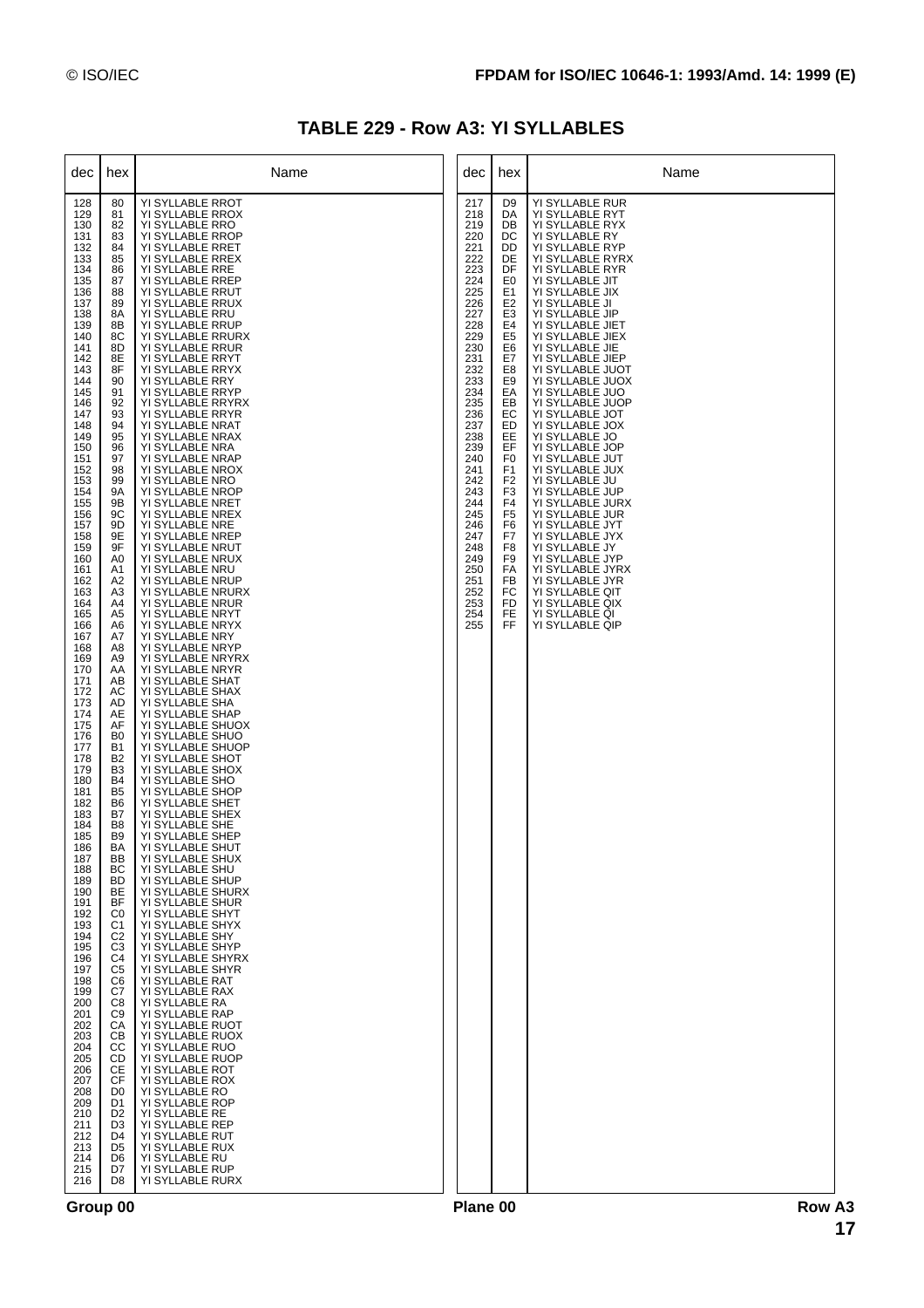|                          | A40                     | A41                                                                                                                                                                                                                                                                                                                                                                         | A42                                                                                                                                                                                                                                                                                                                                                                         | A43                                                           | A44                                                                                                                                              | A45                                                                                                                                                                                                                                                                                                                                                 | A46                                   | A47                                                                                                                                                                                                                                                                 |
|--------------------------|-------------------------|-----------------------------------------------------------------------------------------------------------------------------------------------------------------------------------------------------------------------------------------------------------------------------------------------------------------------------------------------------------------------------|-----------------------------------------------------------------------------------------------------------------------------------------------------------------------------------------------------------------------------------------------------------------------------------------------------------------------------------------------------------------------------|---------------------------------------------------------------|--------------------------------------------------------------------------------------------------------------------------------------------------|-----------------------------------------------------------------------------------------------------------------------------------------------------------------------------------------------------------------------------------------------------------------------------------------------------------------------------------------------------|---------------------------------------|---------------------------------------------------------------------------------------------------------------------------------------------------------------------------------------------------------------------------------------------------------------------|
| $\mathsf 0$              | 000                     | П<br>016                                                                                                                                                                                                                                                                                                                                                                    | )<br>(<br>032                                                                                                                                                                                                                                                                                                                                                               | 出<br>048                                                      | $\frac{1}{2}$<br>064                                                                                                                             | 当<br>080                                                                                                                                                                                                                                                                                                                                            | $\frac{1}{2}$<br>096                  | \ J<br>112                                                                                                                                                                                                                                                          |
| $\mathbf{1}$             | 001                     | $\overline{\mathbf{u}}$<br>017                                                                                                                                                                                                                                                                                                                                              | $\sum_{033}$                                                                                                                                                                                                                                                                                                                                                                | 049                                                           | Ş<br>065                                                                                                                                         |                                                                                                                                                                                                                                                                                                                                                     | r<br>P<br>097                         | $\begin{picture}(120,115)(-10,115)(-10,115)(-10,115)(-10,115)(-10,115)(-10,115)(-10,115)(-10,115)(-10,115)(-10,115)(-10,115)(-10,115)(-10,115)(-10,115)(-10,115)(-10,115)(-10,115)(-10,115)(-10,115)(-10,115)(-10,115)(-10,115)(-10,115)(-10,115)(-10,115)(-10,115$ |
| $\overline{\mathbf{c}}$  | 002                     | 018                                                                                                                                                                                                                                                                                                                                                                         | 034                                                                                                                                                                                                                                                                                                                                                                         | $\widehat{\psi}$<br>050                                       | (1/2)                                                                                                                                            | $\overline{\bigodot_{082}}$                                                                                                                                                                                                                                                                                                                         | $\Gamma$<br>098                       | $H \widehat{\cap}$<br>┍<br>114                                                                                                                                                                                                                                      |
| 3                        | ∰<br>003                | 019                                                                                                                                                                                                                                                                                                                                                                         | $\sum_{\text{obs}}$                                                                                                                                                                                                                                                                                                                                                         | $\mathsf \Psi$<br>051                                         | 卡                                                                                                                                                | $\frac{1}{\sqrt{2}}\sum_{\alpha\in\mathcal{S}}$                                                                                                                                                                                                                                                                                                     | 099                                   | $H \bigcap$<br>$\mathsf{L}$<br>115                                                                                                                                                                                                                                  |
| $\overline{\mathcal{A}}$ | 004                     | 020                                                                                                                                                                                                                                                                                                                                                                         | $\begin{matrix} \widehat{H} \end{matrix}$<br>036                                                                                                                                                                                                                                                                                                                            | 052                                                           | $\sum_{\mathbf{O}}$<br>068                                                                                                                       | 当<br>中<br>084                                                                                                                                                                                                                                                                                                                                       | 100                                   | 116                                                                                                                                                                                                                                                                 |
| 5                        | 005                     | ष्ट्र<br>र<br>021                                                                                                                                                                                                                                                                                                                                                           | $\begin{picture}(20,5) \put(0,0){\vector(0,1){10}} \put(15,0){\vector(0,1){10}} \put(15,0){\vector(0,1){10}} \put(15,0){\vector(0,1){10}} \put(15,0){\vector(0,1){10}} \put(15,0){\vector(0,1){10}} \put(15,0){\vector(0,1){10}} \put(15,0){\vector(0,1){10}} \put(15,0){\vector(0,1){10}} \put(15,0){\vector(0,1){10}} \put(15,0){\vector(0,1){10}} \put(15,0){\vector(0,$ | $\underbrace{\overline{\mathsf{L}}\mathsf{L}}_{\mathsf{053}}$ | $\overline{\mathbf{X}}$                                                                                                                          | 085                                                                                                                                                                                                                                                                                                                                                 | $\bigcap$<br>101                      | $\frac{1}{2}$                                                                                                                                                                                                                                                       |
| 6                        | 006                     | 《关》                                                                                                                                                                                                                                                                                                                                                                         | $\approx$<br>038                                                                                                                                                                                                                                                                                                                                                            | ନି<br>6<br>054                                                | $\overline{\mathsf{X}}$<br>070                                                                                                                   | 086                                                                                                                                                                                                                                                                                                                                                 | $\overleftrightarrow{S}$<br>102       | $\frac{1}{118}$                                                                                                                                                                                                                                                     |
| $\overline{7}$           | 007                     | $\chi$<br>023                                                                                                                                                                                                                                                                                                                                                               | Z<br>039                                                                                                                                                                                                                                                                                                                                                                    | 0<br>心<br>055                                                 | 071                                                                                                                                              | 087                                                                                                                                                                                                                                                                                                                                                 | $Q$                                   | 119                                                                                                                                                                                                                                                                 |
| 8                        | $\mathbf{I}$<br>008     | 兴<br>024                                                                                                                                                                                                                                                                                                                                                                    | A                                                                                                                                                                                                                                                                                                                                                                           | $\overline{\mathbb{F}}$<br>056                                | $\widehat{I}$<br>$\sum_{072}$                                                                                                                    | 088                                                                                                                                                                                                                                                                                                                                                 | 104                                   | 120                                                                                                                                                                                                                                                                 |
| $\hbox{9}$               | 009                     | 025                                                                                                                                                                                                                                                                                                                                                                         | A                                                                                                                                                                                                                                                                                                                                                                           | 行业                                                            | 与<br>073                                                                                                                                         | 089                                                                                                                                                                                                                                                                                                                                                 | 105                                   |                                                                                                                                                                                                                                                                     |
| A                        | Þ<br>010                | $\frac{+}{0.26}$                                                                                                                                                                                                                                                                                                                                                            |                                                                                                                                                                                                                                                                                                                                                                             | $\overline{\mathsf{S}}$<br>$\overline{\mathsf{S}}$            | $\frac{\displaystyle\sum\limits_{074}^{074}}$                                                                                                    | $\overline{f}$<br>090                                                                                                                                                                                                                                                                                                                               | $\frac{\sum_{106}}{1}$                | 《守制》                                                                                                                                                                                                                                                                |
| B                        | $\overline{011}$        | $\begin{picture}(220,20) \put(0,0){\vector(0,1){10}} \put(15,0){\vector(0,1){10}} \put(15,0){\vector(0,1){10}} \put(15,0){\vector(0,1){10}} \put(15,0){\vector(0,1){10}} \put(15,0){\vector(0,1){10}} \put(15,0){\vector(0,1){10}} \put(15,0){\vector(0,1){10}} \put(15,0){\vector(0,1){10}} \put(15,0){\vector(0,1){10}} \put(15,0){\vector(0,1){10}} \put(15,0){\vector($ |                                                                                                                                                                                                                                                                                                                                                                             |                                                               |                                                                                                                                                  | $\frac{1}{\sqrt{1}}$                                                                                                                                                                                                                                                                                                                                | 贞                                     |                                                                                                                                                                                                                                                                     |
| $\mathsf{C}$             | 012                     |                                                                                                                                                                                                                                                                                                                                                                             |                                                                                                                                                                                                                                                                                                                                                                             | $\frac{\sum\limits_{000}^{300} \frac{1}{100}}{200}$           |                                                                                                                                                  |                                                                                                                                                                                                                                                                                                                                                     | $rac{1}{\sqrt{2}}$<br>$rac{108}{108}$ |                                                                                                                                                                                                                                                                     |
| D                        | 013                     | $\underbrace{\overbrace{\phantom{125}}^{\phantom{1}}\mathop{\phantom{125}}^{\phantom{1}}}_{\phantom{125}\underline{028}}\underbrace{\phantom{125}}_{\phantom{125}\underline{028}}$                                                                                                                                                                                          |                                                                                                                                                                                                                                                                                                                                                                             |                                                               | $\frac{1}{\sqrt{1+\frac{1}{10}}}\left \frac{1}{1+\frac{1}{10}}\right  \leq \frac{1}{\sqrt{1+\frac{1}{10}}}\left \frac{1}{1+\frac{1}{10}}\right $ | $\begin{picture}(42,115) \put(0,0){\line(1,0){15}} \put(15,0){\line(1,0){15}} \put(15,0){\line(1,0){15}} \put(15,0){\line(1,0){15}} \put(15,0){\line(1,0){15}} \put(15,0){\line(1,0){15}} \put(15,0){\line(1,0){15}} \put(15,0){\line(1,0){15}} \put(15,0){\line(1,0){15}} \put(15,0){\line(1,0){15}} \put(15,0){\line(1,0){15}} \put(15,0){\line($ | 109                                   |                                                                                                                                                                                                                                                                     |
| E                        | 014                     | $\frac{\gamma}{\gamma}$                                                                                                                                                                                                                                                                                                                                                     | <b>CO I THE I AF I DAY OF I DAY</b>                                                                                                                                                                                                                                                                                                                                         | 1919 1920 1920                                                | $\frac{1}{\sqrt{\frac{2}{\pi}}}$                                                                                                                 | $\sum_{\circ a}$                                                                                                                                                                                                                                                                                                                                    | 不顺                                    | O E CO E CO E CO E CO E                                                                                                                                                                                                                                             |
| F                        | $\sum_{i=1}^{n}$<br>015 | Ŵ<br>ıŢı<br>031                                                                                                                                                                                                                                                                                                                                                             | $rac{6}{047}$                                                                                                                                                                                                                                                                                                                                                               |                                                               | $\frac{1}{N}$<br>079                                                                                                                             | 095                                                                                                                                                                                                                                                                                                                                                 | $111$                                 | 127                                                                                                                                                                                                                                                                 |

| <b>TABLE 230 - Row A4: YI SYLLABLES</b> |  |  |  |
|-----------------------------------------|--|--|--|
|-----------------------------------------|--|--|--|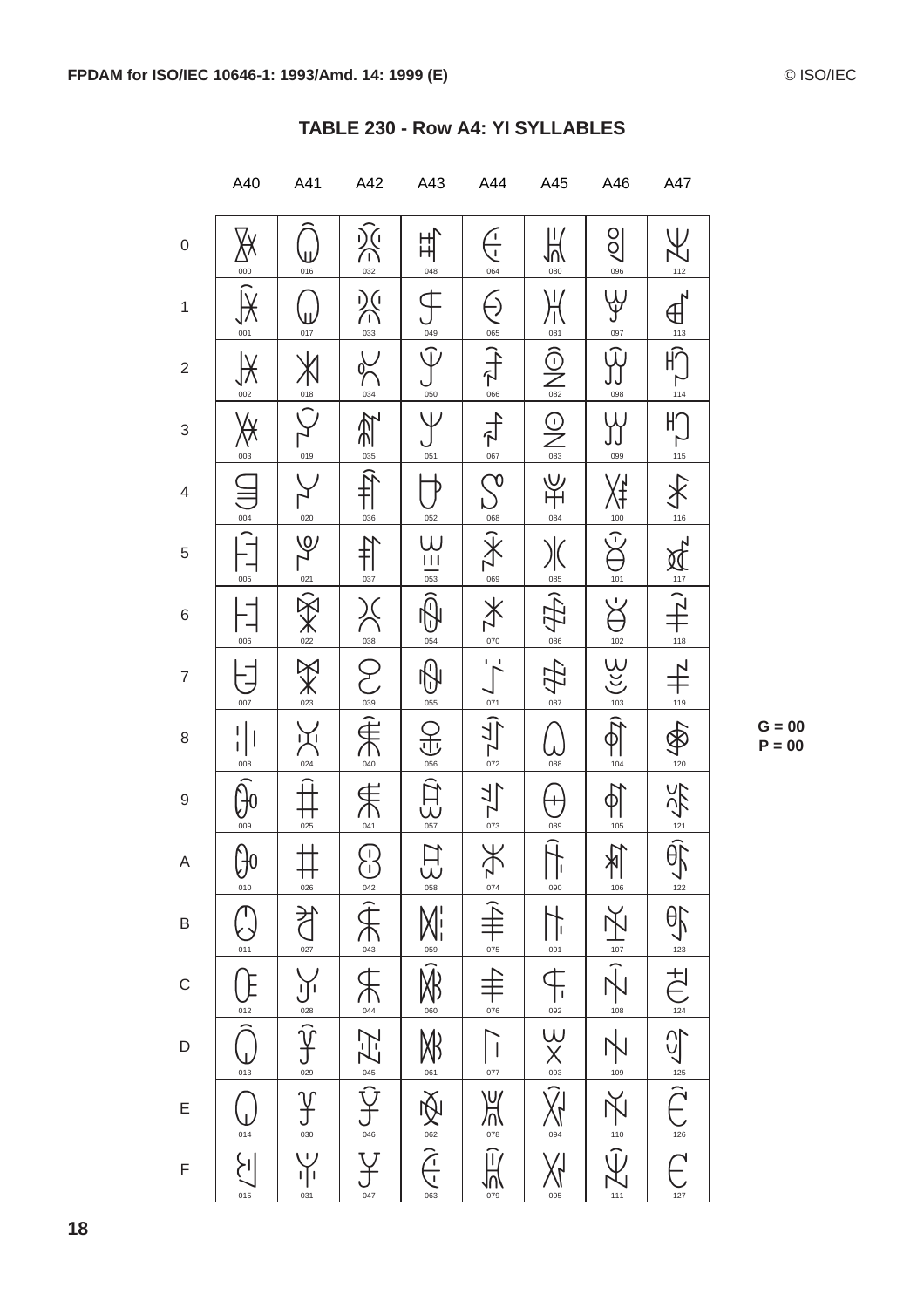## **TABLE 230 - Row A4: YI SYLLABLES**

| dec                                                                                                                                                                                                                                                                                                                                                                                                                                                                                                                                                                                                                                         | hex                                                                                                                                                                                                                                                                                                                                                                                                                                                                                                                                                | Name                                                                                                                                                                                                                                                                                                                                                                                                                                                                                                                                                                                                                                                                                                                                                                                                                                                                                                                                                                                                                                                                                                                                                                                                                                                                                                                                                                                                                                                                                                                                                                                                                                                                                                                                                                                                                                 | dec                                                                                                                                                                                                                                                                           | hex                                                                                                                                                                                                                                    | Name                                                                                                                                                                                                                                                                                                                                                                                                                                                                                                                                                                                                                                                                                                                                                                       |
|---------------------------------------------------------------------------------------------------------------------------------------------------------------------------------------------------------------------------------------------------------------------------------------------------------------------------------------------------------------------------------------------------------------------------------------------------------------------------------------------------------------------------------------------------------------------------------------------------------------------------------------------|----------------------------------------------------------------------------------------------------------------------------------------------------------------------------------------------------------------------------------------------------------------------------------------------------------------------------------------------------------------------------------------------------------------------------------------------------------------------------------------------------------------------------------------------------|--------------------------------------------------------------------------------------------------------------------------------------------------------------------------------------------------------------------------------------------------------------------------------------------------------------------------------------------------------------------------------------------------------------------------------------------------------------------------------------------------------------------------------------------------------------------------------------------------------------------------------------------------------------------------------------------------------------------------------------------------------------------------------------------------------------------------------------------------------------------------------------------------------------------------------------------------------------------------------------------------------------------------------------------------------------------------------------------------------------------------------------------------------------------------------------------------------------------------------------------------------------------------------------------------------------------------------------------------------------------------------------------------------------------------------------------------------------------------------------------------------------------------------------------------------------------------------------------------------------------------------------------------------------------------------------------------------------------------------------------------------------------------------------------------------------------------------------|-------------------------------------------------------------------------------------------------------------------------------------------------------------------------------------------------------------------------------------------------------------------------------|----------------------------------------------------------------------------------------------------------------------------------------------------------------------------------------------------------------------------------------|----------------------------------------------------------------------------------------------------------------------------------------------------------------------------------------------------------------------------------------------------------------------------------------------------------------------------------------------------------------------------------------------------------------------------------------------------------------------------------------------------------------------------------------------------------------------------------------------------------------------------------------------------------------------------------------------------------------------------------------------------------------------------|
| 000<br>001<br>002<br>003<br>004<br>005<br>006<br>007<br>008<br>009<br>010<br>011<br>012<br>013<br>014<br>015<br>016<br>017<br>018<br>019<br>020<br>021<br>022<br>023<br>024<br>025<br>026<br>027<br>028<br>029<br>030<br>031<br>032<br>033<br>034<br>035<br>036<br>037<br>038<br>039<br>040<br>041<br>042<br>043<br>044<br>045<br>046<br>047<br>048<br>049<br>050<br>051<br>052<br>053<br>054<br>055<br>056<br>057<br>058<br>059<br>060<br>061<br>062<br>063<br>064<br>065<br>066<br>067<br>068<br>069<br>070<br>071<br>072<br>073<br>074<br>075<br>076<br>077<br>078<br>079<br>080<br>081<br>082<br>083<br>084<br>085<br>086<br>087<br>088 | 00<br>01<br>02<br>03<br>04<br>05<br>06<br>07<br>08<br>09<br>0A<br>0В<br>0C<br>0D<br>0E<br>0F<br>10<br>11<br>12<br>13<br>14<br>15<br>16<br>17<br>18<br>19<br>1A<br>1В<br>1C<br>1D<br>1E<br>1F<br>20<br>21<br>22<br>23<br>24<br>25<br>26<br>27<br>28<br>29<br>2A<br>2B<br>2C<br>2D<br>2E<br>2F<br>30<br>31<br>32<br>33<br>34<br>35<br>36<br>37<br>38<br>39<br>3A<br>ЗB<br>ЗC<br>3D<br>3E<br>3F<br>40<br>41<br>42<br>43<br>44<br>45<br>46<br>47<br>48<br>49<br>4A<br>4B<br>4C<br>4D<br>4E<br>4F<br>50<br>51<br>52<br>53<br>54<br>55<br>56<br>57<br>58 | YI SYLLABLE QIET<br>YI SYLLABLE QIEX<br>YI SYLLABLE QIE<br>YI SYLLABLE QIEP<br>YI SYLLABLE QUOT<br>YI SYLLABLE QUOX<br>YI SYLLABLE QUO<br>YI SYLLABLE QUOP<br>YI SYLLABLE QOT<br>YI SYLLABLE QOX<br>YI SYLLABLE QO<br>YI SYLLABLE QOP<br>YI SYLLABLE QUT<br>YI SYLLABLE QUX<br>YI SYLLABLE QU<br>YI SYLLABLE QUP<br>YI SYLLABLE QURX<br>YI SYLLABLE QUR<br>YI SYLLABLE QYT<br>YI SYLLABLE QYX<br>YI SYLLABLE QY<br>YI SYLLABLE QYP<br>YI SYLLABLE QYRX<br>YI SYLLABLE QYR<br>YI SYLLABLE JJIT<br>YI SYLLABLE JJIX<br>YI SYLLABLE JJI<br>YI SYLLABLE JJIP<br>YI SYLLABLE JJIET<br>YI SYLLABLE JJIEX<br>YI SYLLABLE JJIE<br>YI SYLLABLE JJIEP<br>YI SYLLABLE JJUOX<br>YI SYLLABLE JJUO<br>YI SYLLABLE JJUOP<br>YI SYLLABLE JJOT<br>YI SYLLABLE JJOX<br>YI SYLLABLE JJO<br>YI SYLLABLE JJOP<br>YI SYLLABLE JJUT<br>YI SYLLABLE JJUX<br>YI SYLLABLE JJU<br>YI SYLLABLE JJUP<br>YI SYLLABLE JJURX<br>YI SYLLABLE JJUR<br>YI SYLLABLE JJYT<br>YI SYLLABLE JJYX<br>YI SYLLABLE JJY<br>YI SYLLABLE JJYP<br>YI SYLLABLE NJIT<br>YI SYLLABLE NJIX<br>YI SYLLABLE NJI<br>YI SYLLABLE NJIP<br>YI SYLLABLE NJIET<br>YI SYLLABLE NJIEX<br>YI SYLLABLE NJIE<br>YI SYLLABLE NJIEP<br>YI SYLLABLE NJUOX<br>YI SYLLABLE NJUO<br>YI SYLLABLE NJOT<br>YI SYLLABLE NJOX<br>YI SYLLABLE NJO<br>YI SYLLABLE NJOP<br>YI SYLLABLE NJUX<br>YI SYLLABLE NJU<br>YI SYLLABLE NJUP<br>YI SYLLABLE NJURX<br>YI SYLLABLE NJUR<br>YI SYLLABLE NJYT<br>YI SYLLABLE NJYX<br>YI SYLLABLE NJY<br>YI SYLLABLE NJYP<br>YI SYLLABLE NJYRX<br>YI SYLLABLE NJYR<br>YI SYLLABLE NYIT<br>YI SYLLABLE NYIX<br>YI SYLLABLE NYI<br>YI SYLLABLE NYIP<br>YI SYLLABLE NYIET<br>YI SYLLABLE NYIEX<br>YI SYLLABLE NYIE<br>YI SYLLABLE NYIEP<br>YI SYLLABLE NYUOX<br>YI SYLLABLE NYUO<br>YI SYLLABLE NYUOP<br>YI SYLLABLE NYOT<br>YI SYLLABLE NYOX<br>YI SYLLABLE NYO<br>YI SYLLABLE NYOP | 089<br>090<br>091<br>092<br>093<br>094<br>095<br>096<br>097<br>098<br>099<br>100<br>101<br>102<br>103<br>104<br>105<br>106<br>107<br>108<br>109<br>110<br>111<br>112<br>113<br>114<br>115<br>116<br>117<br>118<br>119<br>120<br>121<br>122<br>123<br>124<br>125<br>126<br>127 | 59<br>5A<br>5B<br>5C<br>5D<br>5E<br>5F<br>60<br>61<br>62<br>63<br>64<br>65<br>66<br>67<br>68<br>69<br>6A<br>6B<br>6C<br>6D<br>6E<br>6F<br>70<br>71<br>72<br>73<br>74<br>75<br>76<br>77<br>78<br>79<br>7A<br>7B<br>7C<br>7D<br>7E<br>7F | YI SYLLABLE NYUT<br>YI SYLLABLE NYUX<br>YI SYLLABLE NYU<br>YI SYLLABLE NYUP<br>YI SYLLABLE XIT<br>YI SYLLABLE XIX<br>YI SYLLABLE XI<br>YI SYLLABLE XIP<br>YI SYLLABLE XIET<br>YI SYLLABLE XIEX<br>YI SYLLABLE XIE<br>YI SYLLABLE XIEP<br>YI SYLLABLE XUOX<br>YI SYLLABLE XUO<br>YI SYLLABLE XOT<br>YI SYLLABLE XOX<br>YI SYLLABLE XO<br>YI SYLLABLE XOP<br>YI SYLLABLE XYT<br>YI SYLLABLE XYX<br>YI SYLLABLE XY<br>YI SYLLABLE XYP<br>YI SYLLABLE XYRX<br>YI SYLLABLE XYR<br>YI SYLLABLE YIT<br>YI SYLLABLE YIX<br>YI SYLLABLE YI<br>YI SYLLABLE YIP<br>YI SYLLABLE YIET<br>YI SYLLABLE YIEX<br>YI SYLLABLE YIE<br>YI SYLLABLE YIEP<br>YI SYLLABLE YUOT<br>YI SYLLABLE YUOX<br>YI SYLLABLE YUO<br>YI SYLLABLE YUOP<br>YI SYLLABLE YOT<br>YI SYLLABLE YOX<br>YI SYLLABLE YO |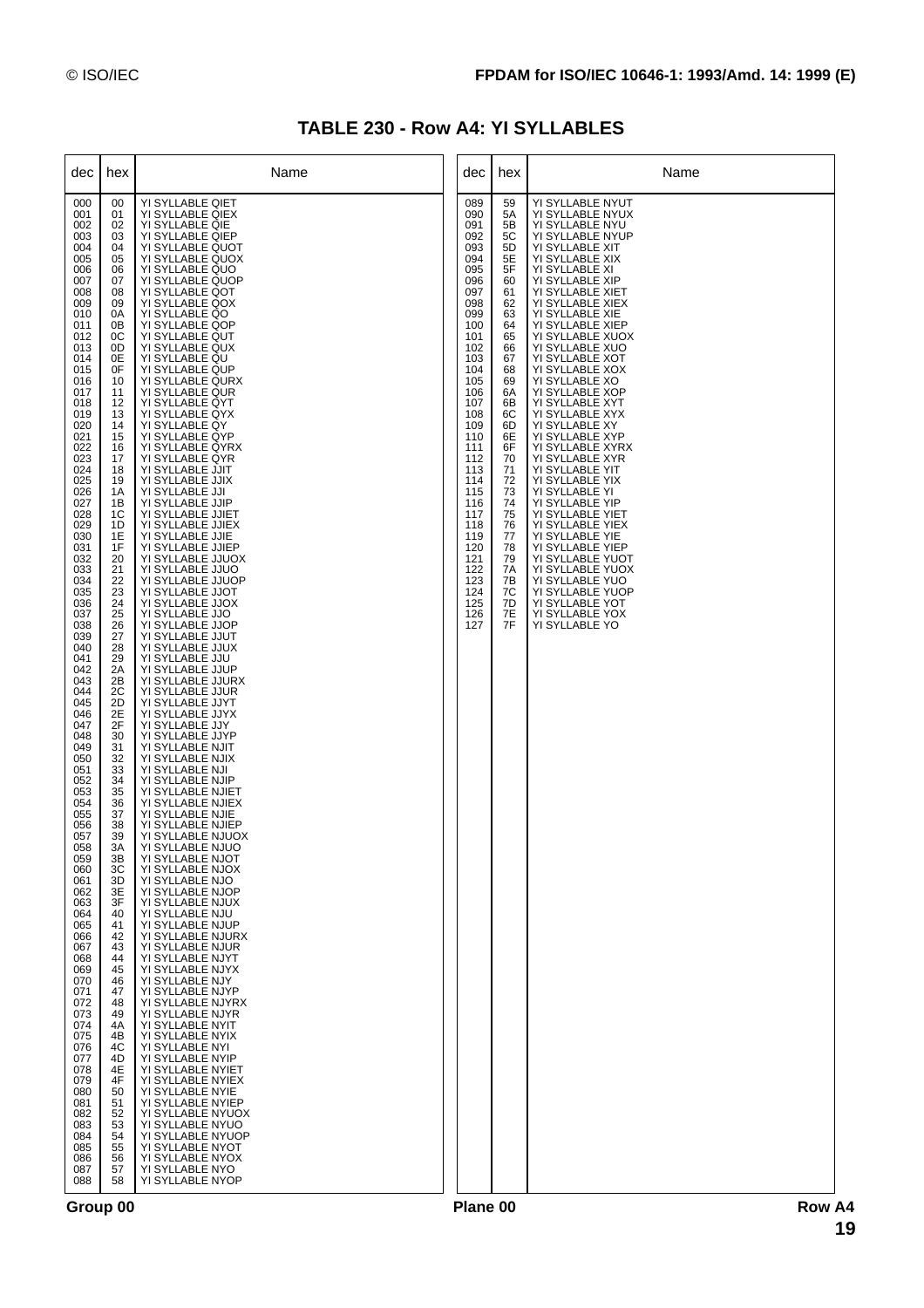|                | A48                                         | A49                      | A4A                                         | A4B                             | A4C             |
|----------------|---------------------------------------------|--------------------------|---------------------------------------------|---------------------------------|-----------------|
| 0              | 128                                         | 144                      | 160                                         | 176                             | 192             |
| 1              |                                             | 145                      | 161                                         | 177                             | 193             |
| $\overline{2}$ | $\frac{129}{12}$<br>$rac{1}{\frac{130}{2}}$ | 146                      | 162                                         | 178                             | 194             |
| 3              | $\overline{\mathrm{L}}$<br>131              | 147                      | 163                                         | 179                             | 195             |
| 4              | 132                                         | 148                      | 164                                         | 1 I<br>180                      | 196             |
| 5              | 133                                         | 149                      | 165                                         | 181                             | 197             |
| 6              | 134                                         | 150                      | 166                                         | 182                             | $\gamma$<br>198 |
| $\overline{7}$ | $rac{1}{\sqrt{2}}$                          | 151                      | 167                                         | 183                             | 199             |
| 8              | 136                                         | 152                      | 168                                         | 184                             | 200             |
| 9              | 137                                         | 153                      | 169                                         | 185                             | 201             |
| A              |                                             | 154                      |                                             | $\Im$                           | 202             |
| B              |                                             | $\frac{155}{1}$          | $\sum_{i=1}^{N} \frac{1}{i} \sum_{i=1}^{N}$ | $\frac{a_1}{a_1}$<br><u>187</u> | 203             |
| $\mathsf{C}$   | ASIAN ASIAN ASIAN                           | $\overline{\mathcal{C}}$ | $172$                                       | w<br>188                        | 204             |
| $\mathsf{D}$   | 141                                         | $\frac{156}{\sqrt{157}}$ | $\frac{173}{173}$                           | 189                             | 205             |
| E              | 142                                         | 158                      | $\sum_{174}$                                | 190                             | 206             |
| $\overline{F}$ | 143                                         | 159                      | 176                                         | 191                             | 207             |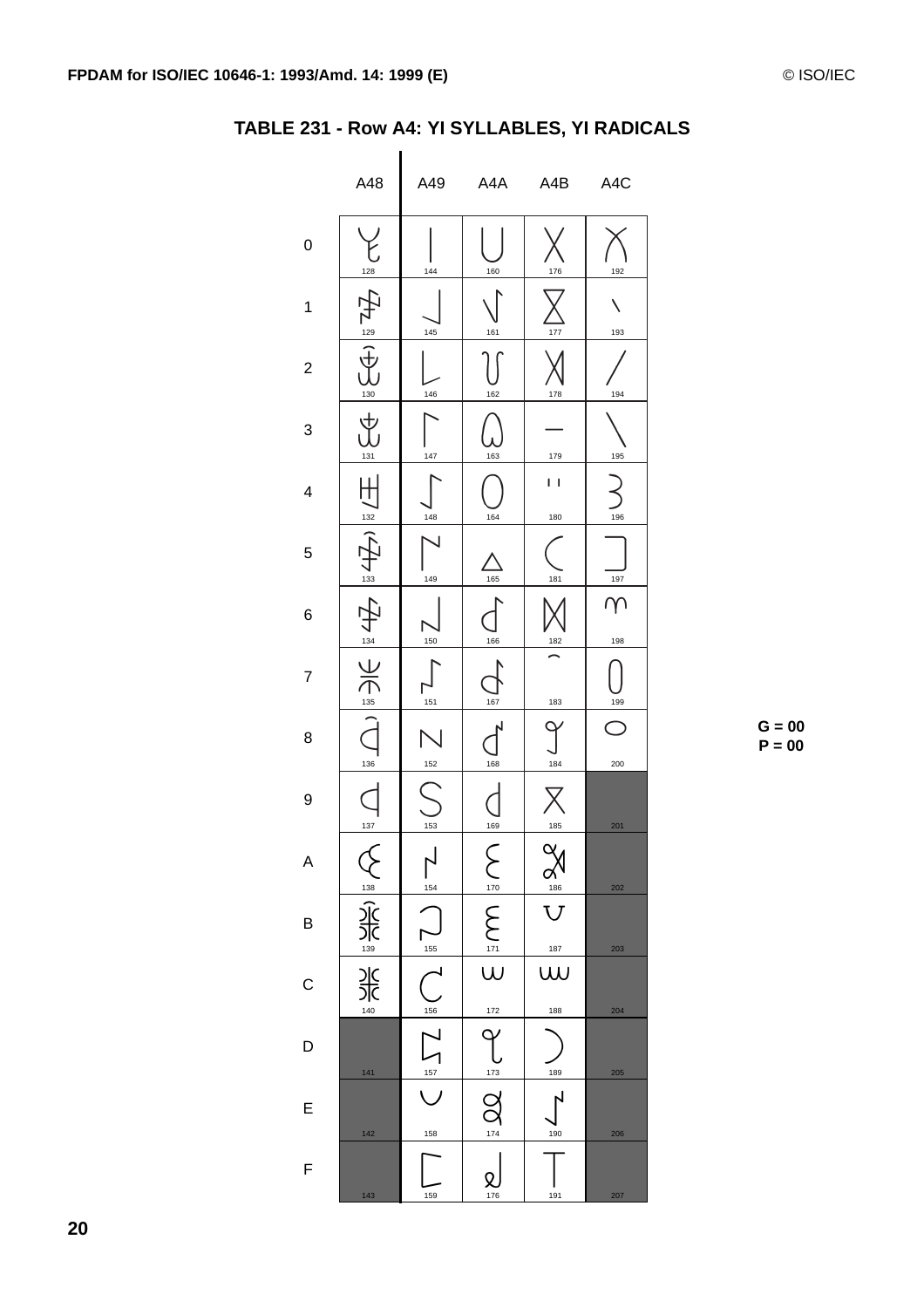## TABLE 231 - Row A4: YI SYLLABLES, YI RADICALS

| dec                                                                                                                                                                                                                                                                                                                                                                                                                                                                                                                                                                          | hex                                                                                                                                                                                                                                                                                                                                                                                                                                                                                                                                                                                                                                                                                                                                                     | Name                                                                                                                                                                                                                                                                                                                                                                                                                                                                                                                                                                                                                                                                                                                                                                                                                                                                                                                                                                                                                                                                                                                                                                                                                                                                                                                                                                                                                                                                                                                                                                                                                                                                                                           | dec      | hex | Name     |
|------------------------------------------------------------------------------------------------------------------------------------------------------------------------------------------------------------------------------------------------------------------------------------------------------------------------------------------------------------------------------------------------------------------------------------------------------------------------------------------------------------------------------------------------------------------------------|---------------------------------------------------------------------------------------------------------------------------------------------------------------------------------------------------------------------------------------------------------------------------------------------------------------------------------------------------------------------------------------------------------------------------------------------------------------------------------------------------------------------------------------------------------------------------------------------------------------------------------------------------------------------------------------------------------------------------------------------------------|----------------------------------------------------------------------------------------------------------------------------------------------------------------------------------------------------------------------------------------------------------------------------------------------------------------------------------------------------------------------------------------------------------------------------------------------------------------------------------------------------------------------------------------------------------------------------------------------------------------------------------------------------------------------------------------------------------------------------------------------------------------------------------------------------------------------------------------------------------------------------------------------------------------------------------------------------------------------------------------------------------------------------------------------------------------------------------------------------------------------------------------------------------------------------------------------------------------------------------------------------------------------------------------------------------------------------------------------------------------------------------------------------------------------------------------------------------------------------------------------------------------------------------------------------------------------------------------------------------------------------------------------------------------------------------------------------------------|----------|-----|----------|
| 128<br>129<br>130<br>131<br>132<br>133<br>134<br>135<br>136<br>137<br>138<br>139<br>140<br>141<br>142<br>143<br>144<br>145<br>146<br>147<br>148<br>149<br>150<br>151<br>152<br>153<br>154<br>155<br>156<br>157<br>158<br>159<br>160<br>161<br>162<br>163<br>164<br>165<br>166<br>167<br>168<br>169<br>170<br>171<br>172<br>173<br>174<br>175<br>176<br>177<br>178<br>179<br>180<br>181<br>182<br>183<br>184<br>185<br>186<br>187<br>188<br>189<br>190<br>191<br>192<br>193<br>194<br>195<br>196<br>197<br>198<br>199<br>200<br>201<br>202<br>203<br>204<br>205<br>206<br>207 | 80<br>81<br>82<br>83<br>84<br>85<br>86<br>87<br>88<br>89<br>8A<br>8Β<br>8C<br>8D<br>8E<br>8F<br>90<br>91<br>92<br>93<br>94<br>95<br>96<br>97<br>98<br>99<br>9A<br>9Β<br>9C<br>9D<br>9E<br>9F<br>A0<br>A1<br>A2<br>A <sub>3</sub><br>A4<br>A <sub>5</sub><br>A6<br>A7<br>A8<br>A <sub>9</sub><br>AA<br>AB<br>AC<br>AD<br>AE<br>AF<br>B <sub>0</sub><br><b>B1</b><br>B <sub>2</sub><br>B <sub>3</sub><br><b>B4</b><br>B <sub>5</sub><br>B <sub>6</sub><br>B7<br>B <sub>8</sub><br>B <sub>9</sub><br><b>BA</b><br>BB<br>BC<br><b>BD</b><br>BE<br><b>BF</b><br>C <sub>0</sub><br>C <sub>1</sub><br>C <sub>2</sub><br>C <sub>3</sub><br>C <sub>4</sub><br>C <sub>5</sub><br>C <sub>6</sub><br>C7<br>C8<br>C <sub>9</sub><br>СA<br>CВ<br>CC<br>CD<br>CE<br>CF | YI SYLLABLE YOP<br>YI SYLLABLE YUT<br>YI SYLLABLE YUX<br>YI SYLLABLE YU<br>YI SYLLABLE YUP<br>YI SYLLABLE YURX<br>YI SYLLABLE YUR<br>YI SYLLABLE YYT<br>YI SYLLABLE YYX<br>YI SYLLABLE YY<br>YI SYLLABLE YYP<br>YI SYLLABLE YYRX<br>YI SYLLABLE YYR<br>(This position shall not be used)<br>(This position shall not be used)<br>(This position shall not be used)<br>YI RADICAL QOT<br>YI RADICAL LI<br>YI RADICAL KIT<br>YI RADICAL NYIP<br>YI RADICAL CYP<br>YI RADICAL SSI<br>YI RADICAL GGOP<br>YI RADICAL GEP<br>YI RADICAL HXIT<br>YI RADICAL LYR<br>YI RADICAL BBUT<br>YI RADICAL MOP<br>YI RADICAL YO<br>YI RADICAL PUT<br>YI RADICAL GA<br>YI RADICAL JY<br>YI RADICAL DDUR<br>YI RADICAL BUR<br>YI RADICAL GGUO<br>YI RADICAL NYOP<br>YI RADICAL TU<br>YI RADICAL ZOT<br>YI RADICAL PYT<br>YI RADICAL HMO<br>YI RADICAL YIT<br>YI RADICAL VUR<br>YI RADICAL SHY<br>YI RADICAL ZA<br>YI RADICAL JO<br>YI RADICAL WO<br>YI RADICAL SHUR<br>YI RADICAL LIE<br>YI RADICAL CY<br>YI RADICAL CIP<br>YI RADICAL SHAT<br>YI RADICAL LAVT<br>YI RADICAL KE<br>YI RADICAL HXUO<br>YI RADICAL HXOP<br>YI RADICAL X<br>YI RADICAL DU<br>YI RADICAL CHE<br>YI RADICAL SHOP<br>YI RADICAL JJY<br>YI RADICAL GOT<br>YI RADICAL VU<br>YI RADICAL MI<br>YI RADICAL ZZIT<br>YI RADICAL CUOP<br>YI RADICAL CI SSEP<br>YI RADICAL YRRT<br>YI RADICAL VRRT<br>YI RADICAL VE<br>YI RADICAL HXOT<br>YI RADICAL JJIE<br>YI RADICAL OP<br>YI RADICAL JJUT<br>(This position shall not be used)<br>(This position shall not be used)<br>(This position shall not be used)<br>(This position shall not be used)<br>(This position shall not be used)<br>(This position shall not be used)<br>(This position shall not be used) |          |     |          |
|                                                                                                                                                                                                                                                                                                                                                                                                                                                                                                                                                                              | $C$ roun 00                                                                                                                                                                                                                                                                                                                                                                                                                                                                                                                                                                                                                                                                                                                                             |                                                                                                                                                                                                                                                                                                                                                                                                                                                                                                                                                                                                                                                                                                                                                                                                                                                                                                                                                                                                                                                                                                                                                                                                                                                                                                                                                                                                                                                                                                                                                                                                                                                                                                                | Diano 00 |     | $D_{OM}$ |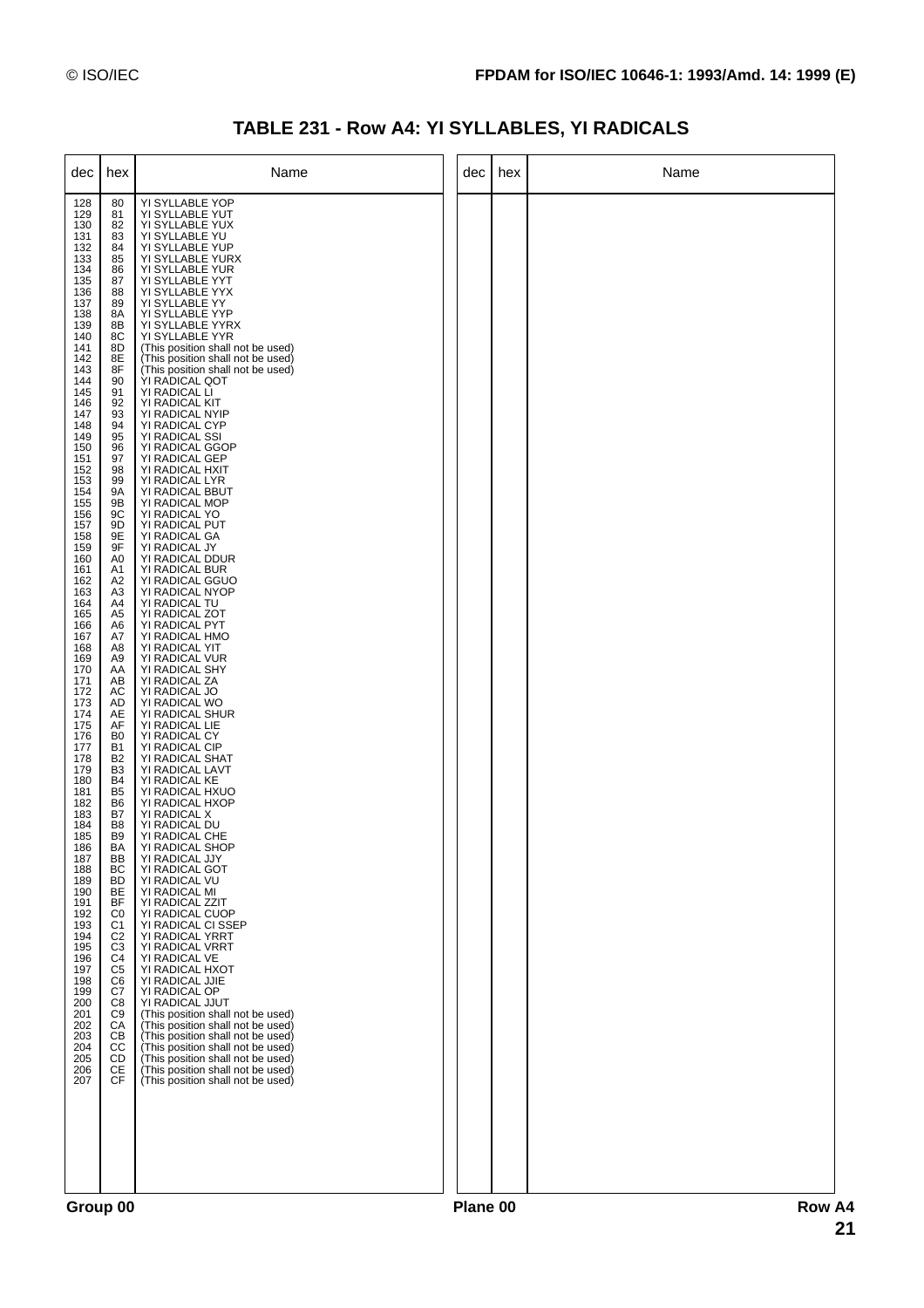#### **Page 700, Annex A**

In the list of collection numbers and names, insert a two new lines after 75 CHEROKEE (see Amendment 12) as follows:

| 76. | YI SYLLABLES       | A000-A48F |
|-----|--------------------|-----------|
| 77  | <b>YI RADICALS</b> | A490-A4CF |

#### **Page 742, Annex E**

After the entry 00A5 YEN SIGN insert new entries, as shown below:

| A49C | YI RADICAL BBUT                  |
|------|----------------------------------|
| A4A3 | YI RADICAL BUR                   |
| A4BB | YI RADICAL CHE                   |
| A4B3 | YI RADICAL CIP                   |
| A4C3 | YI RADICAL CISSEP                |
|      |                                  |
| A4C2 | YI RADICAL CUOP                  |
| A4B2 | YI RADICAL CY                    |
| A495 | YI RADICAL CYP                   |
| A4A2 | YI RADICAL DDUR                  |
| A4BA | YI RADICAL DU                    |
| A4A0 | YI RADICAL GA                    |
| A498 | YI RADICAL GEP                   |
| A497 | YI RADICAL GGOP                  |
| A4A4 | YI RADICAL GGUO                  |
| A4BE | YI RADICAL GOT                   |
| A4A9 | YI RADICAL HMO                   |
|      |                                  |
| A49A | YI RADICAL HXIT                  |
| A4B8 | YI RADICAL HXOP                  |
| A4C7 | YI RADICAL HXOT                  |
| A4B7 | YI RADICAL HXUO                  |
| A4C8 | YI RADICAL JJIE                  |
| A4CA | YI RADICAL JJUT                  |
| A4BD | YI RADICAL JJY                   |
| A4AE | YI RADICAL JO                    |
| A4A1 | YI RADICAL JY                    |
|      |                                  |
| A4B6 | YI RADICAL KE                    |
| A493 | YI RADICAL KIT                   |
| A4B5 | YI RADICAL LAVT                  |
| A492 | YI RADICAL LI                    |
| A4B1 | YI RADICAL LIE                   |
| A49B | YI RADICAL LYR                   |
| A499 | YI RADICAL MI                    |
| A4C0 | YI RADICAL MI                    |
| A49D | YI RADICAL MOP                   |
| A494 | YI RADICAL NYIP                  |
| A4A5 | YI RADICAL NYOP                  |
|      |                                  |
| A4C9 | YI RADICAL OP                    |
| A49F | YI RADICAL PUT                   |
| A4A8 | YI RADICAL PYT                   |
| A491 | YI RADICAL QOT                   |
| A4B4 | YI RADICAL SHAT                  |
| A4BC | YI RADICAL SHOP                  |
| A4B0 | YI RADICAL SHUR                  |
| A4AC | YI RADICAL<br>SHY                |
| A496 | YI RADICAL SSI                   |
| A4A6 | YI RADICAL<br>TU                 |
| A4C6 | YI RADICAL VE                    |
|      |                                  |
| A4C5 | YI RADICAL VRRT                  |
| A4BF | YI RADICAL<br>VU                 |
| A4AB | YI RADICAL VUR                   |
| A4AF | YI RADICAL WO                    |
| A4B9 | YI RADICAL X                     |
| A4AA | YI RADICAL<br>YIT                |
| A49E |                                  |
| A4C4 | YI RADICAL YO<br>YI RADICAL YRRT |
| A4AD | YI RADICAL ZA                    |
|      | YI RADICAL ZOT                   |
| A4A7 |                                  |
| A4C1 | YI RADICAL ZZIT                  |
| A00A | YI SYLLABLE A                    |
| A00B | SYLLABLE AP<br>YI                |
| A008 | YI SYLLABLE AT                   |
| A009 | YI SYLLABLE AX                   |
| A020 | YI SYLLABLE BA                   |
| A021 | YI SYLLABLE BAP                  |
| A01E | SYLLABLE BAT<br>YI               |
|      |                                  |

| A01F                          | <b>YI SYLLABLE</b><br>BAX         |
|-------------------------------|-----------------------------------|
| A060                          | YI SYLLABLE BBA                   |
|                               |                                   |
| A061                          | YI SYLLABLE BBAP                  |
| A05E                          | YI SYLLABLE<br><b>BBAT</b>        |
| A05F                          | YI SYLLABLE BBAX                  |
|                               |                                   |
| A06A                          | YI SYLLABLE<br>BBE                |
| A06B                          | YI SYLLABLE<br><b>BBEP</b>        |
| A069                          | YI SYLLABLE<br><b>BBEX</b>        |
|                               |                                   |
| A058                          | YI SYLLABLE<br><b>BBI</b>         |
| A05C                          | YI SYLLABLE BBIE                  |
|                               | YI SYLLABLE BBIEP                 |
| A05D                          |                                   |
| A05A                          | YI SYLLABLE<br><b>BBIET</b>       |
| A05B                          | YI SYLLABLE BBIEX                 |
|                               |                                   |
| A059                          | YI SYLLABLE<br><b>BBIP</b>        |
| A056                          | YI SYLLABLE BBIT                  |
| A057                          | YI SYLLABLE BBIX                  |
|                               |                                   |
| A067                          | <b>YI SYLLABLE</b><br><b>BBO</b>  |
| A068                          | YI SYLLABLE BBOP                  |
| A065                          | YI SYLLABLE BBOT                  |
|                               |                                   |
| A066                          | YI SYLLABLE BBOX                  |
| A06E                          | YI SYLLABLE BBU                   |
|                               | YI SYLLABLE BBUO                  |
| A062                          |                                   |
| A064                          | YI SYLLABLE BBUOP                 |
| A063                          | YI SYLLABLE BBUOX                 |
|                               |                                   |
| A06F                          | YI SYLLABLE BBUP                  |
| A071                          | YI SYLLABLE BBUR                  |
| A070                          | YI SYLLABLE BBURX                 |
|                               |                                   |
| A06C                          | YI SYLLABLE BBUT                  |
| A06D                          | YI SYLLABLE BBUX                  |
| A074                          | YI SYLLABLE BBY                   |
|                               |                                   |
| A075                          | YI SYLLABLE BBYP                  |
| A072                          | YI SYLLABLE BBYT                  |
| A073                          | YI SYLLABLE BBYX                  |
|                               |                                   |
| A02A                          | YI SYLLABLE<br>BE                 |
| A02B                          | YI SYLLABLE BEP                   |
| A029                          | YI SYLLABLE BEX                   |
|                               |                                   |
| A018                          | YI SYLLABLE<br>BI                 |
| A01C                          | YI SYLLABLE<br><b>BIE</b>         |
| A01D                          | YI SYLLABLE<br><b>BIEP</b>        |
|                               | YI SYLLABLE<br><b>BIET</b>        |
| A01A                          |                                   |
| A01B                          | YI SYLLABLE<br>BIEX               |
| A019                          | YI SYLLABLE<br>BIP                |
| A016                          | YI SYLLABLE<br><b>BIT</b>         |
|                               |                                   |
| A017                          | YI SYLLABLE<br><b>BIX</b>         |
| A027                          | YI SYLLABLE<br>BO                 |
| A028                          | YI SYLLABLE<br><b>BOP</b>         |
| A025                          | <b>YI SYLLABLE</b><br>вот         |
|                               |                                   |
| A026                          | <b>YI SYLLABLE</b><br><b>BOX</b>  |
| A02E                          | YI SYLLABLE<br>BU                 |
| A023                          | <b>YI SYLLABLE</b><br>BUO         |
|                               | <b>BUOP</b>                       |
| A024                          | YI SYLLABLE                       |
| A022                          | <b>YI SYLLABLE</b><br><b>BUOX</b> |
| A02F                          | YI SYLLABLE<br><b>BUP</b>         |
|                               |                                   |
| A031                          | YI SYLLABLE BUR                   |
| A030                          | YI SYLLABLE BURX                  |
| A02C                          | YI SYLLABLE BUT                   |
| A02D                          | YI SYLLABLE BUX                   |
|                               | YI SYLLABLE BY                    |
| A034                          |                                   |
| A035                          | YI SYLLABLE BYP                   |
| A037                          | YI SYLLABLE BYR                   |
| A036                          | YI SYLLABLE BYRX                  |
|                               |                                   |
| A032                          | YI SYLLABLE BYT                   |
| A033                          | YI SYLLABLE BYX                   |
| A2B8                          | YI SYLLABLE CA                    |
| A2B9                          | YI SYLLABLE CAP                   |
|                               |                                   |
| A2B6                          | YI SYLLABLE CAT                   |
| A <sub>2</sub> B <sub>7</sub> | YI SYLLABLE<br>CAX                |
| A2C2                          | YI SYLLABLE CE                    |
|                               |                                   |
| A <sub>2</sub> C <sub>3</sub> | YI SYLLABLE<br>CEP                |
| A2C1                          | YI SYLLABLE<br>CEX                |
| A363                          | YI SYLLABLE CHA                   |
| A364                          | YI SYLLABLE CHAP                  |
|                               |                                   |
| A361                          | YI SYLLABLE CHAT                  |
| A362                          | YI SYLLABLE CHAX                  |
| A36F                          | YI SYLLABLE CHE                   |
|                               |                                   |
| A370                          | YI SYLLABLE CHEP                  |
| A36D                          | YI SYLLABLE CHET                  |
| A36E                          | YI SYLLABLE CHEX                  |
| A36B                          | YI SYLLABLE CHO                   |
|                               |                                   |
| A36C                          | YI SYLLABLE CHOP                  |
| A369                          | YI SYLLABLE CHOT                  |
| A36A                          | YI SYLLABLE CHOX                  |
| A372                          | YI SYLLABLE CHU                   |
|                               |                                   |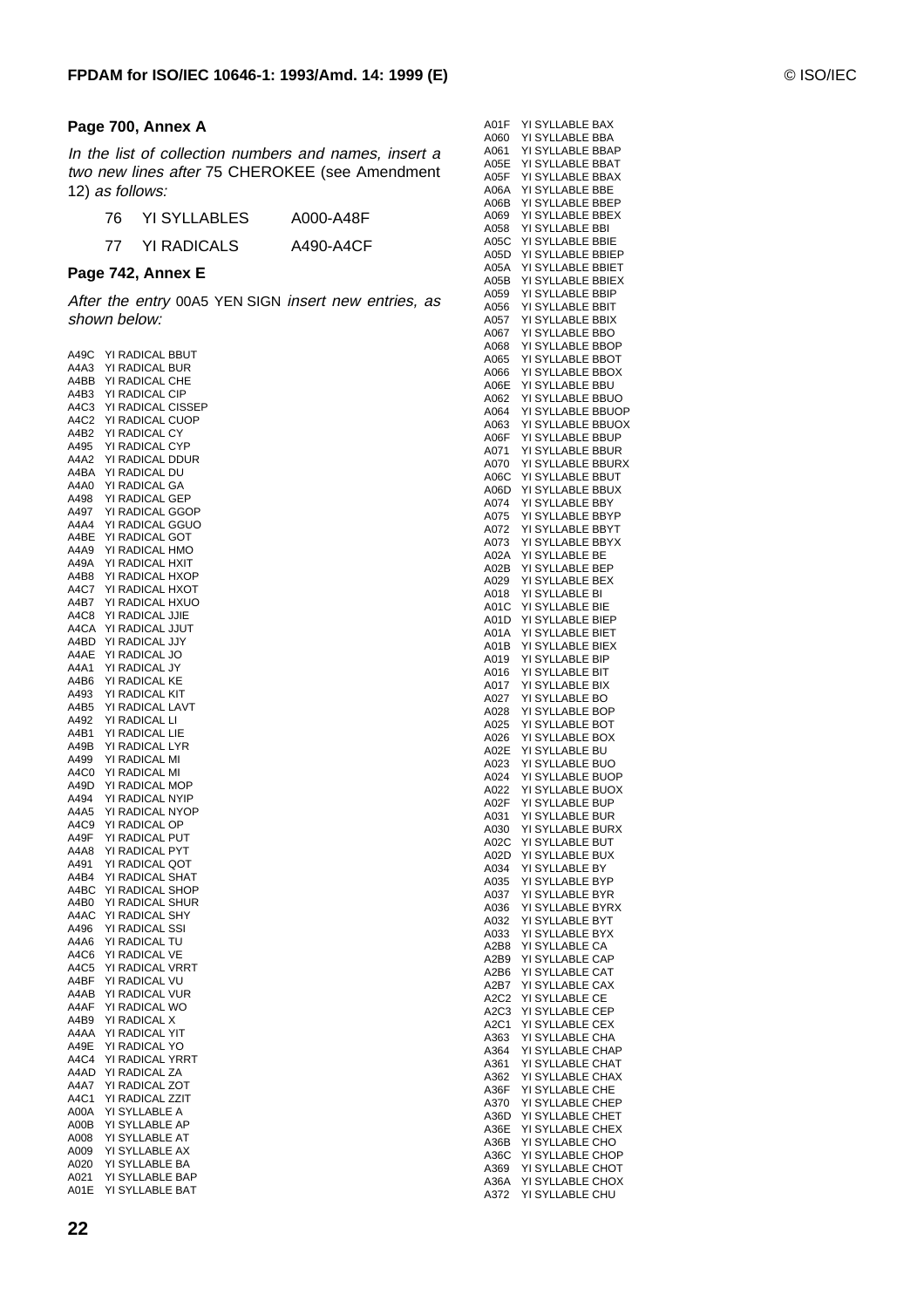| A367                          |    | YI SYLLABLE CHUO                |
|-------------------------------|----|---------------------------------|
| A368                          | YI | <b>SYLLABLE CHUOP</b>           |
| A365                          | YI | SYLLABLE CHUOT                  |
| A366                          | YI | SYLLABLE CHUOX                  |
|                               |    |                                 |
| A373                          |    | YI SYLLABLE CHUP                |
| A375                          |    | YI SYLLABLE CHUR                |
| A374                          | YI | SYLLABLE CHURX                  |
| A371                          | YI | SYLLABLE CHUX                   |
| A378                          | ΥI | SYLLABLE CHY                    |
|                               |    |                                 |
| A379                          |    | YI SYLLABLE CHYP                |
| A37B                          |    | YI SYLLABLE CHYR                |
| A37A                          |    | YI SYLLABLE CHYRX               |
| A376                          |    | YI SYLLABLE CHYT                |
| A377                          |    | YI SYLLABLE CHYX                |
|                               |    |                                 |
| A2B0                          |    | YI SYLLABLE CI                  |
| A2B4                          |    | YI SYLLABLE CIE                 |
| A <sub>2</sub> B <sub>5</sub> |    | YI SYLLABLE CIEP                |
| A2B2                          |    | YI SYLLABLE CIET                |
| A2B3                          |    | YI SYLLABLE CIEX                |
|                               |    |                                 |
| A2B1                          |    | YI SYLLABLE CIP                 |
| A2AE                          |    | YI SYLLABLE CIT                 |
| A2AF                          |    | YI SYLLABLE CIX                 |
| A2BF                          |    | YI SYLLABLE CO                  |
| A <sub>2</sub> C <sub>0</sub> |    | YI SYLLABLE COP                 |
|                               |    | YI SYLLABLE COT                 |
| A2BD                          |    |                                 |
| A2BE                          |    | YI SYLLABLE COX                 |
| A <sub>2</sub> C <sub>6</sub> |    | YI SYLLABLE CU                  |
| A2BB                          |    | YI SYLLABLE CUO                 |
| A <sub>2</sub> BC             |    | YI SYLLABLE CUOP                |
| A2BA                          |    | YI SYLLABLE CUOX                |
|                               |    |                                 |
| A2C7                          |    | YI SYLLABLE CUP                 |
| A2C9                          |    | YI SYLLABLE CUR                 |
| A2C8                          |    | YI SYLLABLE CURX                |
| A <sub>2</sub> C <sub>4</sub> |    | YI SYLLABLE CUT                 |
| A <sub>2</sub> C <sub>5</sub> |    | YI SYLLABLE CUX                 |
|                               |    |                                 |
| A <sub>2</sub> CC             |    | YI SYLLABLE<br>CY               |
| A2CD                          |    | YI SYLLABLE CYP                 |
| A2CF                          | YI | SYLLABLE CYR                    |
| A2CE                          |    | YI SYLLABLE CYRX                |
|                               |    | YI SYLLABLE CYT                 |
| A2CA                          |    |                                 |
| A2CB                          |    | YI SYLLABLE CYX                 |
| A109                          |    | YI SYLLABLE DA                  |
| A10A                          | YI | SYLLABLE<br>DAP                 |
| A107                          |    | YI SYLLABLE<br>DAT              |
| A108                          |    | YI SYLLABLE DAX                 |
|                               |    |                                 |
| A <sub>13</sub> F             |    | YI SYLLABLE DDA                 |
| A140                          |    | YI SYLLABLE DDAP                |
| A <sub>13</sub> D             |    | YI SYLLABLE DDAT                |
| A13E                          |    | YI SYLLABLE DDAX                |
| A149                          |    | YI SYLLABLE DDE                 |
| A14A                          |    | YI SYLLABLE<br><b>DDEP</b>      |
|                               |    |                                 |
| A148                          |    | YI SYLLABLE DDEX                |
| A138                          | YI | SYLLABLE<br>DDI                 |
| A13B                          | YI | <b>SYLLABLE DDIE</b>            |
| A13C                          |    | YI SYLLABLE DDIEP               |
| A13A                          | YI | SYLLABLE<br><b>DDIEX</b>        |
| A139                          | YI | SYLLABLE DDIP                   |
|                               |    |                                 |
| A136                          | YI | SYLLABLE DDIT                   |
| A137                          | YI | <b>SYLLABLE</b><br>DDIX         |
| A146                          | YI | SYLLABLE<br>DDO                 |
| A147                          | YI | <b>SYLLABLE</b><br>DDOP         |
| A144                          | YI | SYLLABLE<br><b>DDOT</b>         |
|                               |    |                                 |
| A145                          | YI | SYLLABLE<br>DDOX                |
| A14D                          | YI | SYLLABLE<br>DDU                 |
| A142                          | YI | SYLLABLE<br><b>DDUO</b>         |
| A143                          | YI | <b>SYLLABLE</b><br><b>DDUOP</b> |
| A141                          | YI | <b>SYLLABLE</b><br><b>DDUOX</b> |
|                               |    | <b>SYLLABLE</b><br><b>DDUP</b>  |
| A14E                          | YI |                                 |
| A150                          | YI | <b>SYLLABLE</b><br>DDUR         |
| A14F                          | YI | SYLLABLE<br>DDURX               |
| A14B                          | YI | <b>SYLLABLE</b><br>DDUT         |
| A14C                          | YI | SYLLABLE<br><b>DDUX</b>         |
| A112                          | YI | SYLLABLE<br>DE                  |
|                               |    |                                 |
| A113                          | YI | SYLLABLE<br>DEP                 |
| A111                          |    | YI SYLLABLE<br>DEX              |
| A102                          | YI | <b>SYLLABLE</b><br>DI           |
| A105                          | YI | SYLLABLE<br>DIE                 |
| A106                          | YI | SYLLABLE<br><b>DIEP</b>         |
|                               |    | <b>SYLLABLE</b>                 |
| A104                          | YI | <b>DIEX</b>                     |
| A103                          | YI | <b>SYLLABLE</b><br>DIP          |
| A100                          |    | <b>SYLLABLE</b>                 |
|                               | YI | DIT                             |
| A101                          | YI | SYLLABLE<br>DIX                 |

| A110 | YI SYLLABLE DOP  |                   |
|------|------------------|-------------------|
| A10D | YI SYLLABLE DOT  |                   |
| A10E | YI SYLLABLE DOX  |                   |
| A116 |                  |                   |
|      | YI SYLLABLE DU   |                   |
| A10C | YI SYLLABLE DUO  |                   |
| A10B | YI SYLLABLE DUOX |                   |
| A117 | YI SYLLABLE DUP  |                   |
| A119 | YI SYLLABLE DUR  |                   |
| A118 | YI SYLLABLE DURX |                   |
|      |                  |                   |
| A114 | YI SYLLABLE DUT  |                   |
| A115 | YI SYLLABLE DUX  |                   |
| A014 | YI SYLLABLE      | Ε                 |
| A013 | YI SYLLABLE EX   |                   |
|      |                  |                   |
| A0D3 | YI SYLLABLE FA   |                   |
| A0D4 | YI SYLLABLE FAP  |                   |
| A0D1 | YI SYLLABLE FAT  |                   |
| A0D2 | YI SYLLABLE FAX  |                   |
| A0CF | YI SYLLABLE FI   |                   |
|      |                  |                   |
| A0D0 | YI SYLLABLE FIP  |                   |
| A0CD | YI SYLLABLE FIT  |                   |
| A0CE | YI SYLLABLE FIX  |                   |
| A0D6 | YI SYLLABLE      | FO                |
|      |                  |                   |
| A0D7 | YI SYLLABLE FOP  |                   |
| A0D5 | YI SYLLABLE FOX  |                   |
| A0DA | YI SYLLABLE FU   |                   |
| A0DB | YI SYLLABLE FUP  |                   |
| A0DD | YI SYLLABLE FUR  |                   |
|      |                  |                   |
| A0DC | YI SYLLABLE FURX |                   |
| A0D8 | YI SYLLABLE FUT  |                   |
| A0D9 | YI SYLLABLE FUX  |                   |
| A0E0 | YI SYLLABLE FY   |                   |
|      |                  |                   |
| A0E1 | YI SYLLABLE      | <b>FYP</b>        |
| A0DE | YI SYLLABLE FYT  |                   |
| AODF | YI SYLLABLE FYX  |                   |
| A1E4 | YI SYLLABLE      | GA                |
| A1E5 | YI SYLLABLE GAP  |                   |
|      |                  |                   |
| A1E2 | YI SYLLABLE GAT  |                   |
| A1E3 | YI SYLLABLE GAX  |                   |
| A1F0 | YI SYLLABLE GE   |                   |
| A1F1 | YI SYLLABLE      | GEP               |
|      |                  |                   |
| A1EE | YI SYLLABLE GET  |                   |
| A1EF | YI SYLLABLE GEX  |                   |
| A21C | YI SYLLABLE GGA  |                   |
| A21D | YI SYLLABLE GGAP |                   |
|      |                  |                   |
| A21A | YI SYLLABLE GGAT |                   |
| A21B | YI SYLLABLE GGAX |                   |
| A228 | YI SYLLABLE GGE  |                   |
| A229 | YI SYLLABLE GGEP |                   |
| A226 | YI SYLLABLE GGET |                   |
|      |                  |                   |
| A227 | YI SYLLABLE GGEX |                   |
| A216 | YI SYLLABLE GGI  |                   |
| A218 | YI SYLLABLE GGIE |                   |
| A219 |                  | YI SYLLABLE GGIEP |
|      |                  |                   |
| A217 |                  | YI SYLLABLE GGIEX |
| A214 | YI SYLLABLE GGIT |                   |
| A215 | YI SYLLABLE GGIX |                   |
| A224 | YI SYLLABLE GGO  |                   |
| A225 | YI SYLLABLE GGOP |                   |
|      |                  |                   |
| A222 | YI SYLLABLE GGOT |                   |
| A223 | YI SYLLABLE GGOX |                   |
| A22C | YI SYLLABLE GGU  |                   |
| A220 |                  | YI SYLLABLE GGUO  |
| A221 |                  | YI SYLLABLE GGUOP |
|      |                  |                   |
| A21E |                  | YI SYLLABLE GGUOT |
| A21F |                  | YI SYLLABLE GGUOX |
| A22D | YI SYLLABLE GGUP |                   |
| A22F | YI SYLLABLE GGUR |                   |
|      |                  | YI SYLLABLE GGURX |
| A22E |                  |                   |
| A22A | YI SYLLABLE GGUT |                   |
| A22B | YI SYLLABLE GGUX |                   |
| A1DC | YI SYLLABLE GI   |                   |
|      | YI SYLLABLE GIE  |                   |
| A1E0 |                  |                   |
| A1E1 | YI SYLLABLE GIEP |                   |
| A1DE | YI SYLLABLE GIET |                   |
| A1DF | YI SYLLABLE GIEX |                   |
| A1DD | YI SYLLABLE GIP  |                   |
|      |                  |                   |
| A1DA | YI SYLLABLE GIT  |                   |
| A1DB | YI SYLLABLE GIX  |                   |
| A1EC | YI SYLLABLE GO   |                   |
| A1ED | YI SYLLABLE GOP  |                   |
| A1EA | YI SYLLABLE GOT  |                   |
|      |                  |                   |
| A1EB | YI SYLLABLE GOX  |                   |
| A1F4 | YI SYLLABLE GU   |                   |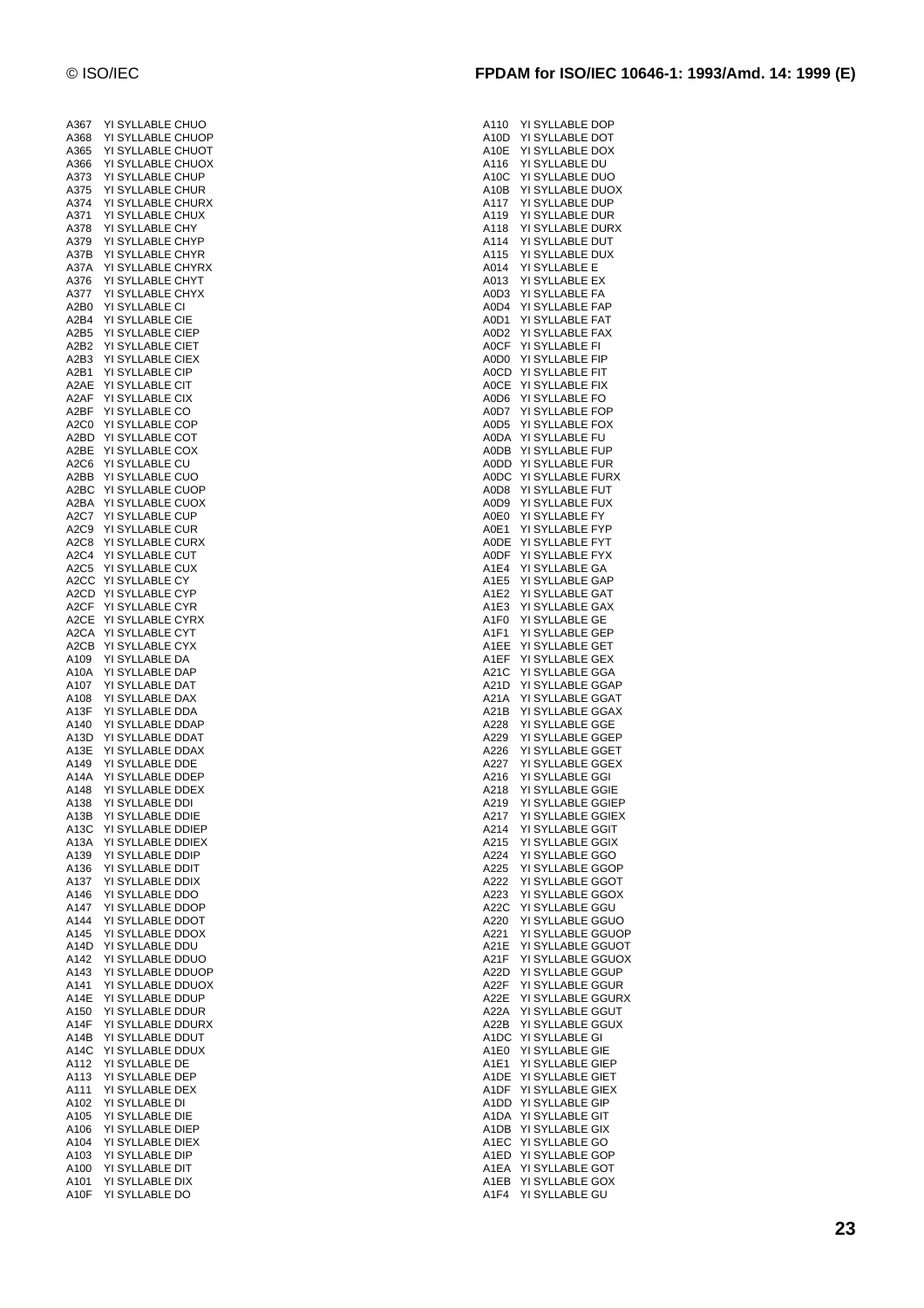| A1E8                          |    | YI SYLLABLE GUO       |  |  |             |              |  |
|-------------------------------|----|-----------------------|--|--|-------------|--------------|--|
| A1E9                          |    | YI SYLLABLE GUOP      |  |  |             |              |  |
| A1E6                          | ΥI | SYLLABLE GUOT         |  |  |             |              |  |
| A1E7                          |    | YI SYLLABLE GUOX      |  |  |             |              |  |
| A <sub>1F5</sub>              |    | YI SYLLABLE GUP       |  |  |             |              |  |
|                               |    |                       |  |  |             |              |  |
| A1F7                          | YI | <b>SYLLABLE</b>       |  |  | GUR         |              |  |
| A1F6                          | YI | <b>SYLLABLE GURX</b>  |  |  |             |              |  |
| A1F2                          | YI | SYLLABLE GUT          |  |  |             |              |  |
| A1F3                          | YI | <b>SYLLABLE</b>       |  |  | GUX         |              |  |
| A273                          | YI | SYLLABLE HA           |  |  |             |              |  |
| A274                          | YI | <b>SYLLABLE</b>       |  |  | HAP         |              |  |
| A271                          | YI | SYLLABLE HAT          |  |  |             |              |  |
| A272                          | YI | SYLLABLE HAX          |  |  |             |              |  |
|                               |    |                       |  |  |             |              |  |
| A27E                          | YI | SYLLABLE HE           |  |  |             |              |  |
| A27F                          |    | YI SYLLABLE HEP       |  |  |             |              |  |
| A27D                          | YI | <b>SYLLABLE</b>       |  |  | HEX         |              |  |
| A270                          | YI | SYLLABLE HIE          |  |  |             |              |  |
| A26F                          | YI | SYLLABLE HIEX         |  |  |             |              |  |
| A26E                          | YI | SYLLABLE HIT          |  |  |             |              |  |
| A1A0                          |    | YI SYLLABLE HLA       |  |  |             |              |  |
| A1A1                          | YI | SYLLABLE HLAP         |  |  |             |              |  |
|                               |    |                       |  |  |             |              |  |
| A19E                          | YI | SYLLABLE HLAT         |  |  |             |              |  |
| A19F                          | YI | SYLLABLE HLAX         |  |  |             |              |  |
| A1A9                          |    | YI SYLLABLE HLE       |  |  |             |              |  |
| A <sub>1</sub> AA             |    | YI SYLLABLE HLEP      |  |  |             |              |  |
| A1A8                          | YI | SYLLABLE HLEX         |  |  |             |              |  |
| A199                          | YI | <b>SYLLABLE HLI</b>   |  |  |             |              |  |
| A19C                          | YI | SYLLABLE HLIE         |  |  |             |              |  |
|                               |    |                       |  |  |             |              |  |
| A19D                          | YI | SYLLABLE HLIEP        |  |  |             |              |  |
| A19B                          | YI | SYLLABLE HLIEX        |  |  |             |              |  |
| A19A                          | YI | <b>SYLLABLE</b>       |  |  | <b>HLIP</b> |              |  |
| A197                          | YI | SYLLABLE HLIT         |  |  |             |              |  |
| A198                          | ΥI | SYLLABLE HLIX         |  |  |             |              |  |
| A1A6                          |    | YI SYLLABLE HLO       |  |  |             |              |  |
| A1A7                          |    | YI SYLLABLE HLOP      |  |  |             |              |  |
|                               |    |                       |  |  |             |              |  |
| A1A5                          | YI | SYLLABLE HLOX         |  |  |             |              |  |
| A1AD                          | YI | SYLLABLE HLU          |  |  |             |              |  |
| A1A3                          | YI | SYLLABLE HLUO         |  |  |             |              |  |
| A1A4                          | YI | SYLLABLE HLUOP        |  |  |             |              |  |
| A1A2                          | YI | SYLLABLE HLUOX        |  |  |             |              |  |
| A1AE                          | YI | SYLLABLE HLUP         |  |  |             |              |  |
| A1B0                          | YI | <b>SYLLABLE HLUR</b>  |  |  |             |              |  |
| A1AF                          | YI | SYLLABLE HLURX        |  |  |             |              |  |
|                               |    |                       |  |  |             |              |  |
| A1AB                          | YI | SYLLABLE HLUT         |  |  |             |              |  |
| A1AC                          |    | YI SYLLABLE HLUX      |  |  |             |              |  |
| A <sub>1</sub> B <sub>3</sub> | YI | SYLLABLE              |  |  | <b>HLY</b>  |              |  |
| A1B4                          |    | YI SYLLABLE HLYP      |  |  |             |              |  |
| A1B6                          |    | YI SYLLABLE HLYR      |  |  |             |              |  |
| A1B5                          | ΥI | SYLLABLE HLYRX        |  |  |             |              |  |
| A1B1                          |    | YI SYLLABLE HLYT      |  |  |             |              |  |
| A1B2                          |    | YI SYLLABLE HLYX      |  |  |             |              |  |
|                               |    |                       |  |  |             |              |  |
| A09A                          | YI | SYLLABLE HMA          |  |  |             |              |  |
| A09B                          | ΥI | <b>SYLLABLE HMAP</b>  |  |  |             |              |  |
| A098                          | YI | SYI I ARI F           |  |  |             | <b>HMAT</b>  |  |
| A099                          |    | YI SYLLABLE HMAX      |  |  |             |              |  |
| A093                          | YI | SYLLABLE              |  |  | HMI         |              |  |
| A096                          | YI | SYLLABLE HMIE         |  |  |             |              |  |
| A097                          | YI | <b>SYLLABLE HMIEP</b> |  |  |             |              |  |
| A095                          | YI | SYLLABLE              |  |  |             | HMIEX        |  |
|                               | YI | SYLLABLE              |  |  |             |              |  |
| A094                          |    |                       |  |  |             | HMIP         |  |
| A091                          | YI | <b>SYLLABLE</b>       |  |  | HMIT        |              |  |
| A092                          | YI | SYLLABLE              |  |  |             | HMIX         |  |
| A0A1                          | YI | SYLLABLE HMO          |  |  |             |              |  |
| A0A2                          | YI | SYLLABLE              |  |  |             | <b>HMOP</b>  |  |
| A09F                          | YI | SYLLABLE              |  |  |             | <b>HMOT</b>  |  |
| A0A0                          | YI | <b>SYLLABLE</b>       |  |  |             | HMOX         |  |
|                               |    |                       |  |  |             |              |  |
| A0A5                          | YI | SYLLABLE HMU          |  |  |             |              |  |
| A09D                          | YI | SYLLABLE HMUO         |  |  |             |              |  |
| A09E                          | YI | SYLLABLE              |  |  |             | <b>HMUOP</b> |  |
| A09C                          | YI | SYLLABLE              |  |  |             | <b>HMUOX</b> |  |
| A0A6                          | YI | SYLLABLE              |  |  |             | HMUP         |  |
| A0A8                          | YI | SYLLABLE HMUR         |  |  |             |              |  |
| A0A7                          | YI | SYLLABLE HMURX        |  |  |             |              |  |
| A0A3                          | YI | SYLLABLE HMUT         |  |  |             |              |  |
|                               |    |                       |  |  |             |              |  |
| A0A4                          | YI | <b>SYLLABLE</b>       |  |  |             | HMUX         |  |
| A0AA                          | YI | SYLLABLE              |  |  | <b>HMY</b>  |              |  |
| A0AB                          | YI | SYLLABLE HMYP         |  |  |             |              |  |
| A0AD                          | YI | SYLLABLE HMYR         |  |  |             |              |  |
| A0AC                          | YI | SYLLABLE HMYRX        |  |  |             |              |  |
| A0A9                          |    | YI SYLLABLE HMYX      |  |  |             |              |  |
| A172                          | YI | SYLLABLE              |  |  | HNA         |              |  |
|                               |    |                       |  |  |             |              |  |
| A173                          |    | YI SYLLABLE           |  |  |             | <b>HNAP</b>  |  |

| A171         |                                      |  | YI SYLLABLE HNAX                      |
|--------------|--------------------------------------|--|---------------------------------------|
| A17A         | YI SYLLABLE HNE                      |  |                                       |
| A17B         |                                      |  | YI SYLLABLE HNEP                      |
| A179         |                                      |  | YI SYLLABLE HNEX                      |
| A16A         | YI SYLLABLE HNI                      |  |                                       |
| A16E         | YI SYLLABLE HNIE                     |  |                                       |
| A16F         |                                      |  | YI SYLLABLE HNIEP                     |
| A16C         |                                      |  | YI SYLLABLE HNIET                     |
| A16D         |                                      |  | YI SYLLABLE HNIEX                     |
| A16B<br>A168 | YI SYLLABLE HNIP<br>YI SYLLABLE HNIT |  |                                       |
| A169         | YI SYLLABLE HNIX                     |  |                                       |
| A178         |                                      |  | YI SYLLABLE HNOP                      |
| A176         |                                      |  | YI SYLLABLE HNOT                      |
| A177         |                                      |  | YI SYLLABLE HNOX                      |
| A175         |                                      |  | YI SYLLABLE HNUO                      |
| A174         |                                      |  | YI SYLLABLE HNUOX                     |
| A17C         |                                      |  | YI SYLLABLE HNUT                      |
| A27B         | YI SYLLABLE HO                       |  |                                       |
| A27C         | YI SYLLABLE HOP                      |  |                                       |
| A279         | YI SYLLABLE HOT                      |  |                                       |
| A27A         | YI SYLLABLE HOX                      |  |                                       |
| A277         | YI SYLLABLE HUO                      |  |                                       |
| A278         |                                      |  | YI SYLLABLE HUOP                      |
| A275         |                                      |  | YI SYLLABLE HUOT                      |
| A276         |                                      |  | YI SYLLABLE HUOX                      |
| A250         | YI SYLLABLE HXA                      |  |                                       |
| A251<br>A24E |                                      |  | YI SYLLABLE HXAP<br>YI SYLLABLE HXAT  |
| A24F         |                                      |  | YI SYLLABLE HXAX                      |
| A25B         | YI SYLLABLE HXE                      |  |                                       |
| A25C         |                                      |  | YI SYLLABLE HXEP                      |
| A25A         |                                      |  | YI SYLLABLE HXEX                      |
| A248         | YI SYLLABLE HXI                      |  |                                       |
| A24C         | YI SYLLABLE HXIE                     |  |                                       |
| A24D         |                                      |  | YI SYLLABLE HXIEP                     |
| A24A         |                                      |  | YI SYLLABLE HXIET                     |
| A24B         |                                      |  | YI SYLLABLE HXIEX                     |
| A249         | YI SYLLABLE HXIP                     |  |                                       |
| A246         | YI SYLLABLE HXIT                     |  |                                       |
| A247         | YI SYLLABLE HXIX                     |  |                                       |
| A258         | YI SYLLABLE HXO                      |  |                                       |
| A259         |                                      |  | YI SYLLABLE HXOP                      |
| A256         |                                      |  | YI SYLLABLE HXOT                      |
| A257         |                                      |  | YI SYLLABLE HXOX                      |
| A254<br>A255 |                                      |  | YI SYLLABLE HXUO<br>YI SYLLABLE HXUOP |
| A252         |                                      |  | YI SYLLABLE HXUOT                     |
| A253         |                                      |  | YI SYLLABLE HXUOX                     |
| A001         | <b>YI SYLLABLE</b>                   |  | $\mathbf{I}$                          |
| A006         | YI SYLLABLE IE                       |  |                                       |
| A007         | YI SYLLABLE IEP                      |  |                                       |
| A004         | YI SYLLABLE IET                      |  |                                       |
| A005         | YI SYLLABLE IE                       |  |                                       |
| A003         | YI SYLLABLE IP                       |  |                                       |
| A000         | YI SYLLABLE IT                       |  |                                       |
| A002         | YI SYLLABLE IX                       |  |                                       |
| A3E2         | YI SYLLABLE JI                       |  |                                       |
| A3E6         | YI SYLLABLE JIE                      |  |                                       |
| A3E7         | YI SYLLABLE JIEP                     |  |                                       |
| A3E4         | YI SYLLABLE JIET                     |  |                                       |
| A3E5         | YI SYLLABLE JIEX                     |  |                                       |
| A3E3         | YI SYLLABLE JIP<br>YI SYLLABLE JIT   |  |                                       |
| A3E0<br>A3E1 | YI SYLLABLE JIX                      |  |                                       |
| A41B         | YI SYLLABLE JJI                      |  |                                       |
| A41F         | YI SYLLABLE JJIE                     |  |                                       |
| A420         |                                      |  | YI SYLLABLE JJIEP                     |
| A41D         |                                      |  | YI SYLLABLE JJIET                     |
| A41E         |                                      |  | YI SYLLABLE JJIEX                     |
| A41C         | YI SYLLABLE JJIP                     |  |                                       |
| A419         | YI SYLLABLE JJIT                     |  |                                       |
| A41A         | YI SYLLABLE JJIX                     |  |                                       |
| A426         | YI SYLLABLE JJO                      |  |                                       |
| A427         | YI SYLLABLE JJOP                     |  |                                       |
| A424         | YI SYLLABLE JJOT                     |  |                                       |
| A425         |                                      |  | YI SYLLABLE JJOX                      |
| A42A         | YI SYLLABLE JJU                      |  |                                       |
| A422         |                                      |  | YI SYLLABLE JJUO                      |
| A423         |                                      |  | YI SYLLABLE JJUOP                     |
|              |                                      |  |                                       |
| A421         |                                      |  | YI SYLLABLE JJUOX                     |
| A42B<br>A42D | YI SYLLABLE JJUP<br>YI SYLLABLE JJUR |  |                                       |

A170 YI SYLLABLE HNAT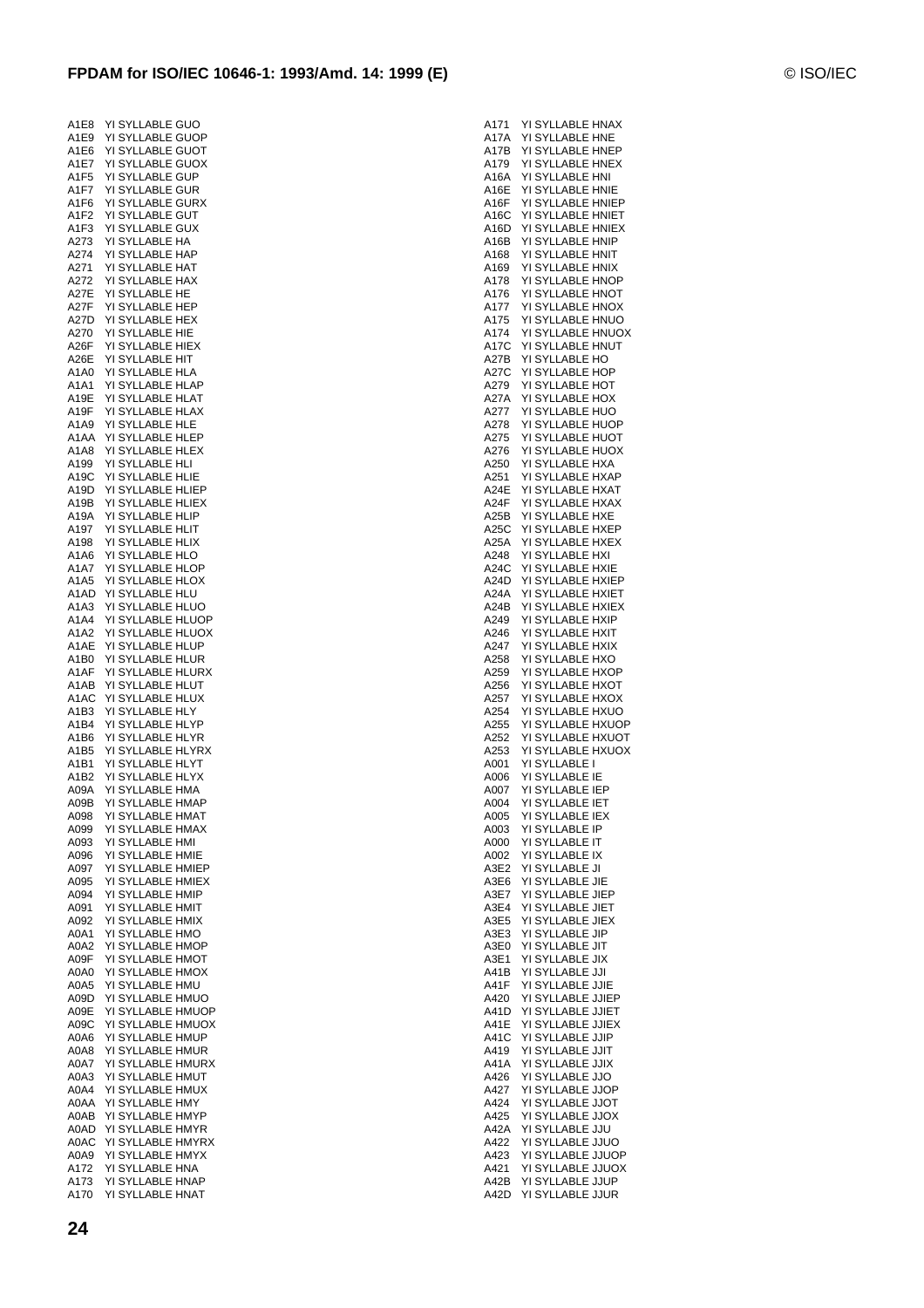| A42C                          |    |                      | YI SYLLABLE JJURX               |
|-------------------------------|----|----------------------|---------------------------------|
| A428                          | YI | <b>SYLLABLE JJUT</b> |                                 |
| A429                          | ΥI | <b>SYLLABLE JJUX</b> |                                 |
| A430                          | YI | SYLLABLE JJY         |                                 |
| A431                          | YI | SYLLABLE JJYP        |                                 |
| A42E                          | YI | SYLLABLE JJYT        |                                 |
| A42F                          | YI | <b>SYLLABLE</b>      | <b>JJYX</b>                     |
| A3EE                          |    | YI SYLLABLE JO       |                                 |
| A3EF                          |    | YI SYLLABLE          | <b>JOP</b>                      |
| A3EC                          | YI | SYLLABLE             | <b>JOT</b>                      |
| A3ED                          | YI | SYLLABLE             | <b>JOX</b>                      |
| A3F2                          | YI | <b>SYLLABLE</b>      | JU                              |
| A3EA                          |    | YI SYLLABLE JUO      |                                 |
| A3EB                          |    | YI SYLLABLE          | <b>JUOP</b>                     |
| A3E8                          |    | YI SYLLABLE JUOT     |                                 |
| A3E9                          | ΥI | SYLLABLE JUOX        |                                 |
| A3F3                          | YI | <b>SYLLABLE</b>      | <b>JUP</b>                      |
| A3F5                          |    | YI SYLLABLE JUR      |                                 |
| A3F4                          |    | YI SYLLABLE          | <b>JURX</b>                     |
| A3F0                          |    | YI SYLLABLE JUT      |                                 |
| A3F1                          |    | YI SYLLABLE          | JUX                             |
| A3F8                          |    | YI SYLLABLE          | JY                              |
| A3F9                          |    | YI SYLLABLE JYP      |                                 |
| A3FB                          |    | <b>YI SYLLABLE</b>   | <b>JYR</b>                      |
| A3FA                          |    | YI SYLLABLE JYRX     |                                 |
| A3F6                          |    | YI SYLLABLE          | <b>JYT</b>                      |
| A3F7                          | YI | <b>SYLLABLE</b>      | <b>JYX</b>                      |
| A201                          |    | YI SYLLABLE KA       |                                 |
| A202                          | ΥI | <b>SYLLABLE</b>      | <b>KAP</b>                      |
| A1FF                          |    | YI SYLLABLE KAT      |                                 |
| A200                          |    | YI SYLLABLE KAX      |                                 |
| A20C                          |    | YI SYLLABLE KE       |                                 |
| A20D                          |    | YI SYLLABLE KEP      |                                 |
| A20A                          |    | YI SYLLABLE KET      |                                 |
| A20B                          |    | YI SYLLABLE KEX      |                                 |
| A1FA                          |    | YI SYLLABLE KI       |                                 |
| A1FD                          | YI | SYLLABLE KIE         |                                 |
| A1FE                          |    | YI SYLLABLE KIEP     |                                 |
| A1FC                          | YI | <b>SYLLABLE</b>      | KIEX                            |
| A1FB                          |    | YI SYLLABLE          | <b>KIP</b>                      |
| A1F8                          |    | YI SYLLABLE KIT      |                                 |
| A1F9                          | YI | <b>SYLLABLE</b>      | KIX                             |
| A208                          |    | YI SYLLABLE          | KO                              |
| A209                          | YI | <b>SYLLABLE</b>      | KOP                             |
| A206                          |    | YI SYLLABLE          | KOT                             |
| A207                          | YI | SYLLABLE KOX         |                                 |
| A210                          | YI | SYLLABLE KU          |                                 |
| A204                          |    | YI SYLLABLE KUO      |                                 |
| A205                          | YI | <b>SYLLABLE</b>      | <b>KUOP</b><br>YI SYLLABLE KUOX |
| A203<br>A211                  |    | YI SYLLABLE KUP      |                                 |
| A213                          |    | YI SYLLABLE KUR      |                                 |
| A212                          |    | YI SYLLABLE          | <b>KURX</b>                     |
| A20E                          |    | YI SYLLABLE          | KUT                             |
| A20F                          |    | YI SYLLABLE          | <b>KUX</b>                      |
| A1C1                          | YI | SYLLABLE             | LA                              |
| A <sub>1</sub> C <sub>2</sub> | YI | <b>SYLLABLE</b>      | LAP                             |
| A1BF                          | YI | <b>SYLLABLE</b>      | LAT                             |
| A1C0                          | YI | SYLLABLE             | LAX                             |
| A1CC                          | YI | SYLLABLE             | LE                              |
| A1CD                          | YI | SYLLABLE             | LEP                             |
| A1CB                          | YI | SYLLABLE             | LEX                             |
| A1B9                          | YI | SYLLABLE             | LI                              |
| A1BD                          | YI | <b>SYLLABLE</b>      | LIE                             |
| A1BE                          | YI | <b>SYLLABLE</b>      | LIEP                            |
| A1BB                          | YI | SYLLABLE             | LIET                            |
| A1BC                          | YI | SYLLABLE             | LIEX                            |
| A1BA                          | YI | <b>SYLLABLE</b>      | LIP                             |
| A1B7                          | YI | SYLLABLE             | LIT                             |
| A1B8                          | YI | SYLLABLE             | LIX                             |
| A1C9                          | YI | SYLLABLE             | LO                              |
| A1CA                          | YI | SYLLABLE             | LOP                             |
| A1C7                          |    | YI SYLLABLE          | LOT                             |
| A1C8                          | YI | SYLLABLE             | LOX                             |
| A1D0                          |    | YI SYLLABLE          | LU                              |
| A1C5                          | YI | SYLLABLE             | LUO                             |
| A1C6                          | YI | SYLLABLE             | LUOP                            |
| A1C3                          |    | YI SYLLABLE          | LUOT                            |
| A1C4                          | YI | SYLLABLE             | LUOX                            |
| A1D1                          | YI | SYLLABLE             | LUP                             |
| A1D3                          | YI | SYLLABLE             | LUR                             |
| A1D2                          | YI | SYLLABLE             | LURX                            |
| A1CE                          |    | YI SYLLABLE LUT      |                                 |

| A1CF                          | YI SYLLABLE LUX            |  |
|-------------------------------|----------------------------|--|
| A1D6                          | YI SYLLABLE LY             |  |
| A1D7                          | YI SYLLABLE<br>LYP         |  |
| A1D9                          | YI SYLLABLE<br>LYR         |  |
|                               |                            |  |
| A1D8                          | YI SYLLABLE<br>LYRX        |  |
| A1D4                          | LYT<br>YI SYLLABLE         |  |
| A <sub>1</sub> D <sub>5</sub> | YI SYLLABLE<br>LYX         |  |
|                               |                            |  |
| A0B7                          | YI SYLLABLE<br>MA          |  |
| A0B8                          | YI SYLLABLE<br>MAP         |  |
| A0B5                          | YI SYLLABLE MAT            |  |
|                               |                            |  |
| A0B6                          | YI SYLLABLE<br>MAX         |  |
| A0C2                          | YI SYLLABLE<br>ME          |  |
| A0C1                          | YI SYLLABLE MEX            |  |
|                               |                            |  |
| A234                          | YI SYLLABLE MGA            |  |
| A235                          | YI SYLLABLE MGAP           |  |
| A232                          | YI SYLLABLE MGAT           |  |
|                               |                            |  |
| A233                          | YI SYLLABLE MGAX           |  |
| A23E                          | YI SYLLABLE MGE            |  |
|                               |                            |  |
| A23F                          | YI SYLLABLE MGEP           |  |
| A23D                          | YI SYLLABLE MGEX           |  |
| A231                          | YI SYLLABLE MGIE           |  |
|                               |                            |  |
| A230                          | YI SYLLABLE MGIEX          |  |
| A23B                          | YI SYLLABLE MGO            |  |
| A23C                          | YI SYLLABLE MGOP           |  |
|                               |                            |  |
| A239                          | YI SYLLABLE MGOT           |  |
| A23A                          | YI SYLLABLE MGOX           |  |
| A242                          | YI SYLLABLE MGU            |  |
|                               |                            |  |
| A237                          | YI SYLLABLE MGUO           |  |
| A238                          | YI SYLLABLE MGUOP          |  |
| A236                          | YI SYLLABLE MGUOX          |  |
|                               |                            |  |
| A243                          | YI SYLLABLE MGUP           |  |
| A245                          | YI SYLLABLE MGUR           |  |
|                               |                            |  |
| A244                          | YI SYLLABLE MGURX          |  |
| A240                          | YI SYLLABLE MGUT           |  |
| A241                          | YI SYLLABLE MGUX           |  |
|                               |                            |  |
| A0B0                          | YI SYLLABLE MI             |  |
| A0B3                          | YI SYLLABLE MIE            |  |
| A0B4                          | YI SYLLABLE MIEP           |  |
|                               |                            |  |
| A0B2                          | YI SYLLABLE<br><b>MIEX</b> |  |
| A0B1                          | YI SYLLABLE MIP            |  |
| A0AE                          | YI SYLLABLE MIT            |  |
|                               |                            |  |
| A0AF                          | YI SYLLABLE MIX            |  |
| A0BF                          | YI SYLLABLE MO             |  |
| A0C0                          | YI SYLLABLE<br><b>MOP</b>  |  |
|                               |                            |  |
| A0BD                          | YI SYLLABLE MOT            |  |
| A0BE                          | YI SYLLABLE MOX            |  |
|                               |                            |  |
| A0C5                          | YI SYLLABLE<br>MU          |  |
| A0BB                          | YI SYLLABLE<br>MUO         |  |
| A0BC                          | YI SYLLABLE<br><b>MUOP</b> |  |
|                               |                            |  |
| A0B9                          | YI SYLLABLE<br><b>MUOT</b> |  |
| A0BA                          | YI SYLLABLE<br><b>MUOX</b> |  |
| A0C6                          | YI SYLLABLE<br><b>MUP</b>  |  |
|                               |                            |  |
| A0C8                          | YI SYLLABLE<br><b>MUR</b>  |  |
| A0C7                          | YI SYLLABLE MURX           |  |
| A0C3                          | YI SYLLABLE MUT            |  |
|                               |                            |  |
| A0C4                          | YI SYLLABLE MUX            |  |
| A0CB                          | YI SYLLABLE MY             |  |
| A0CC                          | YI SYLLABLE MYP            |  |
|                               |                            |  |
| A0C9                          | YI SYLLABLE MYT            |  |
| A0CA                          | YI SYLLABLE MYX            |  |
| A185                          | YI SYLLABLE NA             |  |
|                               |                            |  |
| A186                          | YI SYLLABLE<br><b>NAP</b>  |  |
| A184                          | YI SYLLABLE NAX            |  |
| A07F                          | YI SYLLABLE<br><b>NBA</b>  |  |
|                               |                            |  |
| A080                          | YI SYLLABLE NBAP           |  |
| A07D                          | YI SYLLABLE NBAT           |  |
| A07E                          | YI SYLLABLE NBAX           |  |
|                               |                            |  |
| A078                          | YI SYLLABLE NBI            |  |
| A07B                          | YI SYLLABLE NBIE           |  |
|                               |                            |  |
| A07C                          | YI SYLLABLE NBIEP          |  |
| A07A                          | YI SYLLABLE NBIEX          |  |
| A079                          | YI SYLLABLE NBIP           |  |
|                               |                            |  |
| A076                          | YI SYLLABLE NBIT           |  |
| A077                          | YI SYLLABLE<br>NBIX        |  |
| A083                          | YI SYLLABLE NBO            |  |
|                               |                            |  |
| A084                          | YI SYLLABLE NBOP           |  |
| A081                          | YI SYLLABLE NBOT           |  |
| A082                          | YI SYLLABLE NBOX           |  |
|                               |                            |  |
| A087                          | YI SYLLABLE NBU            |  |
| A088                          | YI SYLLABLE NBUP           |  |
| A08A                          | YI SYLLABLE NBUR           |  |
|                               |                            |  |
| A089                          | YI SYLLABLE NBURX          |  |
| A085                          | YI SYLLABLE NBUT           |  |
|                               |                            |  |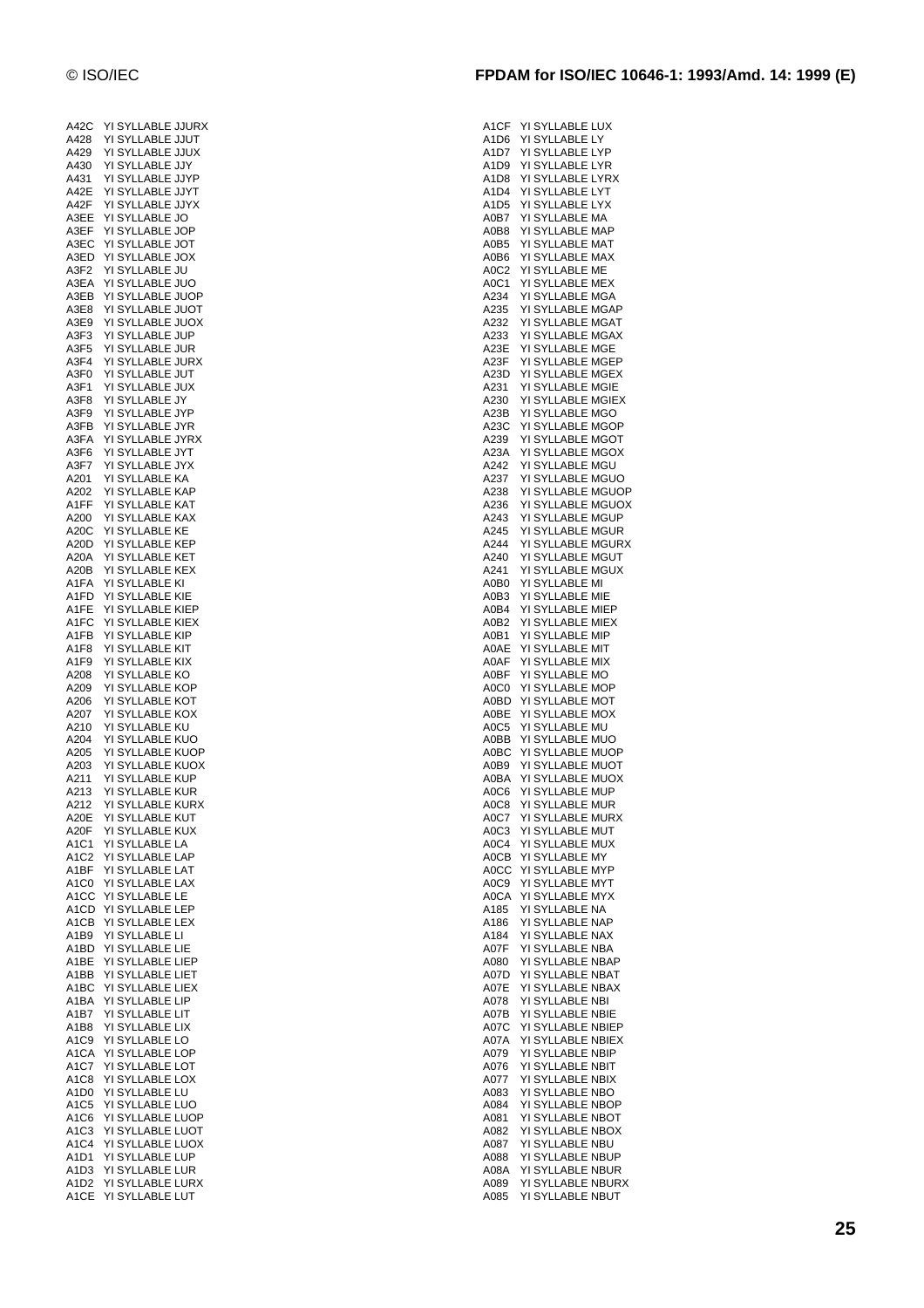| A086              | YI | SYLLABLE<br><b>NBUX</b>                               |
|-------------------|----|-------------------------------------------------------|
| A08D              | YI | SYLLABLE<br>NBY                                       |
| A08E              | YI | <b>SYLLABLE</b><br><b>NBYP</b>                        |
| A090              | YI | <b>SYLLABLE</b><br>NBYR                               |
| A08F              | ΥI | <b>SYLLABLE</b><br><b>NBYRX</b>                       |
| A08B              | YI | SYLLABLE<br>NBYT                                      |
| A08C              | YI | <b>SYLLABLE</b><br><b>NBYX</b>                        |
| A159              | YI | <b>SYLLABLE</b><br>NDA                                |
| A15A              | YI | <b>SYLLABLE</b><br>NDAP                               |
| A157              | Υl | <b>SYLLABLE</b><br><b>NDAT</b>                        |
| A158              | YI | SYLLABLE<br>NDAX                                      |
| A160              | YI | <b>SYLLABLE</b><br><b>NDE</b>                         |
| A161              | ΥI | <b>SYLLABLE</b><br>NDEP                               |
| A <sub>15</sub> F | YI | <b>SYLLABLE</b><br><b>NDEX</b>                        |
| A153              | YI | <b>SYLLABLE</b><br><b>NDI</b>                         |
| A156              | ΥI | <b>SYLLABLE</b><br><b>NDIE</b>                        |
| A155              | YI | <b>SYLLABLE</b><br>NDIEX                              |
| A154              | YI | <b>SYLLABLE</b><br>NDIP                               |
| A151              | YI | <b>SYLLABLE</b><br>ndit                               |
| A152              | YI | <b>SYLLABLE</b><br>NDIX                               |
| A15D              | YI | SYLLABLE<br>NDO                                       |
| A15E              | YI | <b>SYLLABLE</b><br>NDOP                               |
| A15B              | YI | <b>SYLLABLE</b><br>NDOT                               |
| A15C              | YI | <b>SYLLABLE</b><br>NDOX                               |
| A164              | YΙ | <b>SYLLABLE</b><br>NDU                                |
| A165              | ΥI | SYLLABLE<br>ndup                                      |
| A167              | YI | <b>SYLLABLE</b><br>ndur                               |
| A166              | YI | <b>SYLLABLE</b><br>NDURX                              |
| A162              | YI | <b>SYLLABLE</b><br><b>NDUT</b>                        |
| A163              | ΥI | <b>SYLLABLE</b><br><b>NDUX</b>                        |
| A <sub>18</sub> F | YI | SYLLABLE<br>NΕ                                        |
| A190              | YI | <b>SYLLABLE</b><br>NEP                                |
| A18E              | YI | <b>SYLLABLE</b><br>NEX                                |
| A262              | YI | <b>SYLLABLE</b><br>NGA                                |
| A263              | YI | <b>SYLLABLE</b><br><b>NGAP</b>                        |
| A260              | YI | SYLLABLE<br>NGAT                                      |
| A261              | YI | <b>SYLLABLE</b><br><b>NGAX</b>                        |
| A26C              | YI | <b>SYLLABLE</b><br>NGE                                |
| A26D              | YI | <b>SYLLABLE</b><br><b>NGEP</b>                        |
| A26B              | YI | <b>SYLLABLE</b><br>NGEX                               |
| A25E              | YI | SYLLABLE<br>NGIE                                      |
| A <sub>25</sub> F | YI | <b>SYLLABLE</b><br><b>NGIEP</b>                       |
| A25D              | YI | SYLLABLE<br>NGIEX                                     |
| A269              | YI | <b>SYLLABLE</b><br>NGO                                |
| A26A              | YI | <b>SYLLABLE</b><br><b>NGOP</b>                        |
| A267              | YI | SYLLABLE<br>NGOT                                      |
| A268              | YI | <b>SYLLABLE</b><br>NGOX                               |
| A266              | YI | <b>SYLLABLE</b><br><b>NGUO</b>                        |
| A264              | YI | <b>SYLLABLE</b><br>NGUOT                              |
| A265              | YI | <b>SYLLABLE</b><br><b>NGUOX</b>                       |
|                   | YI | SYLLABLE<br>NI                                        |
| A17F<br>A182      |    |                                                       |
|                   |    |                                                       |
|                   | YI | SYLLABLE<br><b>NIE</b>                                |
| A183              | YI | <b>SYLLABLE</b><br>NIEP                               |
| A181              | YI | SYLLABLE<br>NIEX                                      |
| A180              | YI | SYLLABLE<br>NIP                                       |
| A17D              | YI | SYLLABLE<br>NIT                                       |
| A17E              | YI | SYLLABLE<br>ΝIΧ                                       |
| A434              | YI | <b>SYLLABLE</b><br>NJI                                |
| A438              | YI | <b>SYLLABLE</b><br><b>NJIE</b>                        |
| A439              | YI | <b>SYLLABLE</b><br><b>NJIEP</b>                       |
| A436              | YI | SYLLABLE<br>NJIET                                     |
| A437              | YI | SYLLABLE<br>NJIEX                                     |
| A435              | YI | <b>SYLLABLE</b><br>NJIP                               |
| A432              | YI | <b>SYLLABLE</b><br>NJIT                               |
| A433              | YI | SYLLABLE<br><b>NJIX</b>                               |
| A43E              | YI | SYLLABLE<br>NJO                                       |
| A43F              | YI | SYLLABLE<br>NJOP                                      |
| A43C              | YI | SYLLABLE<br>NJOT                                      |
| A43D              | YI | <b>SYLLABLE</b><br>NJOX                               |
| A441              | YI | SYLLABLE<br>NJU                                       |
| A43B              | YI | <b>SYLLABLE</b><br>NJUO                               |
| A43A              | YI | SYLLABLE<br>NJUOX                                     |
| A442              | YI | SYLLABLE<br>NJUP                                      |
| A444              | YI | <b>SYLLABLE</b><br>NJUR                               |
| A443              | YI | SYLLABLE<br><b>NJURX</b>                              |
| A440              | YI | <b>SYLLABLE</b><br>NJUX                               |
| A447              | YI | SYLLABLE<br>NJY                                       |
| A448              | YI | SYLLABLE<br>NJYP                                      |
| A44A              | YI | <b>SYLLABLE</b><br>NJYR                               |
| A449              | YI | SYLLABLE<br><b>NJYRX</b>                              |
| A445<br>A446      | YI | SYLLABLE<br><b>NJYT</b><br>YI SYLLABLE<br><b>NJYX</b> |

|                                      | A18D - YI SYLLABLE NOP<br>A18A - YI SYLLABLE NOT                                                         |
|--------------------------------------|----------------------------------------------------------------------------------------------------------|
|                                      |                                                                                                          |
| , .<br>A18B                          | YI SYLLABLE NOX                                                                                          |
| A396                                 | YI SYLLABLE NRA                                                                                          |
|                                      | A397 YI SYLLABLE NRAP<br>A394 YI SYLLABLE NRAT<br>YI SYLLABLE NRAP                                       |
|                                      |                                                                                                          |
| A395                                 | YI SYLLABLE NRAX                                                                                         |
| A39D<br>A39E                         | YI SYLLABLE NRE<br>YI SYLLABLE NREP                                                                      |
|                                      | YI SYLLABLE NRET                                                                                         |
| A39B<br>A39C                         | YI SYLLABLE NREX                                                                                         |
|                                      | YI SYLLABLE NRO                                                                                          |
| A399<br>A39A                         | YI SYLLABLE NROP                                                                                         |
| A398                                 | YI SYLLABLE NROX                                                                                         |
| A3A1                                 | YI SYLLABLE NRU                                                                                          |
|                                      | ASA2 YI SYLLABLE NRUP                                                                                    |
|                                      | YI SYLLABLE NRUR                                                                                         |
| A3A4<br>A3A3<br>A39F                 | YI SYLLABLE NRURX                                                                                        |
|                                      | YI SYLLABLE NRUT                                                                                         |
|                                      | A3A0 YI SYLLABLE NRU)<br>A3A7 YI SYLLABLE NRY<br>YI SYLLABLE NRUX                                        |
|                                      |                                                                                                          |
|                                      | YI SYLLABLE NRYP<br>A3A8 YI SYLLABLE NRYP<br>A3AA YI SYLLABLE NRYR<br>A3A9 YI SYLLABLE NRYR<br>ABLE NRYT |
|                                      | YI SYLLABLE NRYRX                                                                                        |
|                                      |                                                                                                          |
|                                      | A3A5 YI SYLLABLE NRYT<br>A3A6 YI SYLLABLE NRYX                                                           |
|                                      | YI SYLLABLE NU                                                                                           |
| A193<br>A188<br>A189                 | YI SYLLABLE NUO                                                                                          |
|                                      | YI SYLLABLE NUOP                                                                                         |
|                                      | A187 YI SYLLABLE NUO<br>A194 YI SYLLABLE NUP<br>YI SYLLABLE NUOX                                         |
|                                      |                                                                                                          |
|                                      | YI SYLLABLE NUR                                                                                          |
| A196<br>A195<br>A191                 | YI SYLLABLE NURX                                                                                         |
|                                      | YI SYLLABLE NUT                                                                                          |
|                                      | A192 YI SYLLABLE NU)<br>A44D YI SYLLABLE NYI<br>YI SYLLABLE NUX                                          |
|                                      |                                                                                                          |
| A451<br>A452                         | YI SYLLABLE NYIE                                                                                         |
|                                      | YI SYLLABLE NYIEP                                                                                        |
| A44F                                 | YI SYLLABLE NYIET                                                                                        |
| A450<br>A44E                         | YI SYLLABLE NYIEX<br>YI SYLLABLE NYIP                                                                    |
|                                      | YI SYLLABLE NYIT                                                                                         |
| A44B<br>A44C                         | YI SYLLABLE NYIX                                                                                         |
| A458                                 | YI SYLLABLE NYO                                                                                          |
|                                      | YI SYLLABLE NYOP                                                                                         |
| . <b>. .</b><br>A459<br>A456         | YI SYLLABLE NYOT                                                                                         |
| A457                                 | YI SYLLABLE NYOX                                                                                         |
|                                      | YI SYLLABLE NYU                                                                                          |
| A457<br>A45C<br>A454<br>A455<br>A453 | YI SYLLABLE NYUO                                                                                         |
|                                      | YI SYLLABLE NYUOP                                                                                        |
|                                      | YI SYLLABLE NYUOX                                                                                        |
|                                      | A45D YI SYLLABLE NYUP<br>A45A YI SYLLABLE NYUT                                                           |
|                                      |                                                                                                          |
| A45B                                 | YI SYLLABLE NYUX                                                                                         |
| A2F6                                 | YI SYLLABLE NZA                                                                                          |
| A2F7                                 | YI SYLLABLE NZAP                                                                                         |
| A2F4                                 | YI SYLLABLE NZAT                                                                                         |
| A2F5<br>A2FD                         | YI SYLLABLE NZAX<br>YI SYLLABLE NZE                                                                      |
| A2FC                                 | YI SYLLABLE NZEX                                                                                         |
| A2EF                                 | YI SYLLABLE NZI                                                                                          |
| A2F2                                 | YI SYLLABLE NZIE                                                                                         |
| A2F3                                 | YI SYLLABLE NZIEP                                                                                        |
| A2F1                                 | YI SYLLABLE NZIEX                                                                                        |
| A2F0                                 | YI SYLLABLE NZIP                                                                                         |
| A2ED                                 | YI SYLLABLE NZIT                                                                                         |
| A2EE                                 | YI SYLLABLE NZIX                                                                                         |
| A2FB                                 | YI SYLLABLE NZOP                                                                                         |
| A2FA                                 | YI SYLLABLE NZOX                                                                                         |
| A2FF                                 | YI SYLLABLE NZU                                                                                          |
| A2F9                                 | YI SYLLABLE NZUO                                                                                         |
| A2F8                                 | YI SYLLABLE NZUOX                                                                                        |
| A300                                 | YI SYLLABLE NZUP                                                                                         |
| A302                                 | YI SYLLABLE NZUR                                                                                         |
| A301                                 | YI SYLLABLE NZURX                                                                                        |
| A2FE                                 | YI SYLLABLE<br><b>NZUX</b>                                                                               |
| A305<br>A306                         | YI SYLLABLE NZY<br>YI SYLLABLE NZYP                                                                      |
| A308                                 | YI SYLLABLE NZYR                                                                                         |
| A307                                 | YI SYLLABLE NZYRX                                                                                        |
| A303                                 | YI SYLLABLE NZYT                                                                                         |
| A304                                 | YI SYLLABLE NZYX                                                                                         |
|                                      |                                                                                                          |

A011 YI SYLLABLE O

A18C YI SYLLABLE NO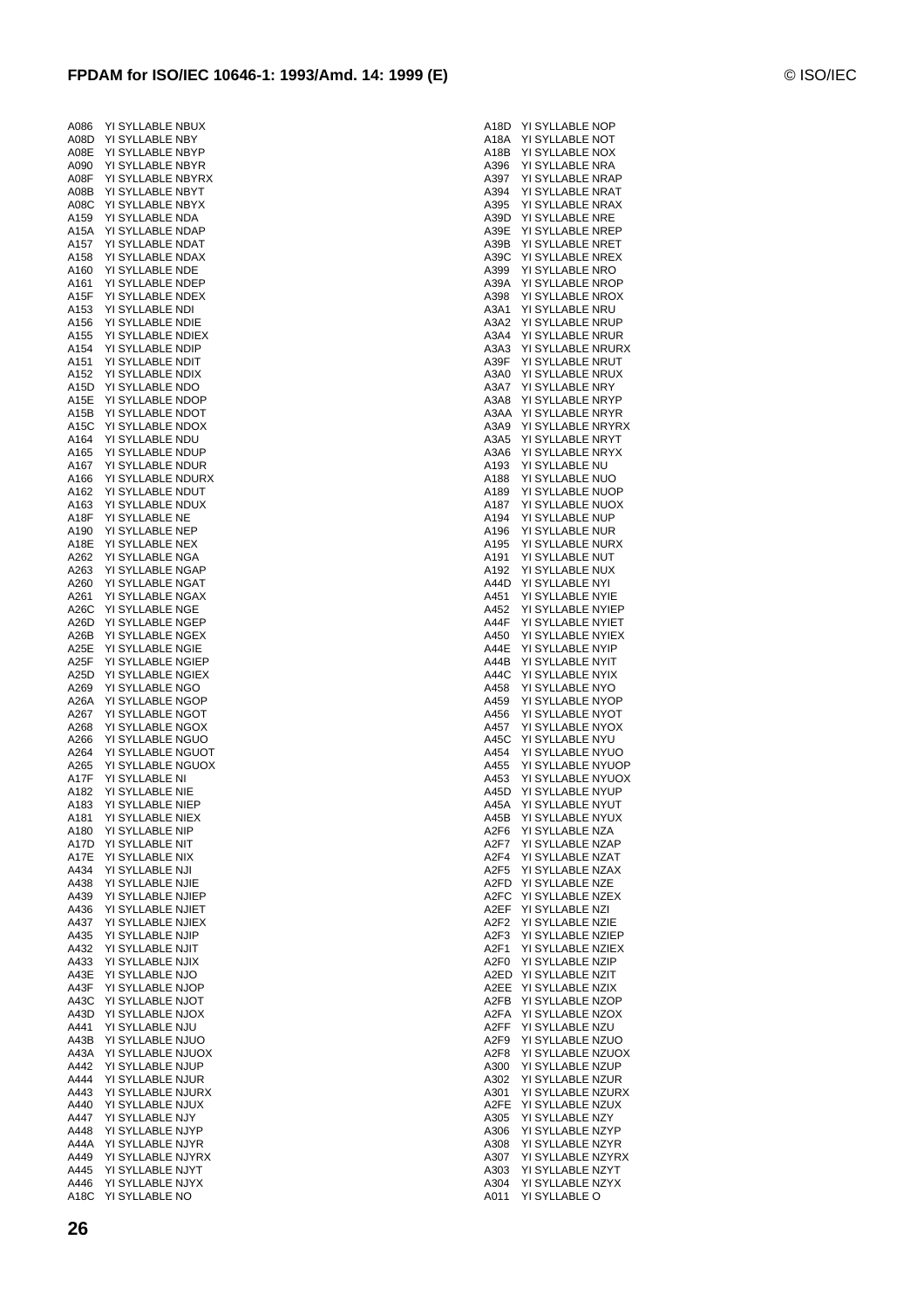| A012         | YI       | SYLLABLE OP                              |
|--------------|----------|------------------------------------------|
| A00F         | YI       | <b>SYLLABLE</b><br>OT                    |
| A010         | YI       | SYLLABLE<br>ОX                           |
| A041         | YI       | SYLLABLE<br>PA                           |
| A042         | YI       | <b>SYLLABLE</b><br>PAP                   |
| A03F         | YI       | SYLLABLE<br>PAT                          |
| A040<br>A03A | YI<br>YI | SYLLABLE<br>PAX<br><b>SYLLABLE</b><br>PI |
| A03D         | YI       | SYLLABLE<br>PIE                          |
| A03E         | YI       | <b>SYLLABLE</b><br>PIEP                  |
| A03C         | YI       | SYLLABLE<br>PIEX                         |
| A03B         | YI       | SYLLABLE<br>PIP                          |
| A038         | YI       | SYLLABLE<br>PIT                          |
| A039         | YI       | SYLLABLE<br>PIX                          |
| A048         | YI       | <b>SYLLABLE</b><br>PO                    |
| A049         | YI       | SYLLABLE<br>POP                          |
| A046         | YI       | SYLLABLE<br>POT                          |
| A047         | YI       | SYLLABLE<br>POX                          |
| A04C         | YI       | PU<br>SYLLABLE                           |
| A044         | YI       | <b>SYLLABLE</b><br>PUO                   |
| A045         | YI       | SYLLABLE<br>PUOP                         |
| A043         | YI<br>YI | <b>SYLLABLE</b><br>PUOX                  |
| A04D<br>A04F | YI       | SYLLABLE<br>PUP<br>PUR<br>SYLLABLE       |
| A04E         | YI       | <b>SYLLABLE</b><br><b>PURX</b>           |
| A04A         | YI       | SYLLABLE<br><b>PUT</b>                   |
| A04B         | YI       | SYLLABLE<br><b>PUX</b>                   |
| A052         | YI       | SYLLABLE<br>PY                           |
| A053         | YI       | PYP<br>SYLLABLE                          |
| A055         | YI       | <b>SYLLABLE</b><br>PYR                   |
| A054         | YI       | SYLLABLE<br>PYRX                         |
| A050         | YI       | SYLLABLE<br>PYT                          |
| A051         | YI       | <b>SYLLABLE</b><br>PYX                   |
| A3FE         | YI       | SYLLABLE<br>QI                           |
| A403         | YI       | <b>SYLLABLE</b><br>QIE                   |
| A404         | YI       | SYLLABLE<br>QIEP                         |
| A401         | YI       | <b>SYLLABLE</b><br>QIET                  |
| A402         | YI       | SYLLABLE<br>QIEX                         |
| A400         | YI       | SYLLABLE<br>QIP                          |
| A3FC         | YI<br>YI | SYLLABLE<br>QIT<br>SYLLABLE              |
| A3FD<br>A40B | YI       | QIX<br><b>SYLLABLE</b><br>QO             |
| A40C         | YI       | SYLLABLE<br>QOP                          |
| A409         | YI       | SYLLABLE<br>QOT                          |
| A40A         | YI       | SYLLABLE<br>QOX                          |
| A40F         | YI       | SYLLABLE<br>QU                           |
| A407         | YI       | <b>SYLLABLE</b><br>QUO                   |
| A408         |          |                                          |
|              | YI       | SYLLABLE<br>QUOP                         |
| A405         | YI       | SYLLABLE<br>QUOT                         |
| A406         | YI       | SYLLABLE<br>QUOX                         |
| A410         | YI       | SYLLABLE<br>QUP                          |
| A412         | YI       | <b>SYLLABLE</b><br>QUR                   |
| A411         | YI       | SYLLABLE<br>QURX                         |
| A40D         |          | YI SYLLABLE QUT                          |
| A40E         |          | YI SYLLABLE QUX                          |
| A415         |          | YI SYLLABLE QY                           |
| A416         |          | YI SYLLABLE QYP                          |
| A418         | YI       | SYLLABLE QYR                             |
| A417         | YI       | SYLLABLE QYRX                            |
| A413         | YI       | SYLLABLE<br>QYT                          |
| A414         | YI       | SYLLABLE QYX                             |
| A3C8         |          | YI SYLLABLE<br>RA<br>YI SYLLABLE RAP     |
| A3C9         | YI       | SYLLABLE<br><b>RAT</b>                   |
| A3C6<br>A3C7 | YI       | SYLLABLE<br>RAX                          |
| A3D2         |          | YI SYLLABLE<br>RE                        |
| A3D3         |          | YI SYLLABLE<br><b>REP</b>                |
| A3D0         |          | YI SYLLABLE<br><b>RO</b>                 |
| A3D1         | YI       | <b>SYLLABLE</b><br><b>ROP</b>            |
| A3CE         | YI       | SYLLABLE<br>ROT                          |
| A3CF         |          | YI SYLLABLE<br><b>ROX</b>                |
| A37D         |          | YI SYLLABLE<br>RRA                       |
| A37C         |          | YI SYLLABLE<br>RRAX                      |
| A386         | YI       | SYLLABLE<br><b>RRE</b>                   |
| A387         | YI       | SYLLABLE RREP                            |
| A384         |          | YI SYLLABLE<br>RRET                      |
| A385         |          | YI SYLLABLE<br>RREX                      |
| A382         | YI       | YI SYLLABLE RRO                          |
| A383<br>A380 | YI       | <b>SYLLABLE RROP</b><br>SYLLABLE RROT    |
| A381         |          | YI SYLLABLE RROX                         |
| A38A         | YI       | YI SYLLABLE RRU<br>SYLLABLE<br>RRUO      |

| © ISO/IEC | FPDAM for ISO/IEC 10646-1: 1993/Amd. 14: 1999 (E) |  |
|-----------|---------------------------------------------------|--|
|           |                                                   |  |

| A37E         | YI SYLLABLE RRUOX                                 |  |
|--------------|---------------------------------------------------|--|
| A38B         | YI SYLLABLE RRUP                                  |  |
| A38D<br>A38C | YI SYLLABLE RRUR<br>YI SYLLABLE RRURX             |  |
| A388         | YI SYLLABLE RRUT                                  |  |
| A389         | YI SYLLABLE RRUX                                  |  |
| A390         | YI SYLLABLE RRY                                   |  |
| A391<br>A393 | YI SYLLABLE RRYP<br>YI SYLLABLE RRYR              |  |
| A392         | YI SYLLABLE RRYRX                                 |  |
| A38E         | YI SYLLABLE RRYT                                  |  |
| A38F         | YI SYLLABLE RRYX                                  |  |
| A3D6         | YI SYLLABLE RU                                    |  |
| A3CC<br>A3CD | YI SYLLABLE RUO<br>YI SYLLABLE RUOP               |  |
| A3CA         | YI SYLLABLE RUOX                                  |  |
| A3CB         | YI SYLLABLE RUOX                                  |  |
| A3D7         | YI SYLLABLE RUP                                   |  |
| A3D9<br>A3D8 | YI SYLLABLE RUR<br>YI SYLLABLE RURX               |  |
| A3D4         | YI SYLLABLE<br>RUT                                |  |
| A3D5         | YI SYLLABLE RUX                                   |  |
| A3DC         | YI SYLLABLE RY                                    |  |
| A3DD<br>A3DF | YI SYLLABLE RYP<br>YI SYLLABLE RYR                |  |
| A3DE         | YI SYLLABLE RYRX                                  |  |
| A3DA         | YI SYLLABLE RYT                                   |  |
| A3DB         | YI SYLLABLE RYX                                   |  |
| A312         | YI SYLLABLE<br>SA                                 |  |
| A313<br>A310 | YI SYLLABLE<br>SAP<br>YI SYLLABLE<br>SAT          |  |
| A311         | YI SYLLABLE<br><b>SAX</b>                         |  |
| A31C         | YI SYLLABLE<br>SE                                 |  |
| A31D         | YI SYLLABLE<br>SEP                                |  |
| A31B<br>A3AD | YI SYLLABLE<br><b>SEX</b><br>YI SYLLABLE<br>SHA   |  |
| A3AE         | YI SYLLABLE<br><b>SHAP</b>                        |  |
| A3AB         | YI SYLLABLE<br><b>SHAT</b>                        |  |
| A3AC         | YI SYLLABLE<br>SHAX                               |  |
| A3B8         | YI SYLLABLE<br><b>SHE</b>                         |  |
| A3B9<br>A3B6 | YI SYLLABLE<br>SHEP<br>YI SYLLABLE<br><b>SHET</b> |  |
| A3B7         | YI SYLLABLE<br><b>SHEX</b>                        |  |
| A3B4         | YI SYLLABLE<br>SHO                                |  |
| A3B5         | YI SYLLABLE<br><b>SHOP</b>                        |  |
| A3B2<br>A3B3 | YI SYLLABLE<br>SHOT<br>YI SYLLABLE<br><b>SHOX</b> |  |
| A3BC         | YI SYLLABLE<br><b>SHU</b>                         |  |
| A3B0         | YI SYLLABLE<br><b>SHUO</b>                        |  |
| A3B1         | YI SYLLABLE<br><b>SHUOP</b>                       |  |
| A3AF         | YI SYLLABLE<br><b>SHUOX</b>                       |  |
| A3BD<br>A3BF | YI SYLLABLE SHUP<br>YI SYLLABLE<br><b>SHUR</b>    |  |
| A3BE         | YI SYLLABLE SHURX                                 |  |
| A3BA         | YI SYLLABLE SHUT                                  |  |
| A3BB         | YI SYLLABLE SHUX                                  |  |
| A3C2<br>АЗСЗ | YI SYLLABLE SHY<br>YI SYLLABLE SHYP               |  |
| A3C5         | YI SYLLABLE SHYR                                  |  |
| A3C4         | YI SYLLABLE SHYRX                                 |  |
| A3C0         | YI SYLLABLE SHYT                                  |  |
| A3C1         | YI SYLLABLE SHYX                                  |  |
| A30B<br>A30E | YI SYLLABLE SI<br>YI SYLLABLE<br>SIE              |  |
| A30F         | YI SYLLABLE<br>SIEP                               |  |
| A30D         | YI SYLLABLE<br>SIEX                               |  |
| A30C         | YI SYLLABLE<br>SIP                                |  |
| A309<br>A30A | YI SYLLABLE SIT<br>YI SYLLABLE<br>SIX             |  |
| A319         | YI SYLLABLE<br>SO                                 |  |
| A31A         | YI SYLLABLE<br>SOP                                |  |
| A317         | YI SYLLABLE<br>SOT                                |  |
| A318         | YI SYLLABLE SOX                                   |  |
| A333<br>A334 | YI SYLLABLE<br>SSA<br>YI SYLLABLE SSAP            |  |
| A331         | YI SYLLABLE SSAT                                  |  |
| A332         | YI SYLLABLE SSAX                                  |  |
| АЗЗА         | YI SYLLABLE SSE                                   |  |
| A33B         | YI SYLLABLE SSEP                                  |  |
| A339<br>A32C | YI SYLLABLE SSEX<br>YI SYLLABLE SSI               |  |
| A32F         | YI SYLLABLE SSIE                                  |  |
| A330         | YI SYLLABLE SSIEP                                 |  |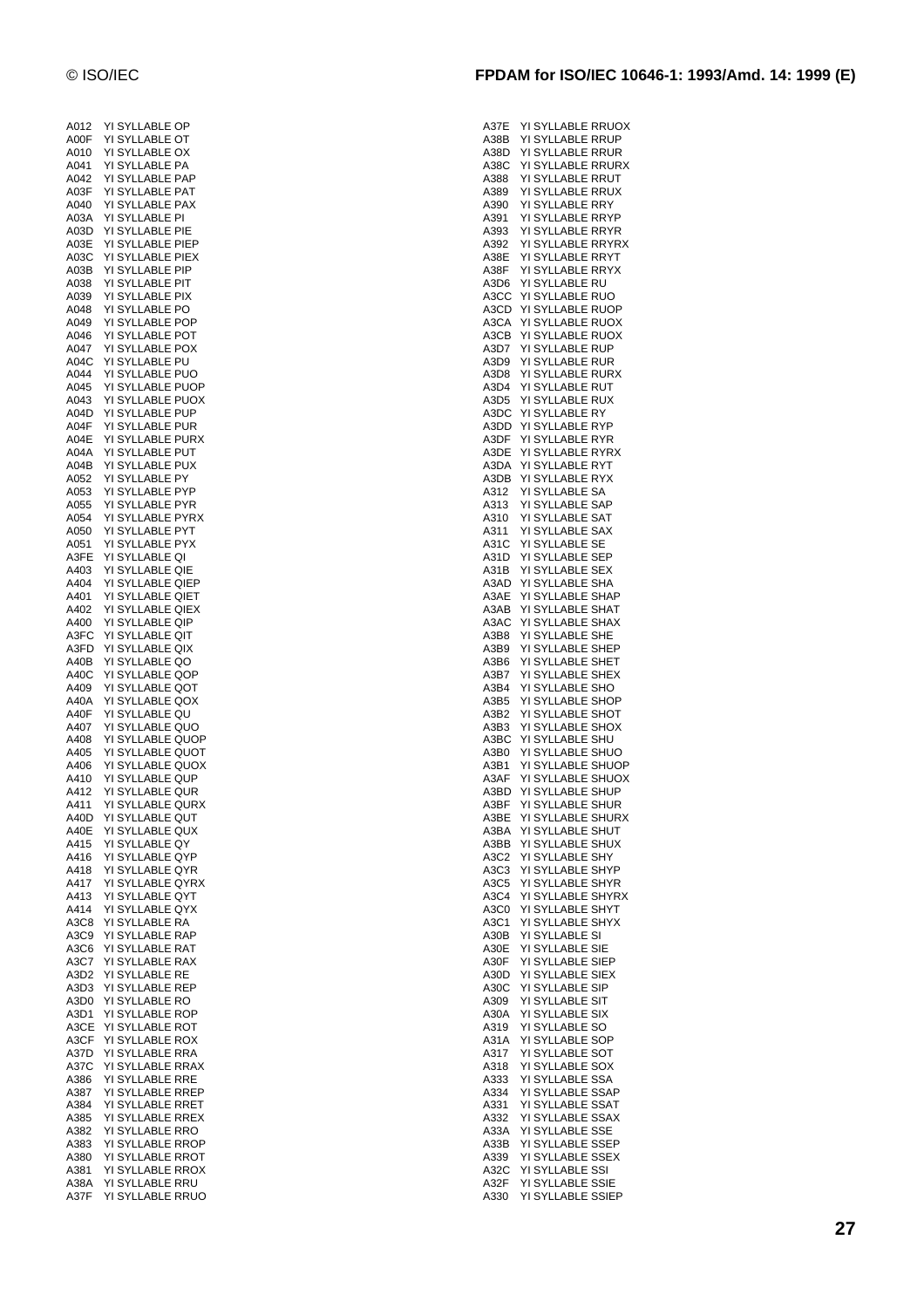| A32E         | YI SYLLABLE SSIEX                        |
|--------------|------------------------------------------|
| A32D         | YI SYLLABLE SSIP                         |
| A32A         | YI SYLLABLE SSIT                         |
| A32B<br>A337 | YI SYLLABLE SSIX<br>YI SYLLABLE SSO      |
| A338         | YI SYLLABLE<br>SSOP                      |
| A335         | YI SYLLABLE SSOT                         |
| A336         | YI SYLLABLE<br>SSOX                      |
| A33E         | YI SYLLABLE<br>SSU                       |
| A33F         | YI SYLLABLE<br>SSUP                      |
| A33C         | YI SYLLABLE<br>SSUT                      |
| A33D         | YI SYLLABLE<br><b>SSUX</b>               |
| A342         | YI SYLLABLE<br>SSY                       |
| A343         | YI SYLLABLE<br>SSYP                      |
| A345         | YI SYLLABLE SSYR                         |
| A344         | YI SYLLABLE SSYRX                        |
| A340         | YI SYLLABLE SSYT                         |
| A341         | YI SYLLABLE<br>SSYX                      |
| A320         | YI SYLLABLE<br>SU                        |
| A315         | YI SYLLABLE<br>SUO                       |
| A316         | YI SYLLABLE<br>SUOP                      |
| A314<br>A321 | YI SYLLABLE SUOX                         |
| A323         | YI SYLLABLE<br>SUP<br>YI SYLLABLE<br>SUR |
| A322         | YI SYLLABLE<br><b>SURX</b>               |
| A31E         | YI SYLLABLE<br>SUT                       |
| A31F         | YI SYLLABLE<br>SUX                       |
| A326         | YI SYLLABLE<br>SY                        |
| A327         | YI SYLLABLE<br>SYP                       |
| A329         | YI SYLLABLE<br>SYR                       |
| A328         | YI SYLLABLE<br>SYRX                      |
| A324         | YI SYLLABLE SYT                          |
| A325         | YI SYLLABLE<br>SYX                       |
| A123         | YI SYLLABLE<br>ТA                        |
| A124         | YI SYLLABLE TAP                          |
| A121         | YI SYLLABLE<br><b>TAT</b>                |
| A122         | YI SYLLABLE TAX                          |
| A12E         | YI SYLLABLE<br>TE                        |
| A12F         | YI SYLLABLE TEP                          |
| A12D         | YI SYLLABLE TEX                          |
| A11C         | YI SYLLABLE<br>TI                        |
| A11F         | YI SYLLABLE<br>TIE                       |
| A120         | YI SYLLABLE<br>TIEP                      |
| A11E<br>A11D | YI SYLLABLE<br>TIEX<br>YI SYLLABLE TIP   |
| A11A         | YI SYLLABLE<br>TIT                       |
| A11B         | YI SYLLABLE TIX                          |
| A12B         | YI SYLLABLE TO                           |
| A12C         | YI SYLLABLE TOP                          |
| A129         | YI SYLLABLE TOT                          |
| A12A         | YI SYLLABLE<br>тох                       |
| A132         | YI SYLLABLE TU                           |
| A127         | YI SYLLABLE<br>TUO                       |
| A128         | YI SYLLABLE<br><b>TUOP</b>               |
| A125         | YI SYLLABLE TUOT                         |
| A126         | YI SYLLABLE TUOX                         |
| A133         | YI SYLLABLE TUP                          |
| A135         | YI SYLLABLE TUR                          |
| A134         | YI SYLLABLE<br><b>TURX</b>               |
| A130         | <b>TUT</b><br>YI SYLLABLE                |
| A131         | YI SYLLABLE<br>TUX<br>YI SYLLABLE        |
| A00D<br>A00E | UO<br>YI SYLLABLE<br><b>UOP</b>          |
| A00C         | YI SYLLABLE<br><b>UOX</b>                |
| A0EC         | YI SYLLABLE<br>VA                        |
| A0ED         | YI SYLLABLE<br>VAP                       |
| A0EA         | YI SYLLABLE VAT                          |
| A0EB         | YI SYLLABLE VAX                          |
| A0F3         | YI SYLLABLE VEP                          |
| A0F2         | YI SYLLABLE VEX                          |
| A0E4         | YI SYLLABLE VI                           |
| A0E8         | YI SYLLABLE VIE                          |
| A0E9         | YI SYLLABLE VIEP                         |
| A0E6         | YI SYLLABLE VIET                         |
| A0E7         | YI SYLLABLE VIEX                         |
| A0E5         | YI SYLLABLE VIP                          |
| A0E2         | YI SYLLABLE VIT                          |
| A0E3         | YI SYLLABLE VIX                          |
| A0F0         | YI SYLLABLE VO                           |
| A0F1         | YI SYLLABLE VOP                          |
| A0EE         | YI SYLLABLE VOT                          |

|                      |  | A0F7 YI SYLLABLE VUP |
|----------------------|--|----------------------|
| A0F9                 |  | YI SYLLABLE VUR      |
|                      |  | YI SYLLABLE VURX     |
| A0F8<br>A0F4         |  |                      |
|                      |  | YI SYLLABLE VUT      |
| A0F5                 |  | YI SYLLABLE VUX      |
|                      |  | AOFC YISYLLABLE VY   |
| A0FD                 |  | YI SYLLABLE VYP      |
| A0FF                 |  | YI SYLLABLE VYR      |
| A0FE                 |  | YI SYLLABLE VYRX     |
| A0FA                 |  | YI SYLLABLE VYT      |
| A0FB                 |  | YI SYLLABLE VYX      |
| A282                 |  | YI SYLLABLE WA       |
| A283                 |  | YI SYLLABLE WAP      |
| A280                 |  | YI SYLLABLE WAT      |
|                      |  |                      |
| A281                 |  | YI SYLLABLE WAX      |
| A28B                 |  | YI SYLLABLE WE       |
| A28C                 |  | YI SYLLABLE WEP      |
| A28A                 |  | YI SYLLABLE WEX      |
| A288<br>A289<br>A287 |  | YI SYLLABLE WO       |
|                      |  | YI SYLLABLE WOP      |
|                      |  | YI SYLLABLE WOX      |
|                      |  | YI SYLLABLE WU       |
| A015<br>A285         |  | YI SYLLABLE WUO      |
| A286                 |  | YI SYLLABLE WUOP     |
|                      |  |                      |
| A284<br>A460         |  | YI SYLLABLE WUOX     |
|                      |  | YI SYLLABLE XI       |
| A464                 |  | YI SYLLABLE XIE      |
| A465<br>A462         |  | YI SYLLABLE XIEP     |
|                      |  | YI SYLLABLE XIET     |
| A463<br>A461         |  | YI SYLLABLE XIEX     |
|                      |  | YI SYLLABLE XIP      |
|                      |  | YI SYLLABLE XIT      |
| A45E<br>A45F         |  |                      |
|                      |  | YI SYLLABLE XIX      |
| A46A                 |  | YI SYLLABLE XO       |
| A46B                 |  | YI SYLLABLE XOP      |
| A468                 |  | YI SYLLABLE XOT      |
| A469                 |  | YI SYLLABLE XOX      |
| A467                 |  | YI SYLLABLE XUO      |
| A466                 |  | YI SYLLABLE XUOX     |
| A46E<br>A46E<br>A46F |  | YI SYLLABLE XY       |
|                      |  | YI SYLLABLE XYP      |
|                      |  |                      |
| A471                 |  | YI SYLLABLE XYR      |
| A470                 |  | YI SYLLABLE XYRX     |
| A46C<br>A46D         |  | YI SYLLABLE XYT      |
|                      |  | YI SYLLABLE XYX      |
| A474                 |  | YI SYLLABLE<br>YI    |
| A478                 |  | YI SYLLABLE YIE      |
| A479                 |  | YI SYLLABLE YIEP     |
| A476                 |  | YI SYLLABLE YIET     |
| A477                 |  | YI SYLLABLE YIEX     |
|                      |  |                      |
| A475                 |  | YI SYLLABLE<br>YIP   |
| A472<br>A473         |  | YI SYLLABLE YIT      |
|                      |  | YI SYLLABLE YIX      |
| A480                 |  | YI SYLLABLE YO       |
| A481                 |  | YI SYLLABLE YOP      |
| A47E                 |  | YI SYLLABLE YOT      |
| A47F                 |  | YI SYLLABLE YOX      |
| A484                 |  | YI SYLLABLE YU       |
|                      |  |                      |
| A47C                 |  | YI SYLLABLE YUO      |
| A47D                 |  | YI SYLLABLE YUOP     |
| A47A                 |  | YI SYLLABLE YUOT     |
| A47B                 |  | YI SYLLABLE YUOX     |
| A485                 |  | YI SYLLABLE YUP      |
| A487                 |  | YI SYLLABLE YUR      |
| A486                 |  | YI SYLLABLE YURX     |
| A482                 |  | YI SYLLABLE YUT      |
| A483                 |  | YI SYLLABLE YUX      |
|                      |  |                      |
| A48A                 |  | YI SYLLABLE YY       |
| A48B                 |  | YI SYLLABLE YYP      |
| A48D                 |  | YI SYLLABLE YYR      |
| A48C                 |  | YI SYLLABLE YYRX     |
| A488                 |  | YI SYLLABLE YYT      |
| A489                 |  | YI SYLLABLE YYX      |
| A296                 |  | YI SYLLABLE ZA       |
| A297                 |  | YI SYLLABLE ZAP      |
|                      |  |                      |
| A294                 |  | YI SYLLABLE ZAT      |
| A295                 |  | YI SYLLABLE ZAX      |
| A2A0                 |  | YI SYLLABLE ZE       |
| A2A1                 |  | YI SYLLABLE ZEP      |
| A29F                 |  | YI SYLLABLE ZEX      |
| A348                 |  | YI SYLLABLE ZHA      |
| A349                 |  | YI SYLLABLE ZHAP     |
| A346                 |  | YI SYLLABLE ZHAT     |
|                      |  |                      |

A0EF YI SYLLABLE VOX A0F6 YI SYLLABLE VU